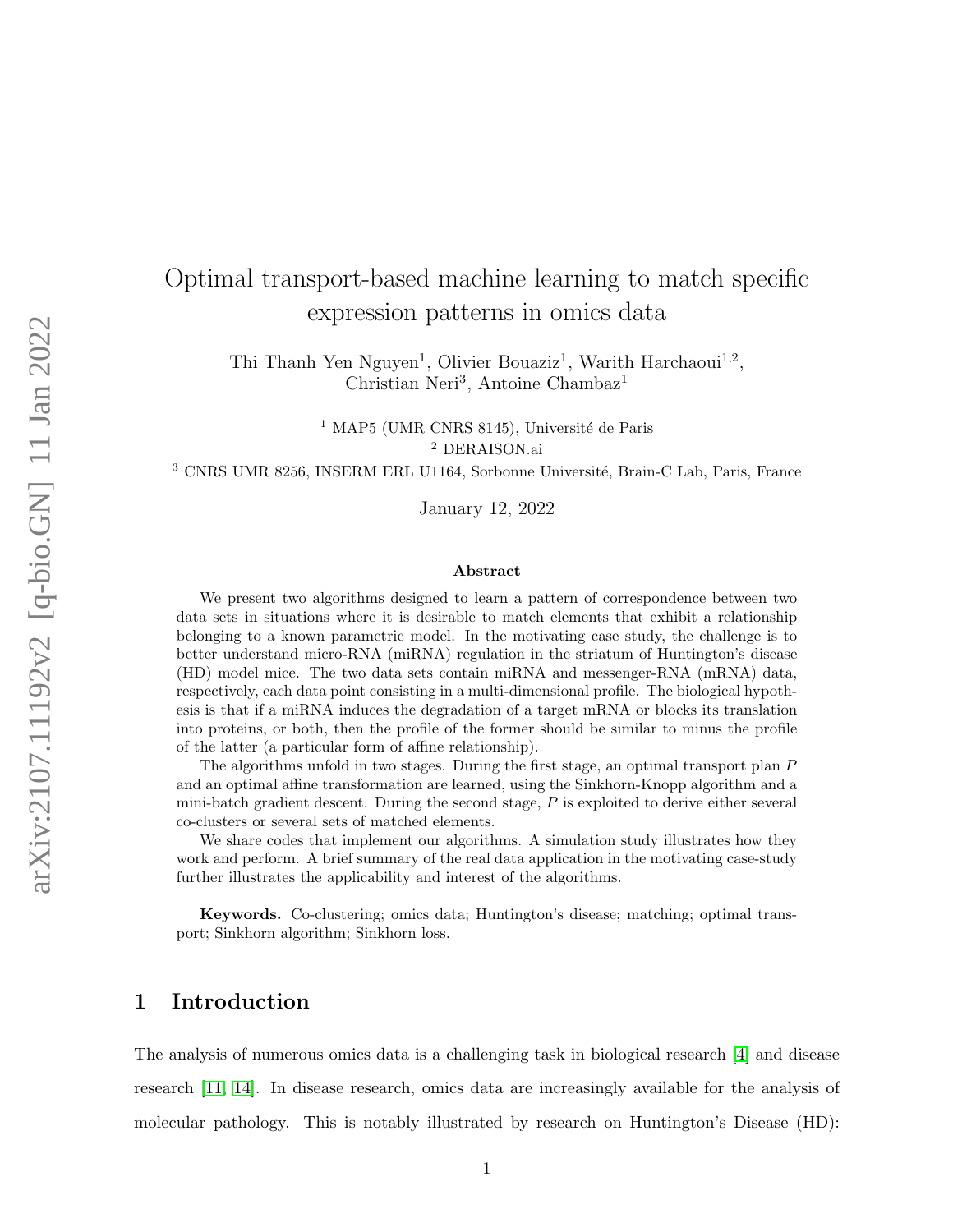micro-RNA (miRNA), messenger-RNA (mRNA), protein data collectively quantifying several layers of molecular regulation in the brain of HD model knock-in mice [\[11,](#page-29-0) [12\]](#page-29-2) now compose one of the largest data set available to date to understand how neurodegenerative processes may work on a systems level. The data set is publically available through the database repository Gene Expression Omnibus (GEO) and the HDinHD portal (<http://www.HDinHD.org>).

Encouraged by the promising findings of [\[15\]](#page-30-0), our ultimate goal is to shed light on the interaction between mRNAs and miRNAs based on data collected in the striatum (a brain region) of HD model knock-in mice [\[11,](#page-29-0) [12\]](#page-29-2). Each data point takes the form of multi-dimensional profile. The biological hypothesis is that if a miRNA induces the degradation of a target mRNA or blocks its translation into proteins, or both, then the profile of the former should be similar to minus the profile of the latter. This is a particular form of affine relationship; our study straightforwardly extends to the case that the relationship is known to belong to a parametric model. In order to identify groups of mRNAs and miRNAs that interact, we develop a coclustering algorithm and a matching algorithm based on optimal transport [\[16\]](#page-30-1), spectral and block co-clustering, and a matching procedure tailored to our needs.

The present article focuses on the methodological developments. A separate article (in preparation) will show and interpret the complete results of the data analysis using the tools developed here. We share the codes implementing our algorithms.

Spectral co-clustering [\[6\]](#page-28-1) and block clustering [\[5,](#page-28-2) [9\]](#page-29-3) are two ways among many others to carry out co-clustering, an unsupervised learning task to cluster simultaneously the rows and columns of a matrix in order to obtain homogeneous blocks. There are many efficient approaches to solving the problem, often characterized as model-based or metric-based methods [\[18\]](#page-30-2). We derive the dissimilarity matrix to co-cluster from the data by optimal transport.

Section [2](#page-2-0) describes the data we use. Section [3](#page-3-0) presents a modicum of optimal transport theory. Section [4](#page-4-0) introduces our algorithms. Section [5](#page-9-0) evaluates the performances of the algorithms in various simulation settings. Section [6](#page-22-0) illustrates the real data application. Section [7](#page-26-0) closes the study on a discussion.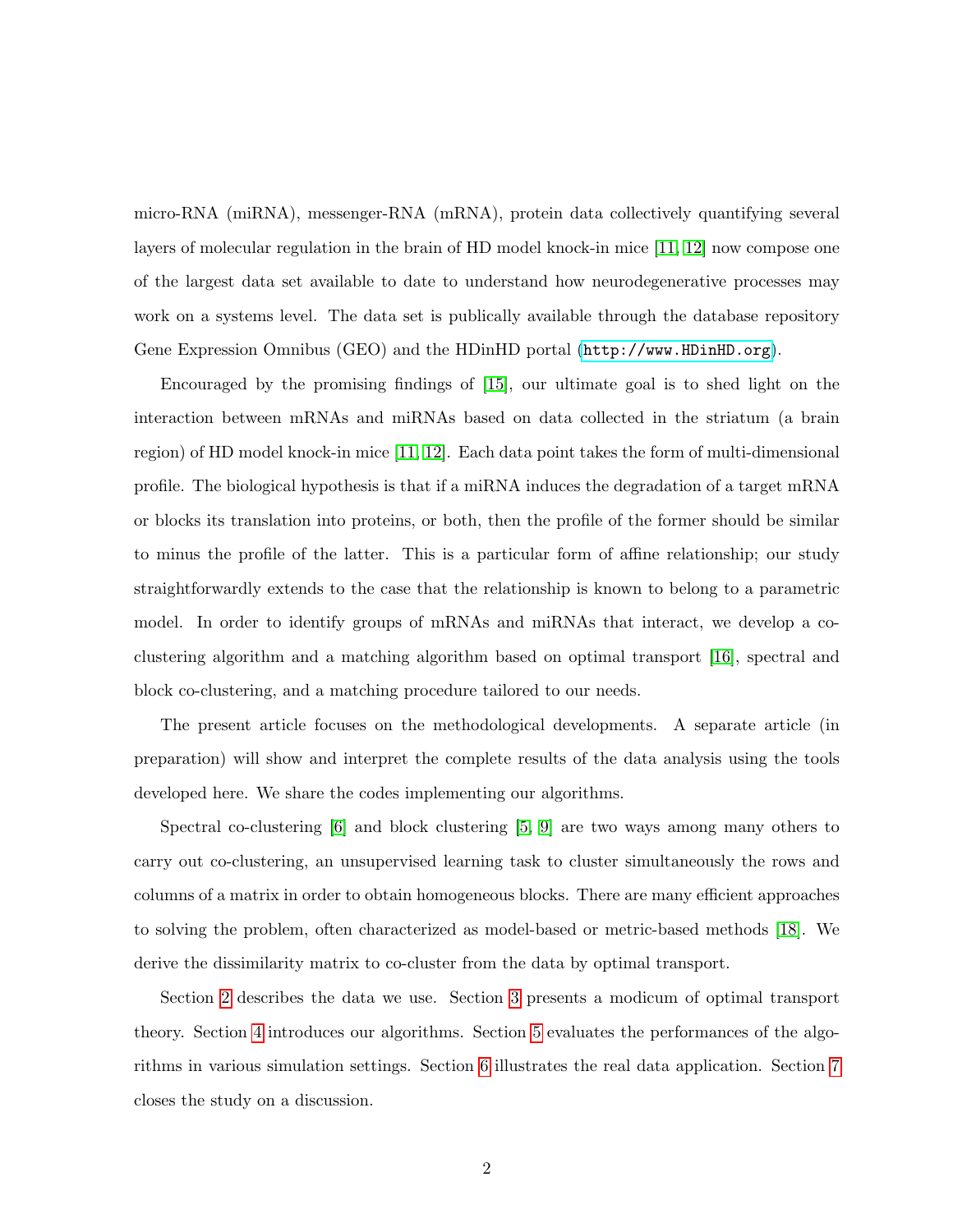# <span id="page-2-0"></span>2 Data

The data analyzed herein cover RNA-seq data obtained in the striatum of the allelic series of HD knock-in mice (Q20, Q80, Q92, Q111, Q140, Q175) at 2-month, 6-month and 10-month of age. After preprocessing [\[15,](#page-30-0) Methods section], the final data set consists of  $M = 13,616$  mRNA profiles,  $X := \{x_1, \ldots, x_M\} \subset \mathbb{R}^d$ , and in  $N = 1,143$  miRNA profiles,  $Y := \{y_1, \ldots, y_N\} \subset \mathbb{R}^d$ with  $d = 15$ .

Formally, we look for mutually disjoint  $I_1, \ldots, I_R$  subsets of  $\llbracket M \rrbracket := \{1, \ldots, M\}$  and mutually disjoint  $J_1, \ldots, J_R$  subsets of  $\llbracket N \rrbracket$  such that, for all  $r \in \llbracket R \rrbracket$ , each  $x_m$  with  $m \in I_r$  interacts with every  $y_n$  with  $n \in J_r$ . Next, we describe what we mean by interacting.

It is known that the miRNAs and their target mRNAs exhibit a many-to-many mirroring relationship. We conduct our analysis under the biological hypothesis that if a miRNA induces the degradation of a target mRNA or blocks its translation into proteins, or both, then the profile  $y_n$  of the former should be similar to minus the profile  $x_m$  of the latter. However, we acknowledge that the actual mirroring relationships can be more or less acute  $(e.g.,\,$  due to threshold effects, or to multiple miRNAs targeting the same mRNA, or to a single miRNA targeting several mRNAs). Therefore, our algorithms will learn from the data a relevant transformation close to minus identity but not necessarily equal to it.

Figure [1](#page-3-1) exhibits two profiles  $x_m$  and  $y_n$  that showcase a mirrored similarity. The corresponding miRNA and mRNA, Mir20b (which may inhibit cerebral ischemia-induced inflammation in rats [\[20\]](#page-30-3)) and the Aryl-Hydrocarbon Receptor Repressor (Ahrr), are believed to interact in the striatum of HD model knock-in mice [\[15\]](#page-30-0).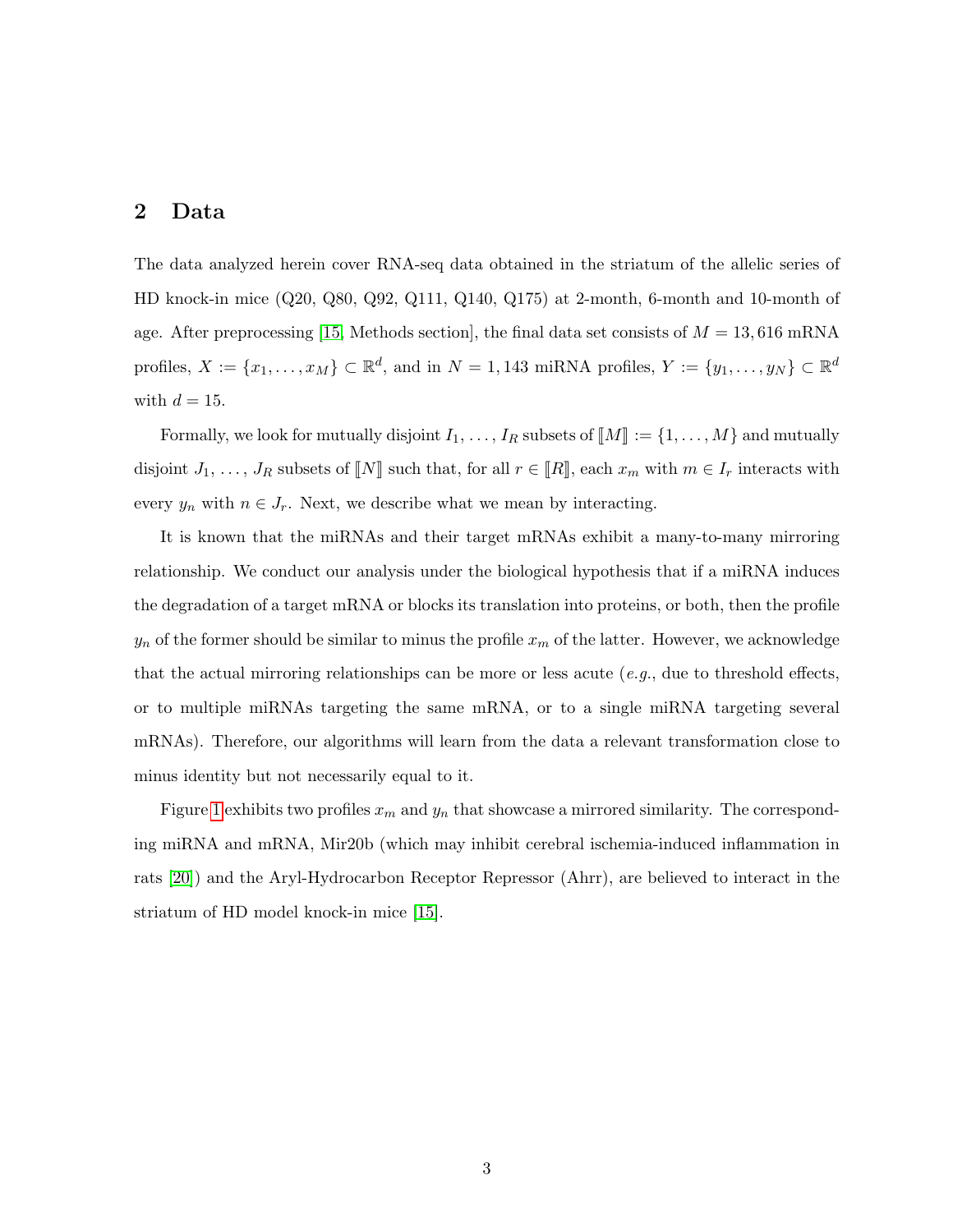<span id="page-3-1"></span>

Figure 1: Left: profile  $y_n$  of a miRNA (Mir20b). Right: profile  $x_m$  of a mRNA (Ahrr). It is believed that Mir20b targets Ahrr.

# <span id="page-3-0"></span>3 Elements of optimal transport

Let  $\Omega := \{ \omega \in (\mathbb{R}_+)^M | \sum_{m \in [\![M]\!]} \omega_m = 1 \}$  be the  $(M-1)$ -dimensional simplex and  $\bar{\omega} := M^{-1} \mathbf{1}_M$ , where  $\mathbf{1}_M \in \mathbb{R}^M$  is the vector with all its entries equal to 1. For any  $\omega \in \Omega$ , define

$$
\Pi(\omega) := \{ P \in (\mathbb{R}_+)^{M \times N} | P \mathbf{1}_N = \omega, P^\top \mathbf{1}_M = N^{-1} \mathbf{1}_N \}
$$

and let  $\mu_X^{\omega} := \sum_{m \in [M]} \omega_m \delta_{x_m}, \ \nu_Y := N^{-1} \sum_{n \in [N]} \delta_{y_n}$  be the  $\omega$ -weighted empirical measure attached to X and the empirical measure attached to Y. An element P of  $\Pi(\omega)$  represents a joint law on  $X \times Y$  with marginals  $\mu_X^{\omega}$  and  $\nu_Y$ .

The celebrated Monge-Kantorovich problem [\[16,](#page-30-1) Chapter 2] consists in finding a joint law over  $X \times Y$  with marginals  $\mu_X^{\bar{\omega}}$  and  $\nu_Y$  that minimizes the expected cost of transport with respect to some cost function  $c: X \times Y \to \mathbb{R}_+$ . We focus on c given by  $c(x, y) := \|x - y\|_2^2$ (the squared Euclidean norm in  $\mathbb{R}^d$ ). Specifically, denoting  $C_{X,Y} \in \mathbb{R}^{M \times N}$  the cost matrix given by  $(C_{X,Y})_{mn} := c(x_m, y_n)$  for each  $(m, n) \in [M] \times [N]$ , the problem consists in solving  $\min_{P \in \Pi(\bar{\omega})} \langle C_{X,Y}, P \rangle_F$  where  $\langle C_{X,Y}, P \rangle_F := \sum_{(m,n) \in [M] \times [N]} (C_{X,Y})_{mn} P_{mn}$  is the P-specific expected cost of transport from  $X$  to  $Y$ .

It is well known that it is very rewarding from a computational viewpoint to consider a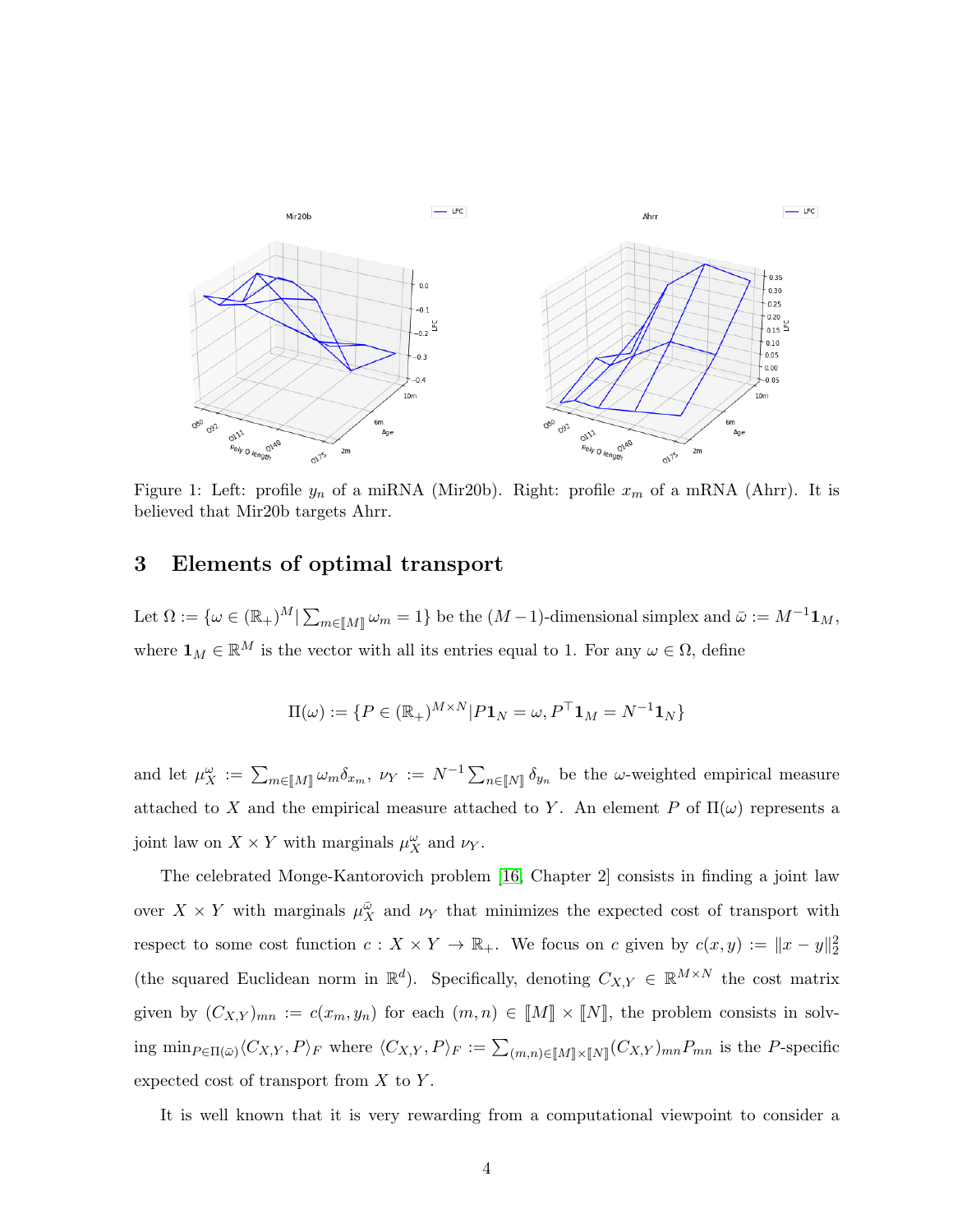regularized version of the above problem [\[16,](#page-30-1) Chapter 4]. The penalty term is proportional to the discretized entropy of P, that is, to  $E(P) := -\sum_{(m,n)\in[M]\times[N]]} P_{mn}(\log P_{mn} - 1)$ . The regularized problem (presented here for any  $\omega \in \Omega$  beyond the case  $\omega = \bar{\omega}$ ) consists, for some user-supplied  $\gamma > 0$ , in finding  $P_{\gamma}$  that solves

<span id="page-4-1"></span>
$$
\mathcal{W}_{\gamma}(\mu_X^{\omega}, \nu_Y) := \min_{P \in \Pi(\omega)} \left\{ \langle C_{X,Y}, P \rangle_F - \gamma E(P) \right\}.
$$
 (1)

One of the advantages of entropic regularization is that one can solve [\(1\)](#page-4-1) efficiently using the Sinkhorn-Knopp matrix scaling algorithm.

Finally, following [\[8\]](#page-29-4), we use  $\mathcal{W}_{\gamma}$  to define the so called Sinkhorn loss between  $\mu_X^{\omega}$  (any  $\omega \in \Omega$ ) and  $\nu_Y$  as

$$
\bar{\mathcal{W}}_{\gamma}(\mu_X^{\omega}, \nu_Y) := 2\mathcal{W}_{\gamma}(\mu_X^{\omega}, \nu_Y) - \mathcal{W}_{\gamma}(\mu_X^{\omega}, \mu_X^{\omega}) - \mathcal{W}_{\gamma}(\nu_Y, \nu_Y).
$$

This loss interpolates between  $\mathcal{W}_0(\mu_X^{\omega}, \nu_Y)$  and the maximum mean discrepancy of  $\mu_X^{\omega}$  relative to  $\nu_Y$  [\[8,](#page-29-4) Theorem 1]. Paraphrasing the abstract of [\[8\]](#page-29-4), the interpolation allows to find "a sweet" spot" leveraging the geometry of optimal transport and the favorable high-dimensional sample complexity of maximum mean discrepancy, which comes with unbiased gradient estimates.

# <span id="page-4-0"></span>4 Optimal transport-based machine learning

## <span id="page-4-2"></span>4.1 Description of the algorithm

We introduce a parametric model  $\Theta$  consisting of affine mappings  $\theta : \mathbb{R}^d \to \mathbb{R}^d$  of the form  $x \mapsto \theta(x) = \theta_1 x + \theta_2$ , where  $\theta_1 \in \mathbb{R}^{d \times d}$  and  $\theta_2 \in \mathbb{R}^d$ . The formal definition of  $\Theta$  is given in Appendix [A.](#page-31-0) Each  $\theta \in \Theta$  is a candidate to formalize the aforementioned mirroring relationship. The set  $\Theta$  imposes constraints on the matrices  $\theta_1$ , in particular that their diagonals are made of negative values. Of course, minus identity belongs to Θ. The parametrization is identifiable, in the sense that  $\theta = \theta'$  implies  $(\theta_1, \theta_2) = (\theta'_1, \theta'_2)$ . It is noteworthy that any identifiable, regular model  $\Theta$  could be used. We focus on  $\Theta$  as defined in [A](#page-31-0)ppendix A because of the application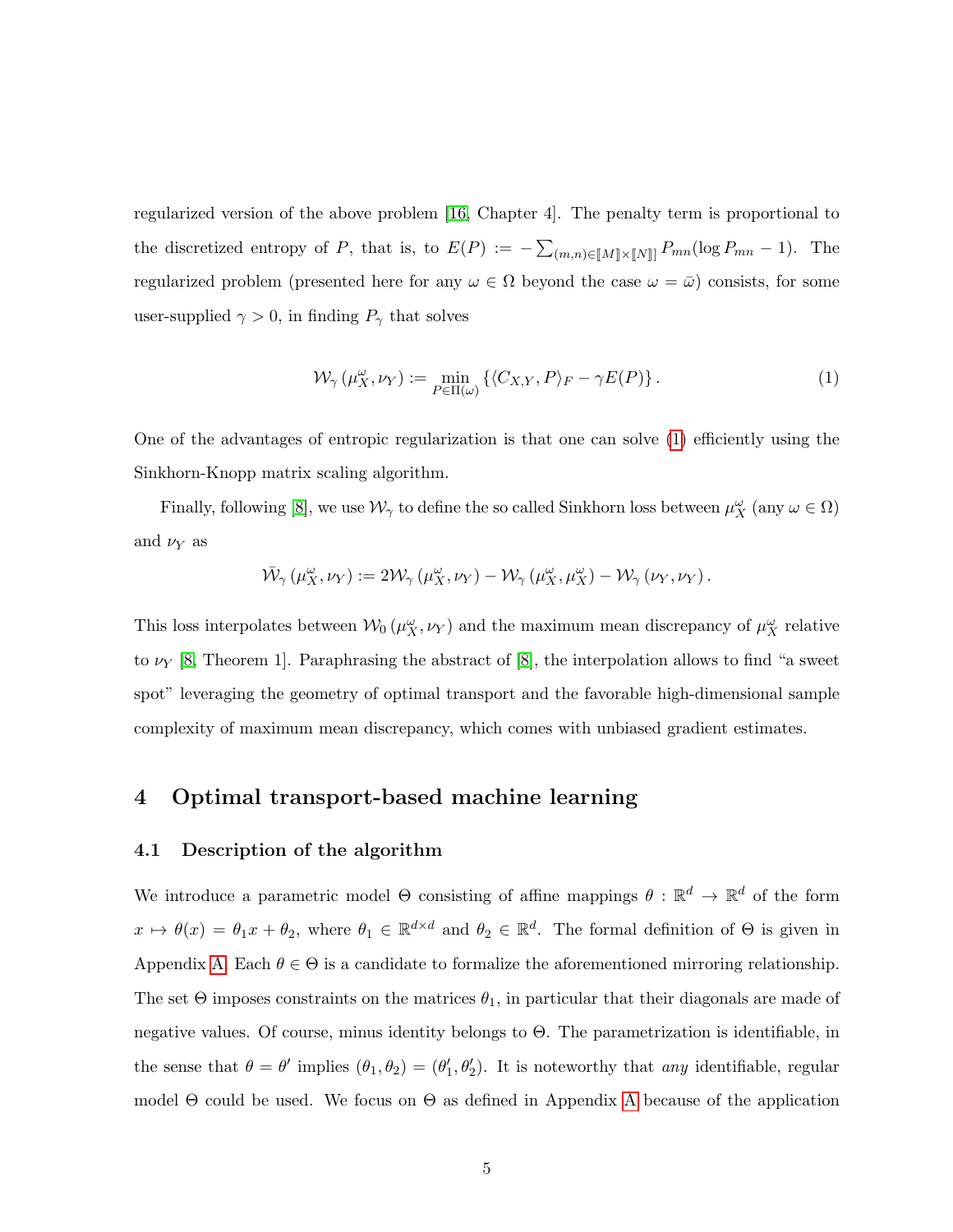that we consider in Section [6](#page-22-0) (and in Section [5\)](#page-9-0).

By analogy with Section [3](#page-3-0) we introduce, for any  $\theta \in \Theta$ ,  $\omega \in \Omega$  and  $\gamma > 0$ ,  $\theta(X) :=$  ${\lbrace \theta(x_1), \ldots, \theta(x_M) \rbrace}$  the image of X by  $\theta$ ; the  $\omega$ -weighted empirical measure attached to  $\theta(X)$ ,  $\mu_{\theta(X)}^{\omega} := \sum_{m \in M} \omega_m \delta_{\theta(x_m)}$ ; the cost matrix  $C_{\theta(X),Y}$  given by  $(C_{\theta(X),Y})_{mn} := c(\theta(x_m), y_n)$  for each  $(m, n) \in [M] \times [N]$ ; and

$$
\mathcal{W}_{\gamma}\left(\mu^{\omega}_{\theta(X)}, \nu_Y\right) = \min_{P \in \Pi(\omega)} \left\{ \langle C_{\theta(X),Y}, P \rangle_F - \gamma E(P) \right\} \tag{2}
$$

where  $\langle C_{\theta(X),Y}, P \rangle_F := \sum_{(m,n)\in[M]\times[M]\times[N]} (C_{\theta(X),Y})_{mn} P_{mn}$  is the P-specific expected cost of transport from  $\theta(X)$  to Y.

Fix arbitrarily  $\omega \in \Omega$ . The first program that we introduce is the  $\omega$ -specific program

<span id="page-5-0"></span>
$$
\min_{\theta \in \Theta} \bar{\mathcal{W}}_{\gamma} \left( \mu^{\omega}_{\theta(X)}, \nu_Y \right), \tag{3}
$$

where we are interested in the minimizer  $\hat{\theta}$  that solves [\(3\)](#page-5-0) and in the optimal joint matrix  $\hat{P} \in \Pi(\omega)$  that solves

$$
\min_{P \in \Pi(\omega)} \left\{ \langle C_{\hat{\theta}(X),Y}, P \rangle_F - \gamma E(P) \right\}.
$$

In words, we look for an  $\omega$ -specific optimal mirroring function  $\hat{\theta}$  and its  $\omega$ -specific optimal transport plan  $P$ .

How to choose  $\omega$ ? We decide to optimize with respect to  $\omega$  as well. This additional optimization is relevant because we do not expect to associate a  $y_n$  to every  $x_m$  eventually at the co-clustering stage. So, our main program is

<span id="page-5-1"></span>
$$
\min_{\omega \in \Omega} \min_{\theta \in \Theta} \bar{\mathcal{W}}_{\gamma} \left( \mu^{\omega}_{\theta(X)}, \nu_Y \right), \tag{4}
$$

where we are interested in the minimizer  $(\hat{\omega}, \hat{\theta})$  and in the optimal matrix  $\hat{P} \in \Pi(\hat{\omega})$  that solves

$$
\min_{P \in \Pi(\hat{\omega})} \left\{ \langle C_{\hat{\theta}(X),Y}, P \rangle_F - \gamma E(P) \right\}.
$$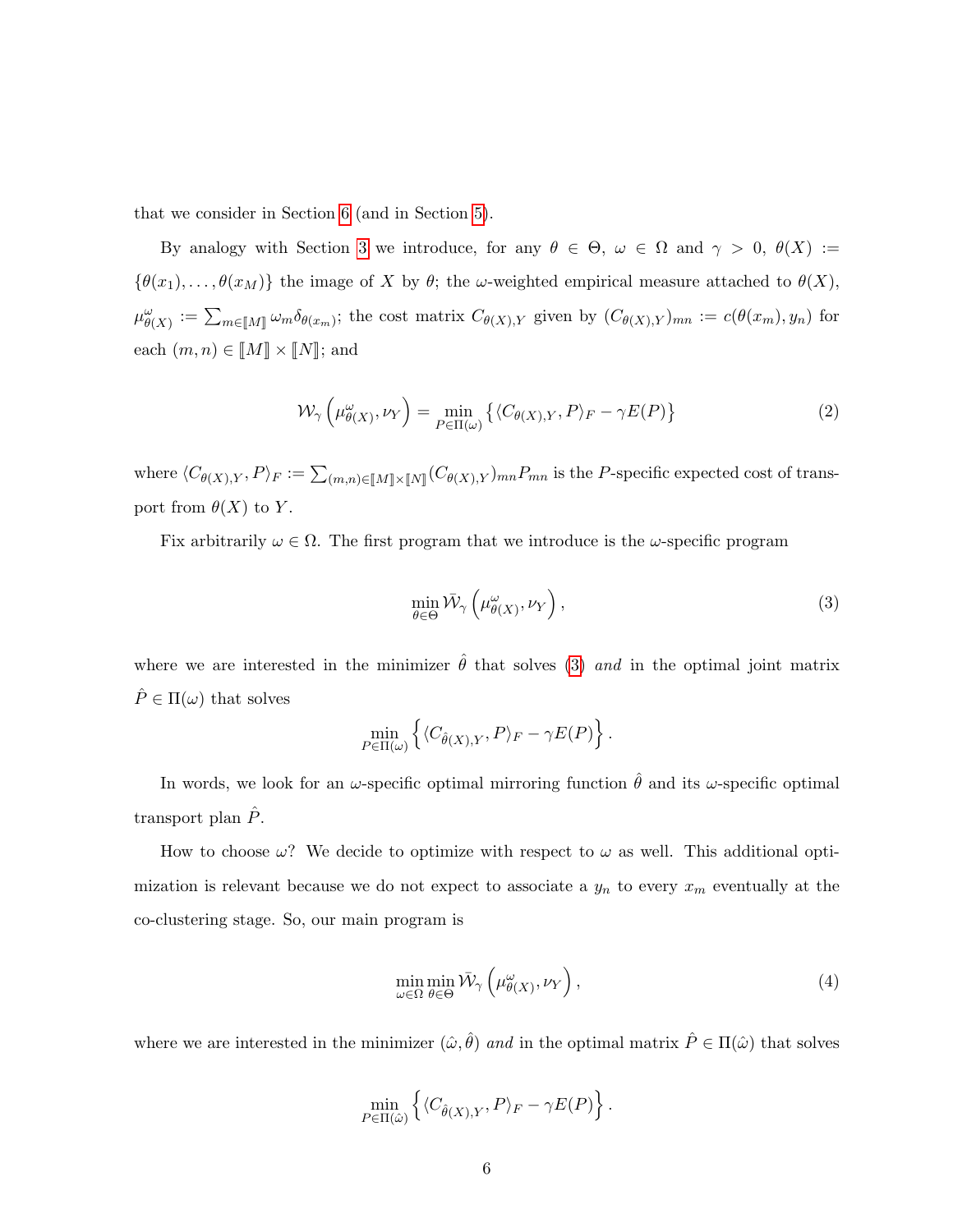We propose to solve [\(4\)](#page-5-1) iteratively by updating  $\omega$  and then  $\theta$ . At round t, given  $\omega_t$ , we make one step of mini-batch gradient descent to derive  $\theta_{t+1}$  from  $\theta_t$  (here, we notably rely on the Sinkhorn-Knopp algorithm). Given  $\theta_{t+1}$ ,  $\omega_{t+1}$  is chosen proportional to the vector in  $(\mathbb{R}_+)^M$ whose mth component equals  $h^{-1} \sum_{n \in [N]} \varphi((y_n - \theta_{t+1}(x_m))/h)$  where  $\varphi$  is the standard normal density and h is the arithmetic mean of the  $c(y_n, y_{n'})$  for all  $n \neq n' \in [N]$ . Eventually, once the final round T is completed, we compute  $\tilde{P} \in \Pi(\omega_T)$  that solves

$$
\min_{P \in \Pi(\omega_T)} \left\{ \langle C_{\theta_T(X),Y}, P \rangle_F - \gamma E(P) \right\}.
$$

(again, we rely on the Sinkhorn-Knopp algorithm).

The algorithm is summarized in Procedure [1.](#page-33-0) In light of [\[2,](#page-28-3) Section 1.3, page 25], we inject problem-specific knowledge onto two of the three main components of the transportation problem: the representation spaces (via the mapping  $\theta$ ) and the marginal constraints (via the weight  $\omega$ ), leaving aside the cost function. Furthermore, we resort to mini-batch gradient descent because the algorithmic complexity prevents the direct computation using the whole data set. A theoretical analysis of this practice is proposed in [\[7\]](#page-28-4).

We can now exploit  $\tilde{P}$  so as to derive relevant associations between mRNAs and miRNAs. We propose two approaches. On the one hand, the first approach outputs *bona fide* co-clusters. We expect that the co-clusters can associate many mRNAs with many miRNAs, thus making it difficult to interpret and analyze the results. On the other hand, the second approach rather matches each mRNA with at most  $k$  miRNAs and each miRNA with at most  $k'$  mRNAs ( $k$  and  $k'$  are user-supplied integers). Details follow.

## <span id="page-6-0"></span>4.1.1 Co-clustering.

To carry out the co-clustering task once  $\tilde{P}$  has been derived, we propose to rely either on spectral co-clustering (we will use the acronym SCC) [\[6\]](#page-28-1), applying it once or twice, or co-clustering based on latent block models [\[9\]](#page-29-3). Of course, any other co-clustering algorithm could be used as well. Specifically, we develop the following algorithms (the acronym WTOT stands for weighted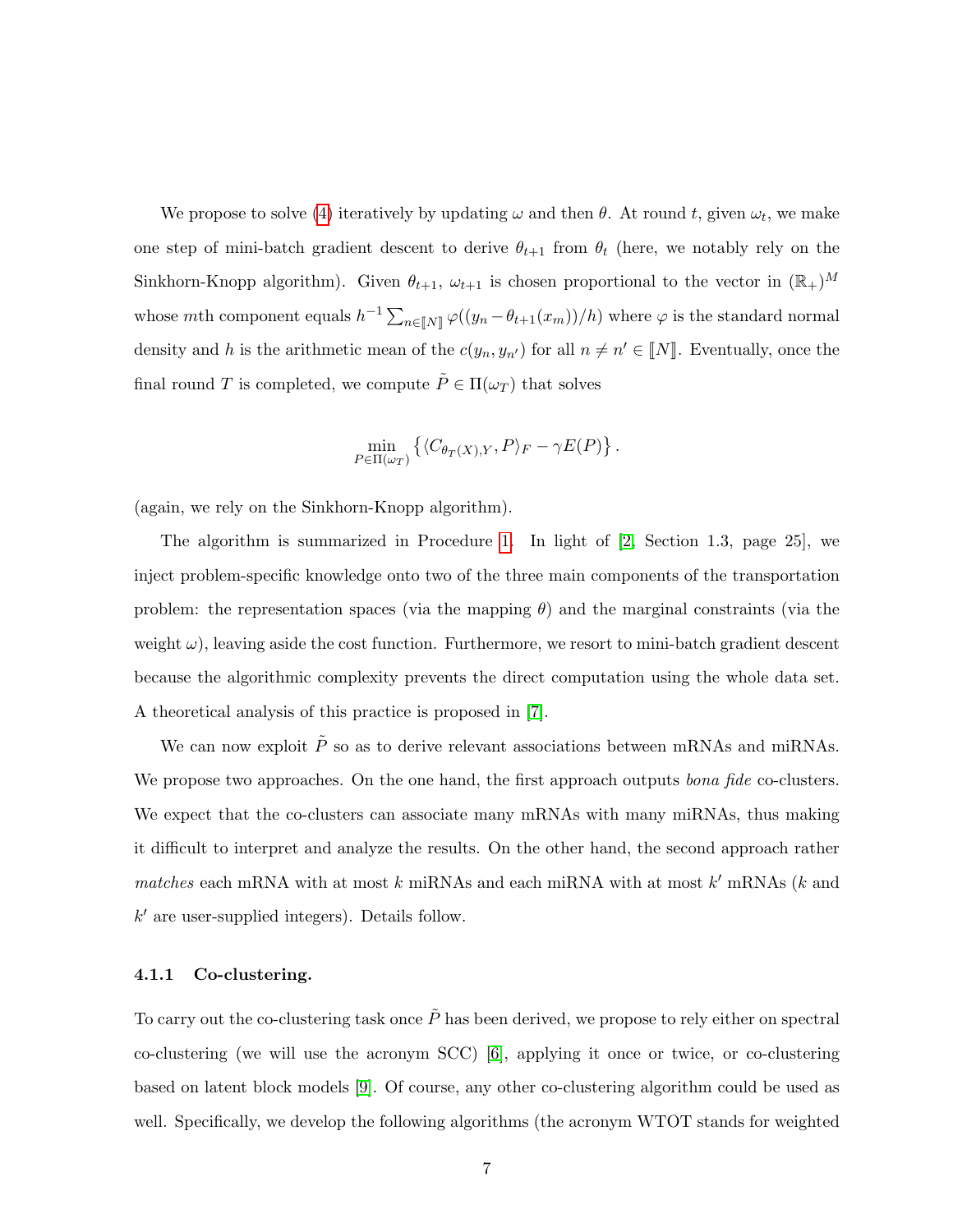transformation optimal transport).

WTOT-SCC1. Algorithm WTOT-SCC1 applies SCC once to build bona fide co-clusters based on  $\tilde{P}$ . It is required to provide a number of clusters. We rely on a criterion involving graph modularity to learn from the data a relevant number of clusters [\[1,](#page-28-5) Sections 2 and 4].

In our simulation study, we also consider algorithm WTOT-SCC1<sup>∗</sup> , an oracular version of WTOT-SCC1 that benefits from relying on the *true* number of clusters. This allows to assess how relevant is the learned number of clusters in WTOT-SCC1.

- WTOT-SCC2. Algorithm WTOT-SCC2 applies SCC twice to build bona fide co-clusters based on  $\tilde{P}$ . It proceeds in three successive steps.
	- In step 1, WTOT-SCC2 applies SCC a first time to derive an initial co-clustering. A relevant number of co-clusters is learnt as in WTOT-SCC1.
	- In step 2, WTOT-SCC2 selects and removes some rows and columns corresponding to mRNAs and miRNAs that are deemed irrelevant. The selection is based on a numerical criterion computed from  $\tilde{P}$ . In our simulation study (Section [5\)](#page-9-0), all rows and columns that correspond to diagonal blocks with a variance larger than two times the overall variance of  $\tilde{P}$  are selected and removed. In the real data application (Section [6\)](#page-22-0), we implement and use a different procedure.
	- In step 3, WTOT-SCC2 applies SCC a second time, the relevant number of co-clusters being learnt as in WTOT-SCC1.

In our simulation study, we also consider algorithm WTOT-SCC2<sup>∗</sup> , an oracular version of WTOT-SCC2 that is provided the true number of clusters for its third step. This allows to assess how relevant is the sub-procedure to learn the numbers of clusters in WTOT-SCC2.

WTOT-BC. Algorithm WTOT-BC applies the so called block clustering algorithm to build *bona fide* co-clusters based on  $\tilde{P}$ . It is required to provide the row- and column-specific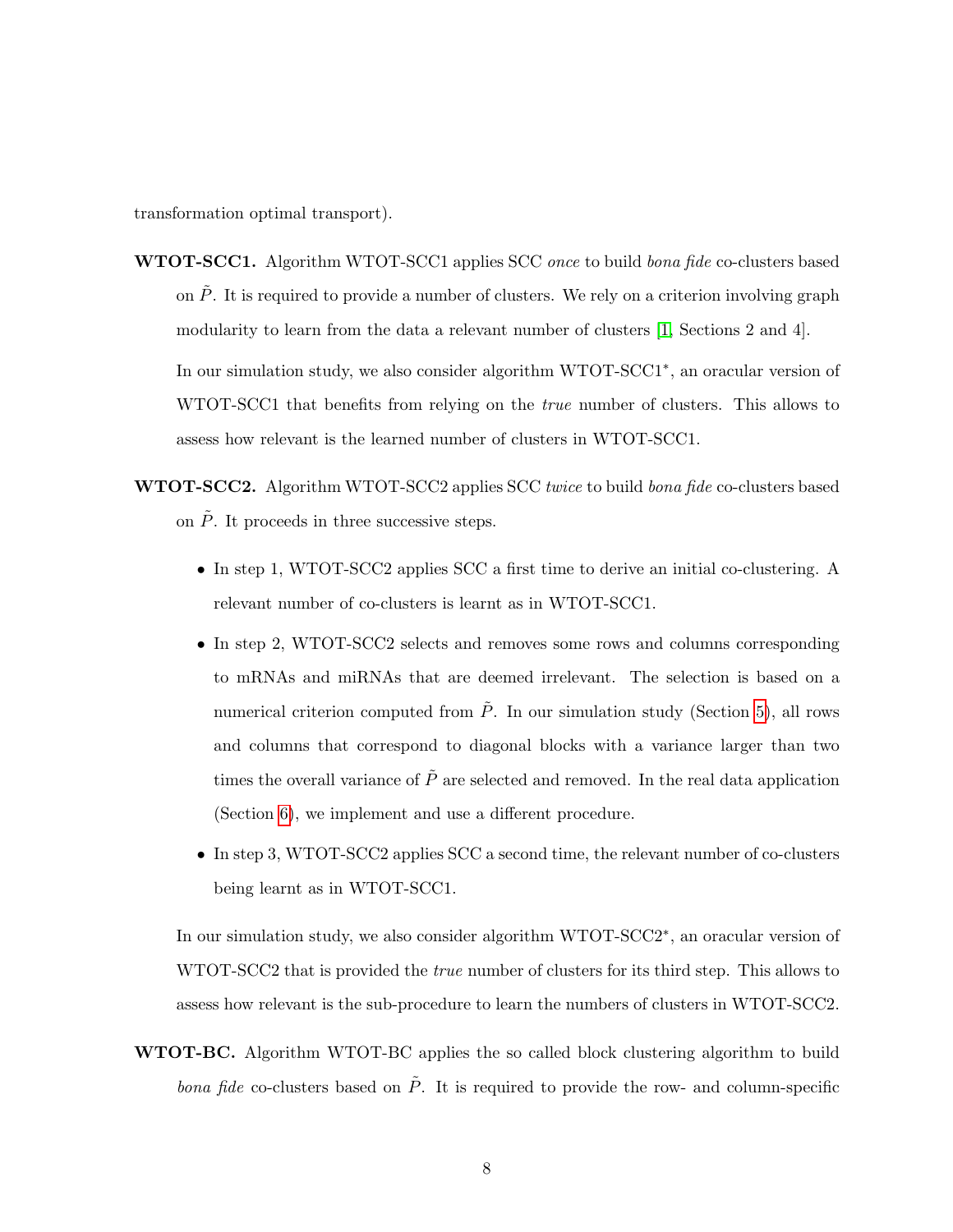numbers of clusters. We rely on an integrated completed likelihood criterion [\[5\]](#page-28-2) to learn relevant values from the data.

The co-clusters obtained via WTOT-SCC1, WTOT-SCC2 or WTOT-BC should reveal the interplay between the (remaining, as far as WTOT-SCC2 is concerned) mRNAs and miRNAs in HD.

#### <span id="page-8-0"></span>4.1.2 Matching.

The larger  $\tilde{P}_{mn}$  is, the more we are encouraged to believe that the profiles  $x_m$  and  $y_n$  reveal a strong relationship between the mth mRNA and the nth miRNA. This simple rule prompts the following matching procedure applied once  $\tilde{P}$  has been derived.

**WTOT-matching.** Fix two integers  $k, k' \geq 1$  and let  $\tilde{\tau}$  be the quantile of order q of all the entries of  $\tilde{P}$ . For every  $m \in \llbracket M \rrbracket$  and  $n \in \llbracket N \rrbracket$ , we introduce

$$
\mathcal{N}_m^0 := \left\{ n \in [\![N]\!]: \tilde{P}_{mn} \in \{\tilde{P}_{m(1)}, \ldots, \tilde{P}_{m(k)}\} \text{ and } \tilde{P}_{mn} \geq \tilde{\tau} \right\},\newline \mathcal{M}_n^0 := \left\{ m \in [\![M]\!]: \tilde{P}_{mn} \in \{\tilde{P}_{(1)n}, \ldots, \tilde{P}_{(k')n}\} \text{ and } \tilde{P}_{mn} \geq \tilde{\tau} \right\}
$$

where  $\tilde{P}_{m(1)},\ldots,\tilde{P}_{m(k)}$  are the k largest values among  $\tilde{P}_{m1},\ldots,\tilde{P}_{mN}$  and  $\tilde{P}_{(1)n},\ldots,\tilde{P}_{(k')m}$ are the k' largest values among  $\tilde{P}_{1n}, \ldots, \tilde{P}_{Mn}$ . For instance,  $\mathcal{N}_m^0$  identifies the miRNAs that are the  $k$  more likely to have a strong relationship with the  $m$ th mRNA. However, this does not qualify them as relevant matches yet. In order to keep only matches that are really relevant, we also introduce, for each  $m \in \llbracket M \rrbracket$  and  $n \in \llbracket N \rrbracket$ ,

$$
\mathcal{N}_m := \mathcal{N}_m^0 \cap \{ n \in [\![N]\!]: m \in \mathcal{M}_n^0 \},
$$
  

$$
\mathcal{M}_n := \mathcal{M}_n^0 \cap \{ m \in [\![M]\!]: n \in \mathcal{N}_m^0 \}.
$$

Algorithm WTOT-matching outputs the collections  $\{\mathcal{N}_m : m \in \llbracket M \rrbracket\}$  and  $\{\mathcal{M}_n : n \in$  $[[N]]$ .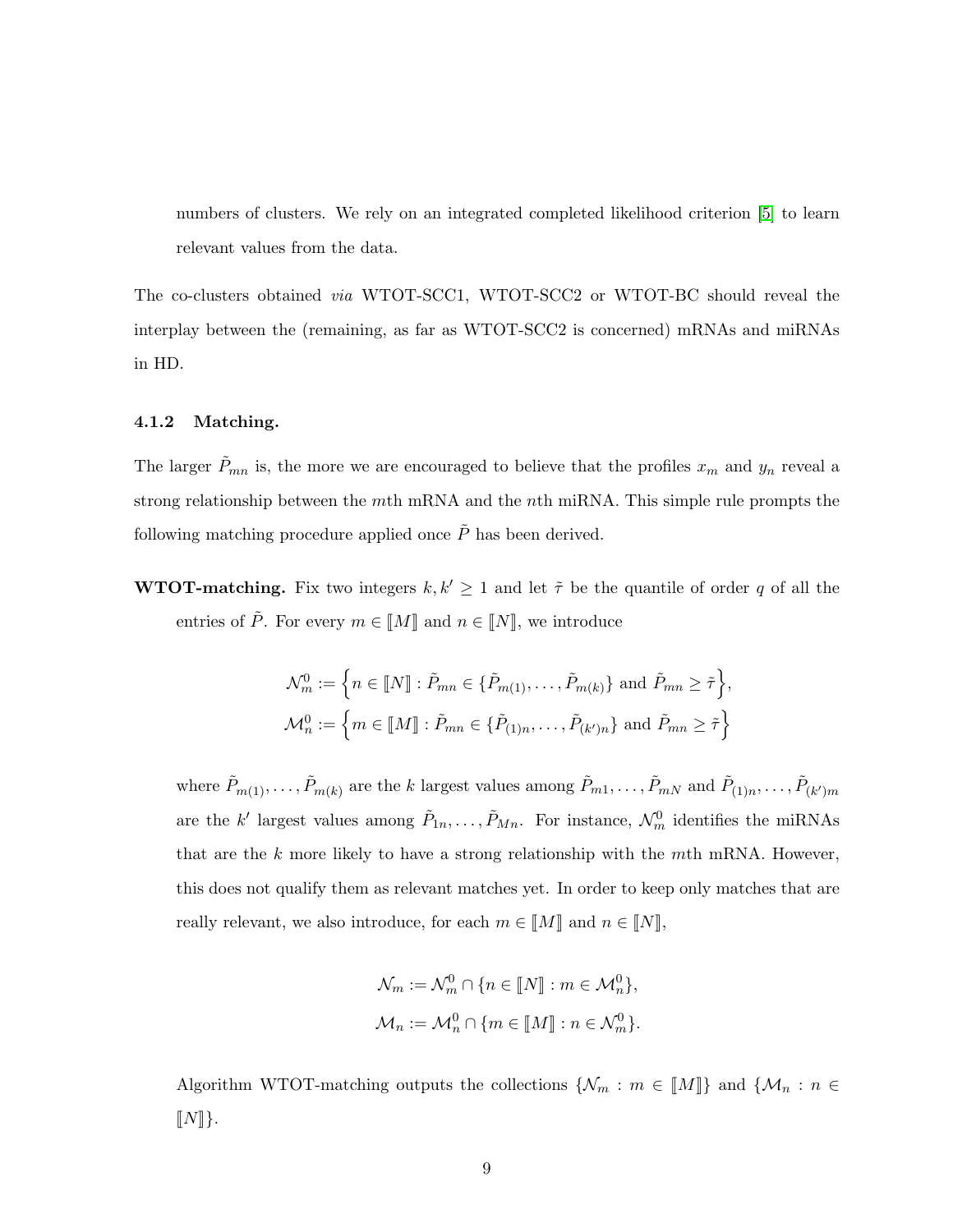Now if, for instance,  $n \in \mathcal{N}_m$  then  $y_n$  is among the k miRNA profiles upon which  $\tilde{P}$  puts more mass when it "transports"  $x_m$  onto Y and  $x_m$  is among the k' mRNA profiles upon which  $\tilde{P}$ puts more mass when it "transports"  $y_n$  onto X.

Note that we expect that some  $\mathcal{N}_m$  and  $\mathcal{M}_n$  will be empty, depending on k and k'. The mRNAs and miRNAs worthy of interest are those for which  $\mathcal{N}_m$  and  $\mathcal{M}_n$  are not empty. The integers  $k$  and  $k'$  should be chosen relatively small, to make their interpretation and analysis feasible, but not too small because otherwise few matchings will be made.

In the simulation study, we use  $k = k'$  between 2 and 200, depending on the simulation scheme. Moreover, we choose  $q = 50\%$  so that  $\tilde{\tau}$  is the median of the entries of  $\tilde{P}$ .

#### 4.2 Implementation of the method

Our code is written in python and is available [here.](https://github.com/yen-nguyen-thi-thanh/wtot_coclust_match) We adapt the Sinkhorn algorithm implemented by Aude Genevay and available [here.](https://github.com/audeg/Sinkhorn-GAN/blob/master/sinkhorn.py) The stochastic gradient descents relies on the machine learning framework pytorch. We use the implementation of SCC available in the [sklearn](https://scikit-learn.org/stable/modules/generated/sklearn.cluster.SpectralCoclustering.html) python module. To learn a relevant number of clusters, we rely on the [coclust](https://coclust.readthedocs.io/en/v0.2.1/api/evaluation.html) python module. Finally, we rely on the [blockcluster](https://cran.r-project.org/web/packages/blockcluster/index.html) R package to carry out block clustering.

Our algorithm bears a similarity to the one developed in [\[10\]](#page-29-5). The main differences are  $(i)$ our use of the parametric model  $\Theta$  and weights  $\omega$ , *(ii)* the fact that we apply SCC or block clustering to the approximation of the optimal transport matrix  $\tilde{P}$ . Our algorithm also bears a similarity to [\[19\]](#page-30-4), a fast and certifiable point cloud registration algorithm. We plan to study the similarities and differences closely.

# <span id="page-9-0"></span>5 Simulation study

To assess the performances of the algorithm described in Section [4.1,](#page-4-2) we conduct a simulation study in three parts. As we go on, the task gets more difficult. In all cases, the laws of the synthetic observations are mixtures of Gaussian laws. In Section [5.4,](#page-14-0) the weights of the mixtures and parameters of the Gaussian laws are chosen by us. Moreover, the two mixtures (to simulate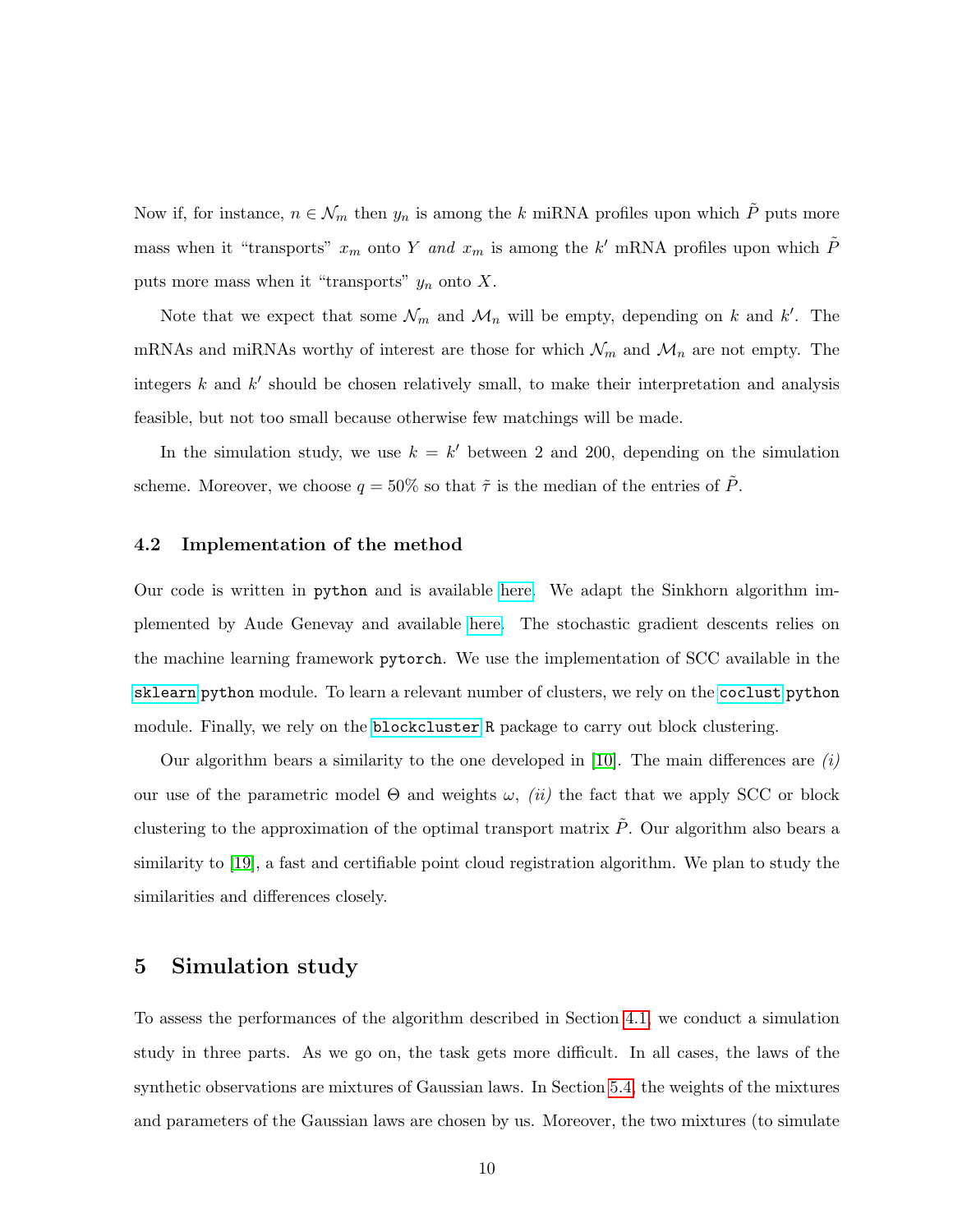X and Y) share the same weights and induce a perfect mirroring relationship (details below), thus making the co-clustering task less difficult. In Section [5.5,](#page-17-0) the weights of the mixtures and parameters of the Gaussian laws are randomly generated. Moreover, the two mixtures do not share the same weights and do not induce a perfect mirroring relationship anymore, so that the co-clustering task is much more difficult. Finally, in Section [5.6,](#page-20-0) we use plus or minus real, randomly chosen miRNA profiles and  $\mathbf{0}_d$  as means of the Gaussian laws to simulate X and Y, in such a way that there is no perfect mirroring relationship. We think that the corresponding co-clustering task is the most difficult of the three.

Section [5.1](#page-10-0) briefly introduces two competing algorithms to identify matchings [\[10\]](#page-29-5). Section [5.2](#page-12-0) lists all the algorithms that compete in the simulation study and Section [5.3](#page-12-1) presents the measure of discrepancy between two co-clusterings and the matching criteria that we rely on to assess how well the algorithms perform. Sections [5.4,](#page-14-0) [5.5](#page-17-0) and [5.6](#page-20-0) present in turn the data-generating mechanisms and report the results in terms of co-clustering and matching performances.

#### <span id="page-10-0"></span>5.1 Two "Gromov-Wasserstein co-clustering" algorithms

We compare our algorithms with two co-clustering algorithms adapted from [\[10\]](#page-29-5). For selfcontainedness, we summarize here how these algorithms work.

The first step of both algorithms consists in computing the similarity matrices  $K_X \in$  $(\mathbb{R}_+)^{M \times M}$  and  $K_Y \in (\mathbb{R}_+)^{N \times N}$  given by

$$
(K_X)_{mm'} := \exp\left\{-\frac{\|x_m - x_{m'}\|_2^2}{2\ell_X^2}\right\} \quad (m, m' \in [\![M]\!]),
$$

$$
(K_Y)_{nn'} := \exp\left\{-\frac{\|y_n - y_{n'}\|_2^2}{2\ell_Y^2}\right\} \quad (n, n' \in [\![N]\!])
$$

where  $\ell_X$  (respectively,  $\ell_Y$ ) is the mean of all pairwise Euclidean distances between elements of X (respectively, of Y). The similarity matrices  $K_X$  and  $K_Y$  now represent X and Y through the lense of the so called radial basis function kernel.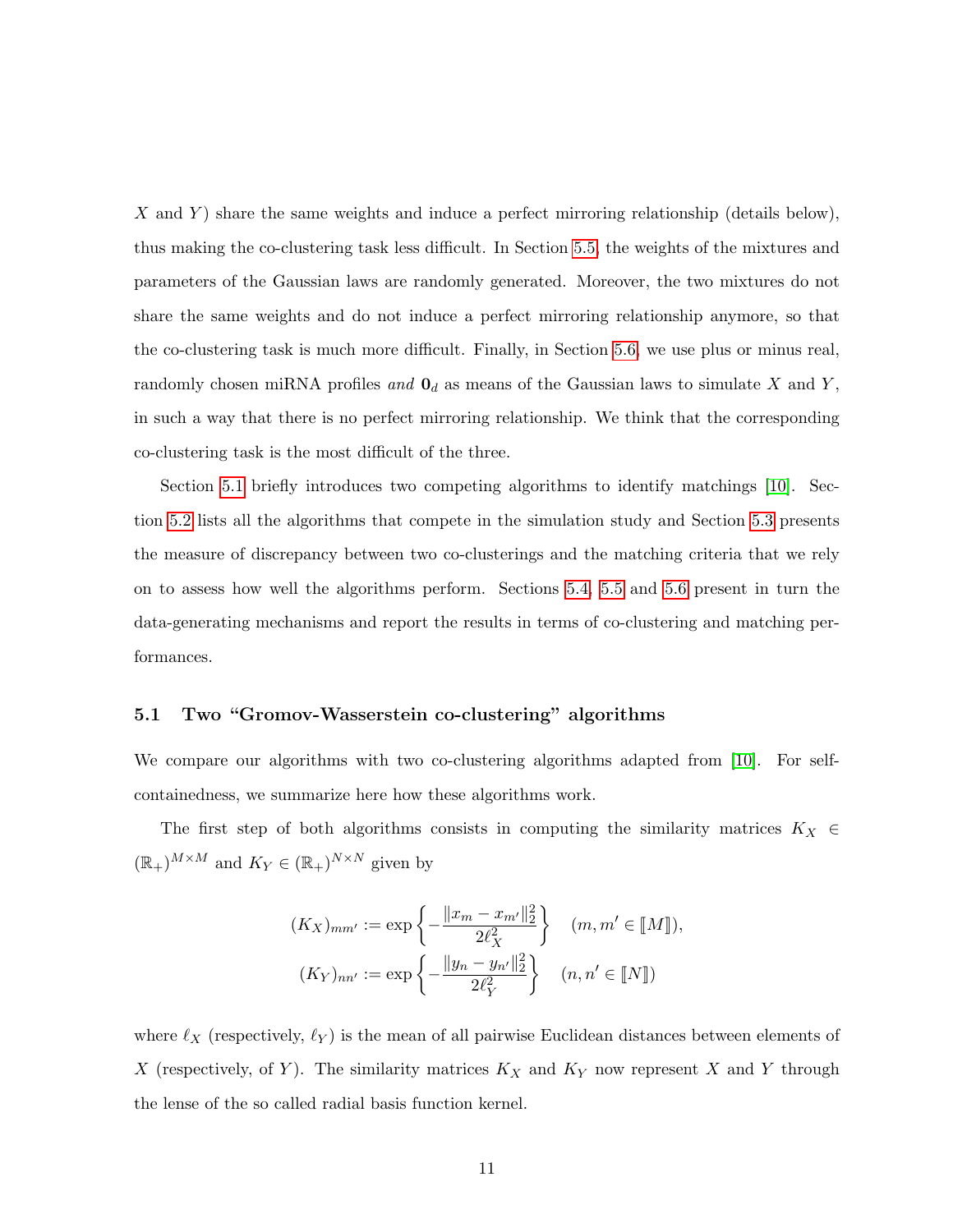For any integers  $a, b \ge 1$  and pair of matrices  $A \in \mathbb{R}^{a \times a}$  and  $B \in \mathbb{R}^{b \times b}$ , define

<span id="page-11-0"></span>
$$
\Pi_{a,b} := \left\{ P \in (\mathbb{R}_+)^{a \times b} | P \mathbf{1}_b = a^{-1} \mathbf{1}_a, P^\top \mathbf{1}_a = b^1 \mathbf{1}_b \right\},
$$
  

$$
\langle [A, B], [P, P] \rangle_F := \sum_{i,k \in [\![a]\!], j,\ell \in [\![b]\!]} (A_{ik} - B_{jl})^2 P_{ij} P_{k\ell} \quad (P \in \Pi_{a,b}),
$$
  

$$
\mathcal{GW}_{\gamma}(A, B) := \min_{P \in \Pi_{a,b}} \{ \langle [A, B], [P, P] \rangle_F - \gamma E(P) \tag{5}
$$

where  $E(P) := -\sum_{(i,j)\in[\![a]\!] \times [\![b]\!]} P_{ij}(\log P_{ij} - 1)$ . The quantity  $\mathcal{GW}_{\gamma}(A, B)$  is known in the literature as an entropic Gromov-Wasserstein discrepancy between A and B. It can be used to define an entropic Gromov-Wasserstein barycenter of  $A$  and  $B$  and its barycenter transport matrices. Specifically, setting  $s = \frac{1}{2}$  $(\frac{1}{2}(a+b))$  (one choice among many),  $(\hat{\Gamma}, \hat{P}_A, \hat{P}_B) \in (\mathbb{R}_+)^{s \times s} \times \Pi_{s,a} \times \Pi_{s,b}$ that solves

<span id="page-11-1"></span>
$$
\min_{\Gamma, P_A, P_B} \frac{1}{2} \left\{ \left( \langle [\Gamma, A], [P_A, P_A] \rangle_F - \gamma E(P_A) \right) + \left( \langle [\Gamma, B], [P_B, P_B] \rangle_F - \gamma E(P_B) \right) \right\} \tag{6}
$$

(where  $(\Gamma, P_A, P_B)$  ranges over  $(\mathbb{R}_+)^{s \times s} \times \Pi_{s,a} \times \Pi_{s,b}$ ) can be interpreted as a barycenter between A and B ( $\hat{\Gamma}$ ) and the optimal transport matrices between  $\hat{\Gamma}$  and A ( $\hat{P}_A$ ) and between  $\hat{\Gamma}$  and B  $(\hat{P}_B)$ .

The second step of the algorithms consists either in solving numerically [\(5\)](#page-11-0) with  $(A, B)$  =  $(K_X, K_Y)$ , yielding  $\tilde{Q}$ , or in solving numerically [\(6\)](#page-11-1) with  $(A, B) = (K_X, K_Y)$ , yielding in particular the transport matrices  $\tilde{Q}_X$  and  $\tilde{Q}_Y$ . We call CCOT-GWD and CCOT-GWB the corresponding algorithms. In both cases, the Sinkhorn-Knopp algorithm is used and provides solutions that decompose as

$$
\tilde{Q} = \text{diag}(\rho)\xi \,\text{diag}(\rho'),
$$
  

$$
\tilde{Q}_X = \text{diag}(\rho_X)\xi_X \,\text{diag}(\rho'_X),
$$
  

$$
\tilde{Q}_Y = \text{diag}(\rho_Y)\xi_Y \,\text{diag}(\rho'_Y),
$$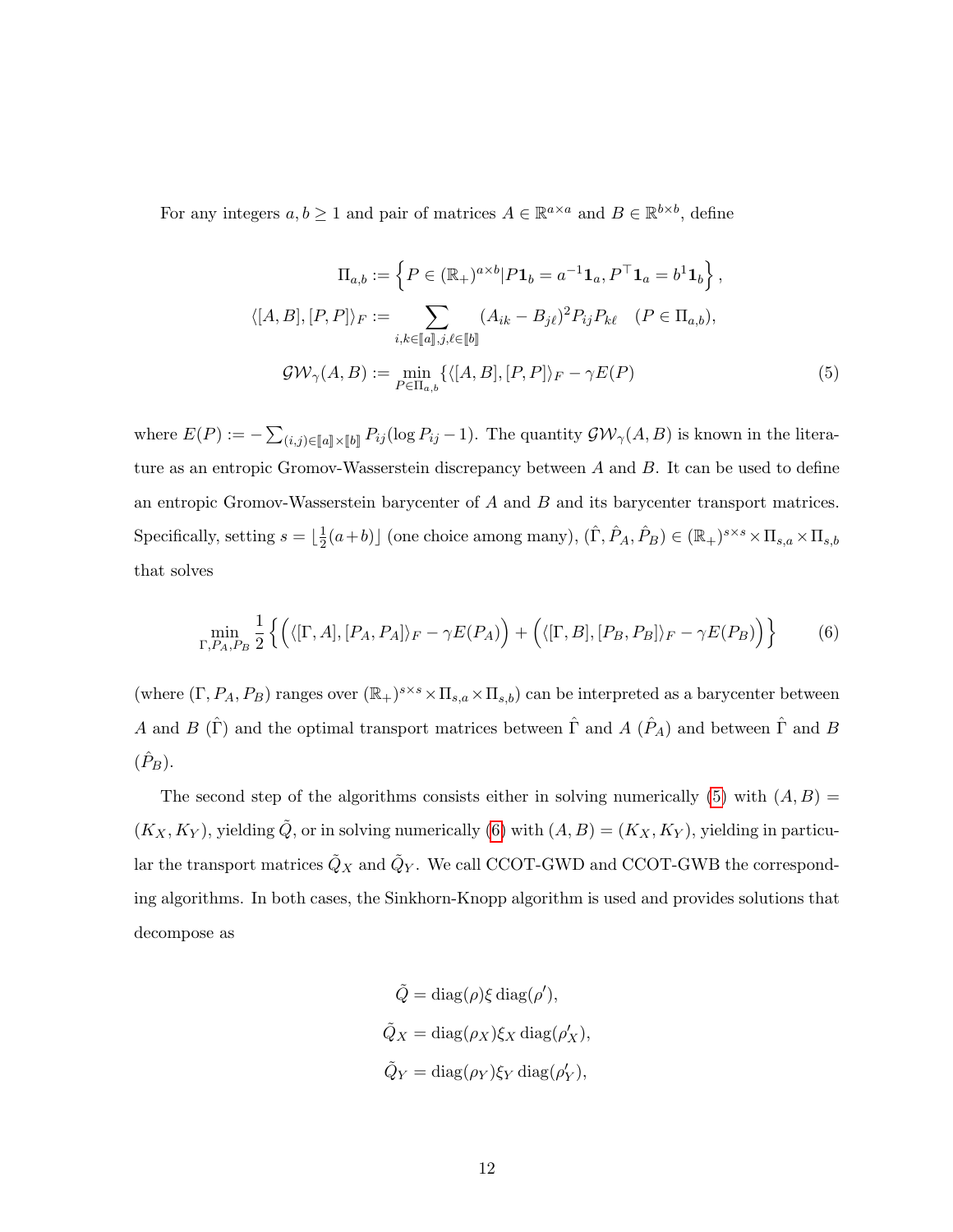for some  $\rho, \rho_X \in \mathbb{R}^M$ ,  $\rho', \rho'_Y \in \mathbb{R}^N$ ,  $\rho_X, \rho_Y \in \mathbb{R}^s$  and  $\xi \in \mathbb{R}^{M \times N}$ ,  $\xi_X \in \mathbb{R}^{s \times M}$ ,  $\xi_Y \in \mathbb{R}^{s \times N}$  [\[17\]](#page-30-5).

The third and last step builds upon either  $(\rho, \rho')$  or  $(\rho'_X, \rho'_Y)$  to derive partitions of X and Y , by detecting "jumps" along the vectors. The two partitions finally yield a co-clustering.

### <span id="page-12-0"></span>5.2 Listing all competing algorithms

We run and compare algorithms WTOT-SCC1, WTOT-SCC2 (and their oracular counterparts WTOT-SCC1<sup>\*</sup>, WTOT-SCC2<sup>\*</sup>), WTOT-BC on the one hand (see Sections [4.1.1\)](#page-6-0) and CCOT-GWD and CCOT-GWB on the other hand (see Section [5.1\)](#page-10-0). In addition, we also run algorithm WTOT-matching (see Section [4.1.2\)](#page-8-0).

In view of Algorithm [1,](#page-33-0)  $\widetilde{M}$  and  $\widetilde{N}$  equal approximately  $M/2$  and  $N/2$  respectively,  $(\eta, \gamma_0)$  =  $(1, 0)$  (no decay),  $T = 500$ , and the initial mapping  $\theta_0$  is drawn randomly.

## <span id="page-12-1"></span>5.3 Assessing performances

A measure of discrepancy between two co-clusterings. In order to assess the quality of the co-clusterings that we derive, and to compare performances, we propose to rely on a commonly used measure of discrepancy between two co-clusterings. Its definition extends that of a measure of discrepancy between partitions that we first present.

Let z and  $z'$  be two partitions of the set  $\llbracket M \rrbracket$  into K components, taking the form of matrices  $z = (z_{mk})_{m \in [M], k \in [K]}$  and  $z' = (z'_{mk})_{m \in [M], k \in [K]}$  with convention  $z_{mk} = 1$  (respectively,  $z'_{mk} =$ 1) if m belongs to component k of z (respectively,  $z'$ ) and 0 otherwise. The corresponding confusion matrix  $C(z, z') = (c_{k\ell})_{k,\ell \in [K]}$  is given by  $c_{k\ell} := \sum_{m \in [M]} z_{mk} z'_{m\ell}$  (every  $k, \ell \in [K]$ ). Suppose that the labels of the partitions  $z$  and  $z'$  are such that

$$
\text{Tr}(C(z,z'))=\max_{\sigma\in \Sigma_K}\text{Tr}(C(z,(z'_{m\sigma(k)})_{m\in[\![M]\!],k\in[\![K]\!]})),
$$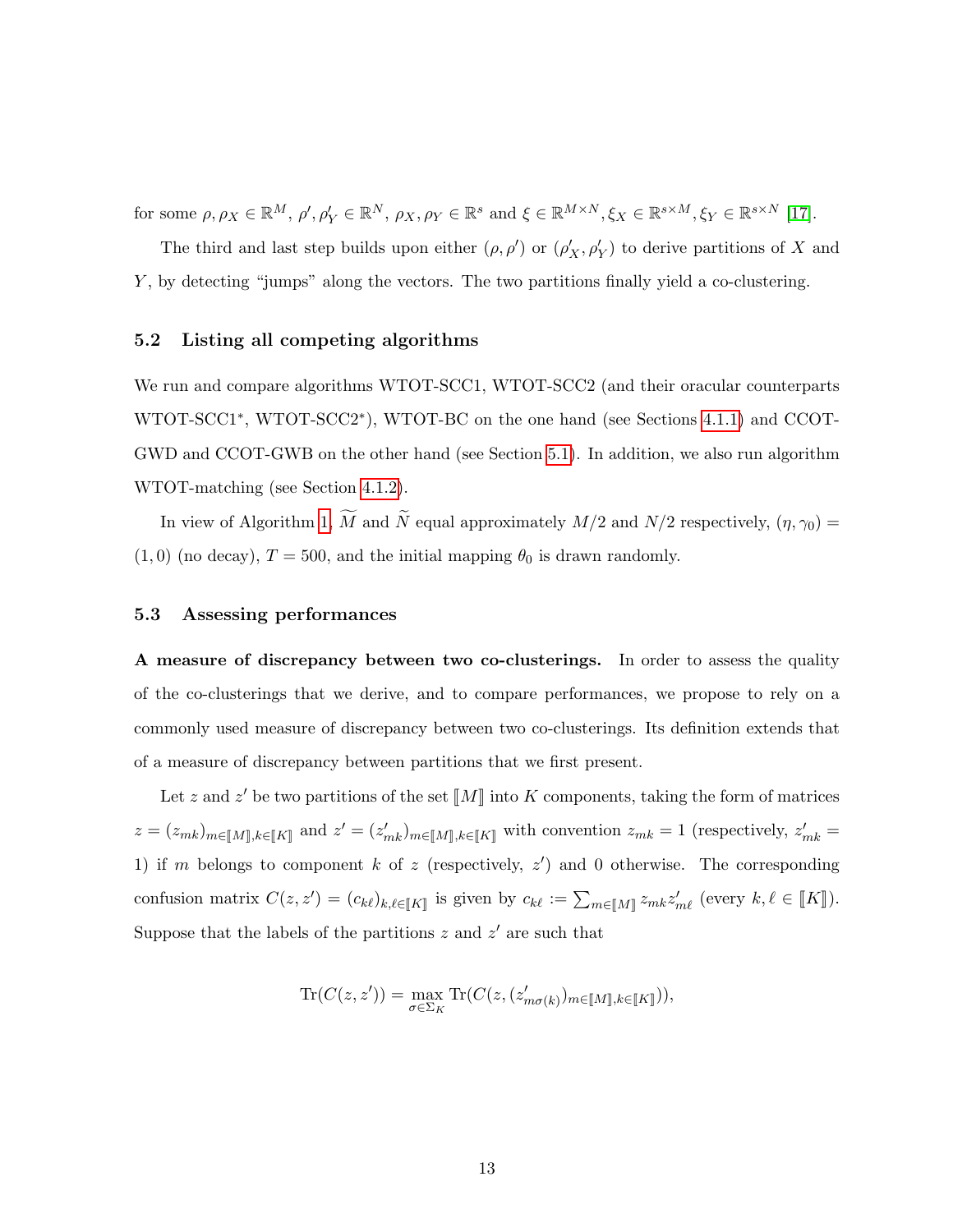where  $\Sigma_K$  is the set of permutations of the elements of [K]. Then the proportion

<span id="page-13-0"></span>
$$
\delta(z, z') := 1 - \frac{1}{M} \sum_{m \in [\![M]\!], k \in [\![K]\!]} z_{mk} z'_{mk} \tag{7}
$$

is a natural measure of discrepancy between  $z$  and  $z'$ . As suggested earlier, the measure can be extended to compare pairs of partitions.

Consider now  $(z, w)$  and  $(z', w')$  two pairs of partitions, z and z' partitioning  $\llbracket M \rrbracket$  into K components, w and w' partitioning  $\llbracket N \rrbracket$  into L components. We represent  $(z, w)$  and  $(z', w')$ with

$$
u = (u_{mnk\ell})_{m \in \llbracket M \rrbracket, n \in \llbracket N \rrbracket, k \in \llbracket K \rrbracket, \ell \in \llbracket L \rrbracket}
$$

and

$$
u' = (u'_{mnk\ell})_{m \in [\![M]\!], n \in [\![N]\!], k \in [\![K]\!], \ell \in [\![L]\!]}
$$

where  $u_{mnk\ell} := z_{mk} \times w_{n\ell}$  and  $u'_{mnk\ell} := z'_{mk} \times w'_{n\ell}$  (for every  $m \in [M], n \in [N], k \in [K], \ell \in [K]$  $[[L]]$ , supposing again that the labels of the partitions z, z' on the one hand and w, w' on the other hand maximize the traces of the confusion matrices  $C(z, z')$  and  $C(w, w')$  as above (then two pairs of partitions define without ambiguity a co-clustering). By analogy with [\(7\)](#page-13-0), the proportion

$$
\Delta((z,w),(z',w')) := 1 - \frac{1}{KL} \sum_{m \in [\![M]\!], n \in [\![N]\!], k \in [\![K]\!], \ell \in [\![L]\!]} u_{mnk\ell} u'_{mnk\ell} \tag{8}
$$

is a measure of discrepancy between  $(z, w)$  and  $(z', w')$ . It can be shown that

$$
\Delta((z,w),(z',w')) = \delta(z,z') + \delta(w,w') - \delta(z,z') \times \delta(w,w'). \tag{9}
$$

In the rest of this section we report means and standard deviations, computed across 30 independent replications of each analysis, of the above measure of discrepancy between the derived partition/co-clustering and the true one.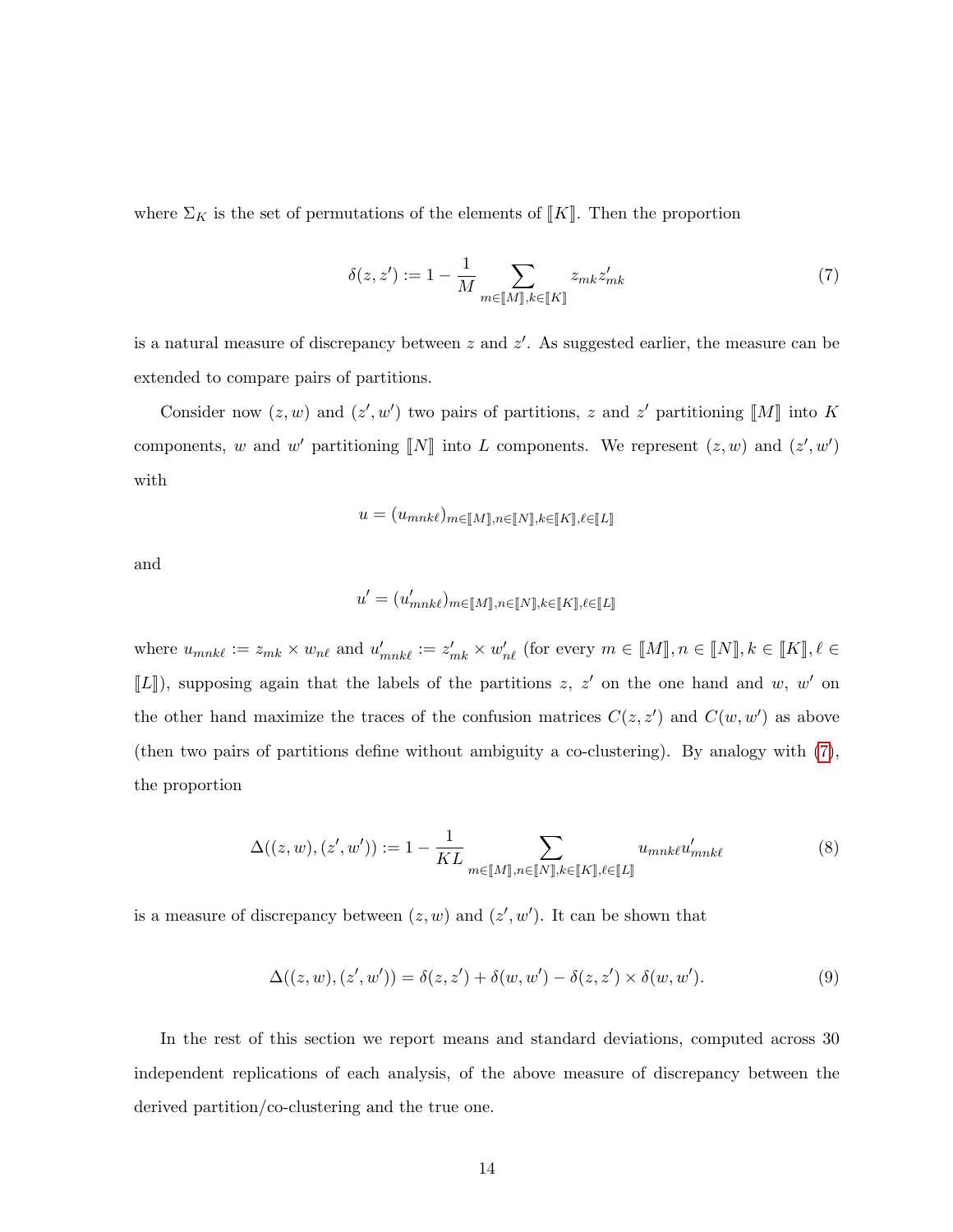**Matching criteria.** Set arbitrarily  $m \in \llbracket M \rrbracket$  and suppose that we have derived the subset  $\mathcal{N}_m \subset \llbracket N \rrbracket$  that matches  $x_m$  to  $\{y_n : n \in \mathcal{N}_m\}$ . Suppose moreover that in reality  $x_m$  is matched to  $\{y_n : n \in \mathcal{N}_m^*\}$  for some  $\mathcal{N}_m^* \subset \llbracket N \rrbracket$ . We propose to use three real-valued criteria to compare  $\mathcal{N}_m$  with  $\mathcal{N}_m^*$ .

Let  $TP_m := \text{card}(\mathcal{N}_m \cap \mathcal{N}_m^{\star}), FP_m := \text{card}(\mathcal{N}_m \cap (\mathcal{N}_m^{\star})^c), TN_m := \text{card}((\mathcal{N}_m)^c \cap (\mathcal{N}_m^{\star})^c),$  $FN_m := \text{card}((\mathcal{N}_m)^c \cap \mathcal{N}_m^*)$  be the numbers of true positives, false positives, true negatives and false negatives, respectively. The so called  $m$ -specific

- precision:  $TP_m/(TP_m + FP_m)$ ,
- sensitivity:  $TP_m/(TP_m + FN_m)$ ,
- specificity:  $TN_m/(TN_m + FP_m)$

quantify how similar are  $\mathcal{N}_m$  and  $\mathcal{N}_m^*$ , larger values indicating better concordance.

In the rest of this section we report means and standard deviations, computed across 30 independent replications of each analysis, of the average of the m-specific precision, sensitivity and specificity. We also report means and standard deviations, computed across the same 30 independent replications of each analysis, of

$$
\tilde{k}_r := \frac{\sum_{m \in [\![M]\!]} \text{card}(\mathcal{N}_m)}{\text{card}(\{m \in [\![M]\!]: \mathcal{N}_m \neq \emptyset\})},
$$

$$
\tilde{k}_c := \frac{\sum_{n \in [\![N]\!]} \text{card}(\mathcal{M}_n)}{\text{card}(\{n \in [\![N]\!]: \mathcal{M}_n \neq \emptyset\})}
$$

the row- and column-specific averages of the cardinalities of the sets  $\mathcal{N}_m$  and  $\mathcal{M}_n$  that are not empty.

## <span id="page-14-0"></span>5.4 First simulation study

**Simulation scheme.** For four different choices of the hyperparameters  $M \ge 200, N \ge 200, K \ge 200$  $2, d \geq 2, \mu_1, \ldots, \mu_K \in \mathbb{R}^d, \sigma \in \mathbb{R}_+^*, \alpha \in (\mathbb{R}_+)^K$  such that  $\sum_{k \in [K]} \alpha_k = 1$ , we sample indepen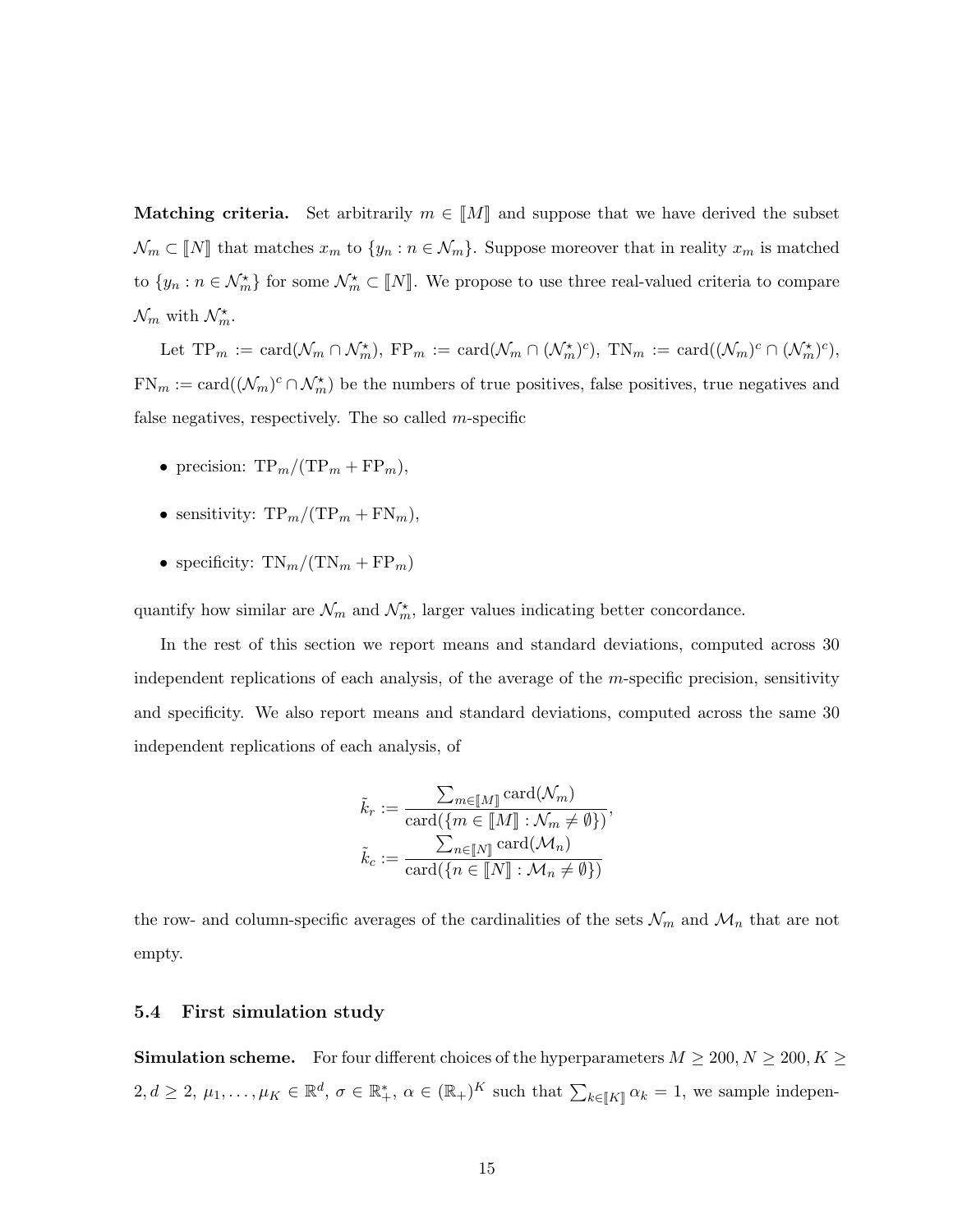dently  $x_1, \ldots, x_M$  from the mixture of Gaussian laws

<span id="page-15-0"></span>
$$
\sum_{k \in \llbracket K \rrbracket} \alpha_k N(\mu_k, \sigma^2 \mathrm{Id}_d) \tag{10}
$$

and  $y_1, \ldots, y_N$  from

<span id="page-15-1"></span>
$$
\sum_{k \in [K]} \alpha_k N(-\mu_k, \sigma^2 \mathrm{Id}_d). \tag{11}
$$

One way to sample x from the mixture [\(10\)](#page-15-0) consists in sampling a latent label u in  $\llbracket K \rrbracket$ from the multinomial law with parameter  $(1; \alpha_1, \ldots, \alpha_K)$  then in sampling x from the Gaussian law  $N(\mu_u, \sigma^2 \mathrm{Id}_d)$ . Similarly, sampling y from the mixture [\(11\)](#page-15-1) can be carried out by sampling a latent label v in  $\llbracket K \rrbracket$  from the multinomial law with parameter  $(1; \alpha_1, \ldots, \alpha_K)$  then by sampling y from the Gaussian law  $N(-\mu_v, \sigma^2 \mathrm{Id}_d)$ . We think of x and y as having a mirrored relationship if  $u = v$ . In this light, the challenge that we tackle consists in finding such relationships without having access to the latent labels.

Table [1](#page-15-2) describes the four configurations that we investigate. Note that configuration A2 is more difficult to deal with than A1 because (i) the weights in  $\alpha$  are balanced in the latter and unbalanced in the former, and *(ii)* because the variance  $\sigma^2$  is smaller in A1 than in A2. Moreover, configurations A3 and A4 are more challenging than A2 because there is  $K = 4$ components in the Gaussian mixture under A3 and A4 and  $K = 3$  components under A2.

<span id="page-15-2"></span>

| configuration  | (M,N)      | К              | $\mu_1,\ldots,\mu_K$                                                                                                | $\sigma^2$ | $\alpha$             |
|----------------|------------|----------------|---------------------------------------------------------------------------------------------------------------------|------------|----------------------|
| A <sub>1</sub> | (200, 200) | 3              | $1.5^{\circ}$<br>$^{\prime}4.0^{\cdot}$<br>1.8<br>0.5<br>4.5<br>1.5<br>1.5 <sub>l</sub><br>5.5/<br>1.1 <sub>l</sub> | 0.10       | (1/3, 1/3, 1/3)      |
| A <sub>2</sub> | (300, 300) | 3              | 3.5<br>(4.0)<br>1.8<br>0.5<br>4.5<br>1.5<br>5.5 <sub>1</sub><br>1.5/<br>5.1 <sub>l</sub>                            | 0.15       | (0.2, 0.3, 0.5)      |
| A3             | (400, 300) | $\overline{4}$ | (4.0)<br>7.5<br>(0.5)<br>(0.5)<br>0.5<br>3.5<br>7.8<br>0.5                                                          | 0.20       | (0.4, 0.2, 0.2, 0.2) |
| A4             | (300, 300) | 4              | 7.5<br>(0.5)<br>$4.0^\circ$<br>$\left(0.5\right)$<br>0.5<br>3.5 <sub>l</sub><br>7.8<br>0.5                          | 0.10       | (0.5, 0.2, 0.1, 0.2) |

Table 1: Four different configurations for the first simulation scheme. Configuration A1 is less challenging than A2 which is itself less challenging than A3 and A4.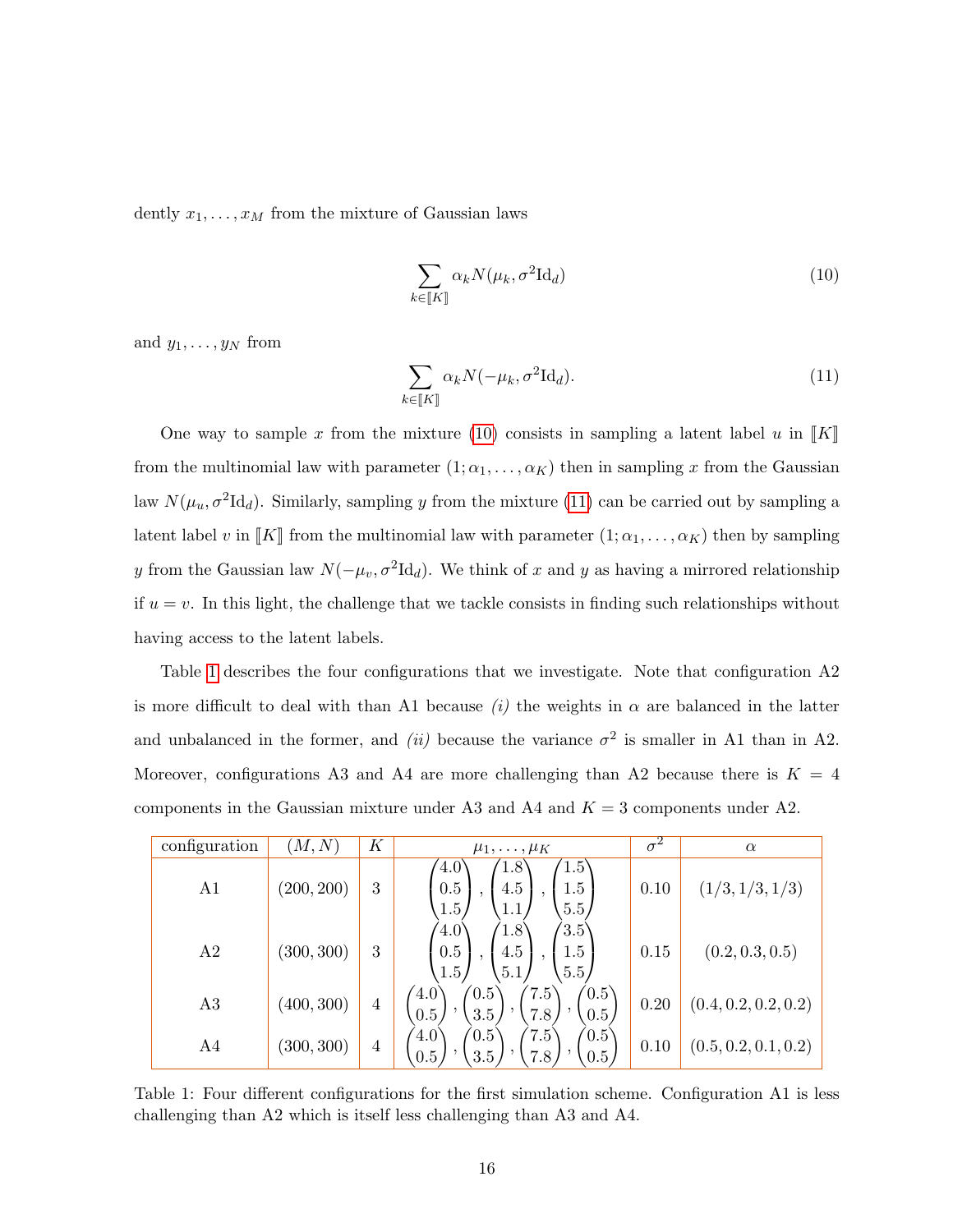Results. Thirty times, independently, we simulated synthetic data sets X and Y under the simulation scheme described above, then we applied the various algorithms as presented in Section [5.2.](#page-12-0) We summarize the results in Tables [4,](#page-34-0) [5,](#page-34-1) and [6.](#page-34-2) Table [4](#page-34-0) summarizes the results of the seven algorithms listed in Section [5.2](#page-12-0) that rely on bona fide co-clustering algorithms (see Section [4.1.1\)](#page-6-0), that is, of our algorithms WTOT-SCC1<sup>\*</sup>, WTOT-SCC1, WTOT-SCC2<sup>\*</sup>, WTOT-SCC2, WTOT-BC<sup>\*</sup> and of algorithms CCOT-GWD and CCOT-GWB. As for Tables [5](#page-34-1) and [6,](#page-34-2) they summarize the results of our algorithm that relies on matching (see Section [4.1.2\)](#page-8-0).

Table [4.](#page-34-0) Except in configuration A1, where they perform equally well, our algorithms WTOT-SCC1, WTOT-SCC2 outperform their competitors CCOT-GWD and CCOT-GWB.

Recall that WTOT-SCC1 and WTOT-SCC2 learn the number of co-clusters. When they underestimate it, they pay a high price, partly explaining why the standard deviations are rather large. In order to assess how well they work relative to their counterparts which benefit from knowing in advance the true number of co-clusters, we can compare their measures of performance to those of algorithms WTOT-SCC1<sup>∗</sup> and WTOT-SCC2<sup>∗</sup> . In configurations A1 and A2, algorithms WTOT-SCC1, WTOT-SCC2 perform almost as well as WTOT-SCC1<sup>\*</sup> and WTOT-SCC2<sup>\*</sup>, respectively. In configuration A3, they are clearly outperformed. In configuration A4, algorithm WTOT-SCC1 performs better in average but not in standard deviation.

Finally, we note that algorithm WTOT-BC<sup>∗</sup> outperforms all our other algorithms. Unfortunately, its counterpart that learns the number of co-clusters performs poorly (results not shown).

**Tables [5](#page-34-1) and [6.](#page-34-2)** Table 5 illustrates the influence of  $k = k'$  on the performances of algorithm WTOT-matching. In configuration A1, specificity is not impacted much by the value of  $k = k'$ , whereas precision decreases and sensitivity increases as  $k = k'$  grows. More specifically, precision does not change much when one goes from  $k = k' = 10$  to  $k = k' = 75$ but it drops for larger values of  $k = k'$ . As for sensitivity, it increases dramatically when one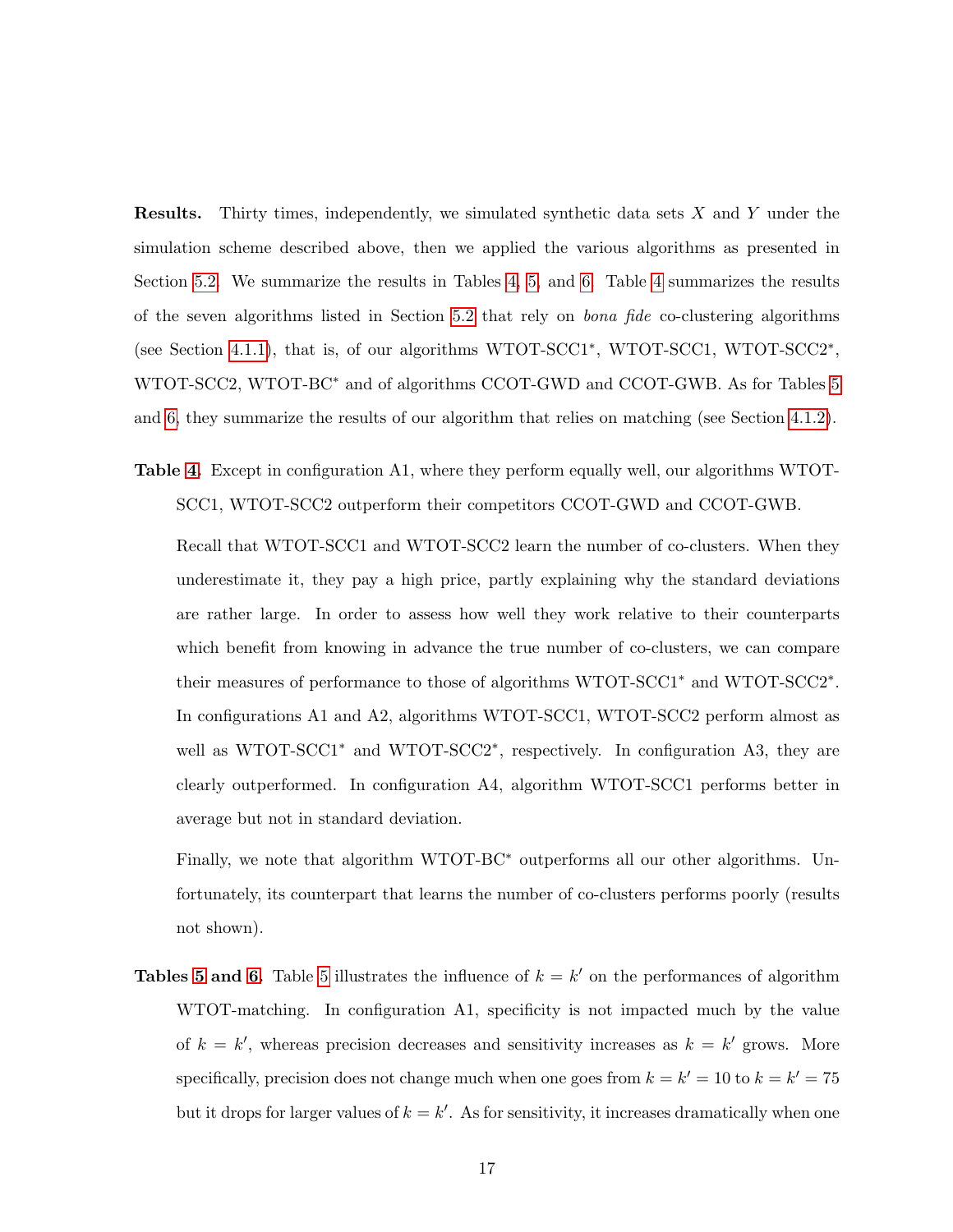goes from  $k = k' = 10$  to  $k = k' = 75$  and slightly for higher values of  $k = k'$ . Furthermore we note that, in configuration A1, when  $k = k'$  equal either 65 or 75 and are thus closest to  $N\alpha_\ell = M\alpha_\ell \approx 67$ ,  $\tilde{k}_r$  is close to 67 and precision, sensitivity and specificity are quite satisfying. In configuration A4 (as in configuration A1), specificity is not impacted much by the value of  $k = k'$ ; on the contrary, precision decreases and sensitivity increases steadily as  $k = k'$  grows. The best performances are achieved for  $k = k' = 95$  and  $k = k' = 150$ , that is, when  $k = k'$  get closer to M  $\max_{i \leq 4} {\{\alpha_i\}} = N \max_{i \leq 4} {\{\alpha_i\}}$ . As emphasized earlier, deriving relevant matchings is more difficult in configuration A4 than in configuration A1 because the weights given in parameter  $\alpha$  are unbalanced in the former and balanced in the latter.

Table [6](#page-34-2) summarizes the results of WTOT-matching in all configurations for a specific choice of  $k = k'$  in terms of the row- and column-specific averages  $\tilde{k}_r$  and  $\tilde{k}_c$ , precision, sensitivity and specificity. In each configuration, we chose the value of  $k = k'$  among many retrospectively, so that the overall performance (in terms of precision, sensitivity and specificity) is good. The left-hand-side  $(m$ -specific) and right-hand-side  $(n$ -specific) tables in Table [6](#page-34-2) are very similar. This does not come as a surprise because the first simulation scheme imposes symmetry.

#### <span id="page-17-0"></span>5.5 Second simulation study

Simulation scheme. The second simulation scheme also relies on mixtures of Gaussian laws, but the means and weights are generated randomly from a Gaussian determinantal point process (DPP) for the former and from a Dirichlet law for the latter. More specifically, given the hyperparameters  $M \ge 200, N \ge 200, K \ge L \ge 3, \sigma \in \mathbb{R}_+^*$ ,

- 1. we sample  $\mu_1, \ldots, \mu_K$  from a Gaussian DPP on  $[0, 1]^2$  with a kernel proportional to  $x \mapsto$  $\exp(-||x/0.05||_2^2)$  conditionally on obtaining exactly K points [\[13,](#page-29-6) [3\]](#page-28-6);
- 2. independently, we sample  $\alpha \in (\mathbb{R}_+)^K$  and  $\beta \in (\mathbb{R}_+)^L$  from the Dirichlet laws with param-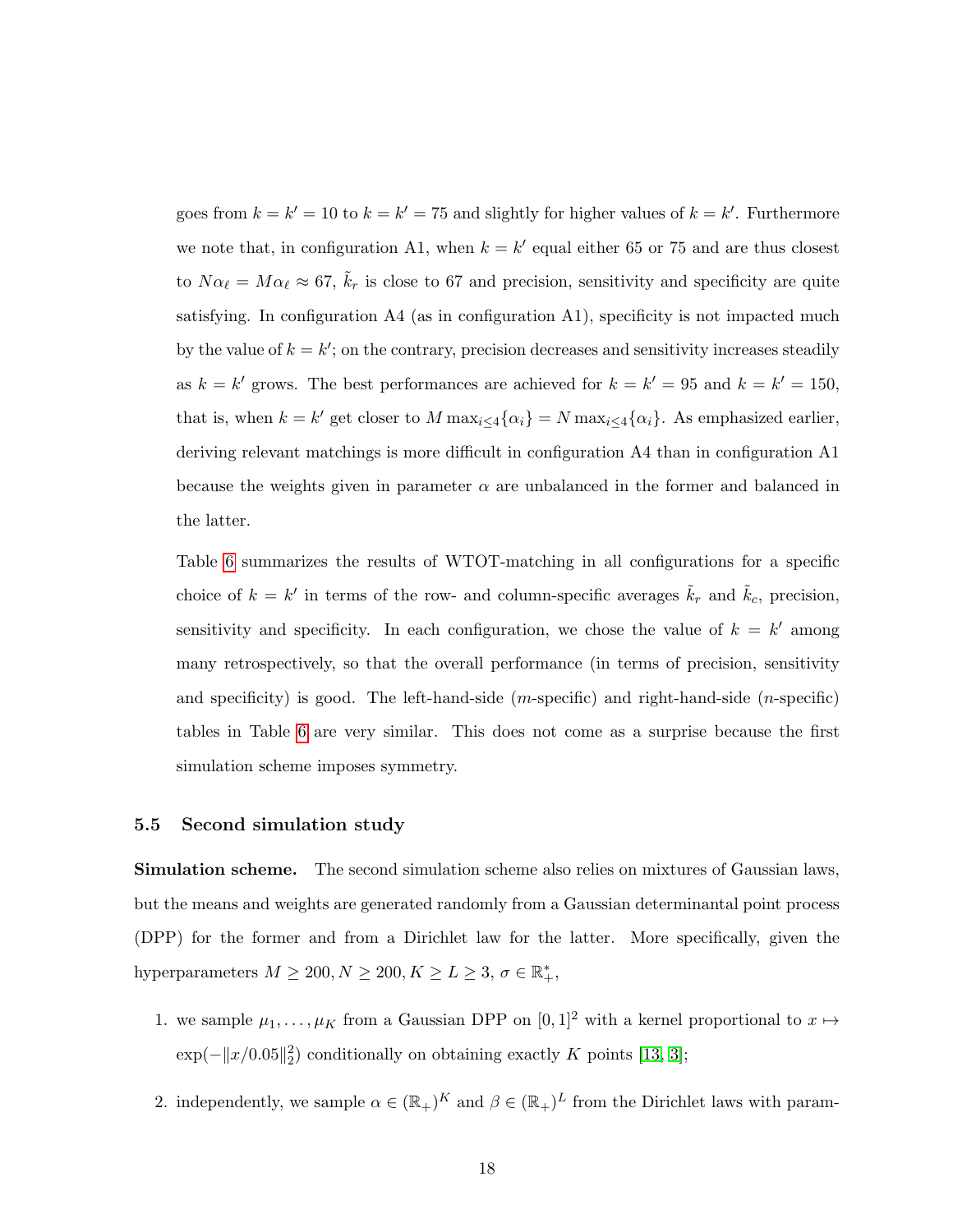eters  $7\mathbf{1}_K$  and  $7\mathbf{1}_L$ ;

3. we sample independently  $x_1, \ldots, x_M$  from the mixture of Gaussian laws

$$
\sum_{k \in \llbracket K \rrbracket} \alpha_k N(\mu_k, \sigma^2 \mathrm{Id}_2)
$$

and  $y_1, \ldots, y_N$  from

$$
\sum_{k \in \llbracket L \rrbracket} \beta_k N(-\mu_k, \sigma^2 \mathrm{Id}_2).
$$

We use a DPP to generate  $\mu_1, \ldots, \mu_K$  to avoid the arbitrary choice of the mean parameters in such a way that the randomly picked  $\mu_1, \ldots, \mu_K$  are dispersed in  $[0,1]^2$  (because the DPP is a repulsive point process).

Table [2](#page-18-0) describes the four configurations that we investigate. The larger L is the more challenging the configuration is. In configurations B2, B3, B4, it holds that  $K = L + 1$ , hence the data points from the K<sup>th</sup> cluster should not be matched. Moreover, for given  $(K, L)$  and  $(M, N)$ , a configuration gets more challenging as its  $\sigma^2$  parameter increases. It is noteworthy that the values of  $\sigma^2$  as reported in Table [2](#page-18-0) cannot be compared straightforwardly to those reported in Table [1,](#page-15-2) because  $\mu_1, \ldots, \mu_K$  live in  $[0,1]^2$  in the present simulation study whereas they do not in the simulation study of Section [5.4.](#page-14-0)

| configuration | (M, N)     | (K, L)   |                    |
|---------------|------------|----------|--------------------|
| B1            | (200, 200) | (3,3)    | $5 \times 10^{-4}$ |
| B2            | (300, 300) | (7,6)    | $10^{-4}$          |
| B3            | (300, 300) | (16, 15) | $10^{-5}$          |
| B4            | (300, 300) | (16, 15) | $10^{-4}$          |

<span id="page-18-0"></span>Table 2: Four different configurations for the second simulation scheme. The larger  $\ell \in [4]$  is the more challenging configuration  $B\ell$  is.

**Results.** Thirty times, independently, we simulated synthetic data sets  $X$  and  $Y$  under the simulation scheme described above, then we applied the various algorithms as presented in Section [5.2.](#page-12-0) Table [7](#page-35-0) summarizes the results of the seven algorithms listed in Section [5.2](#page-12-0) that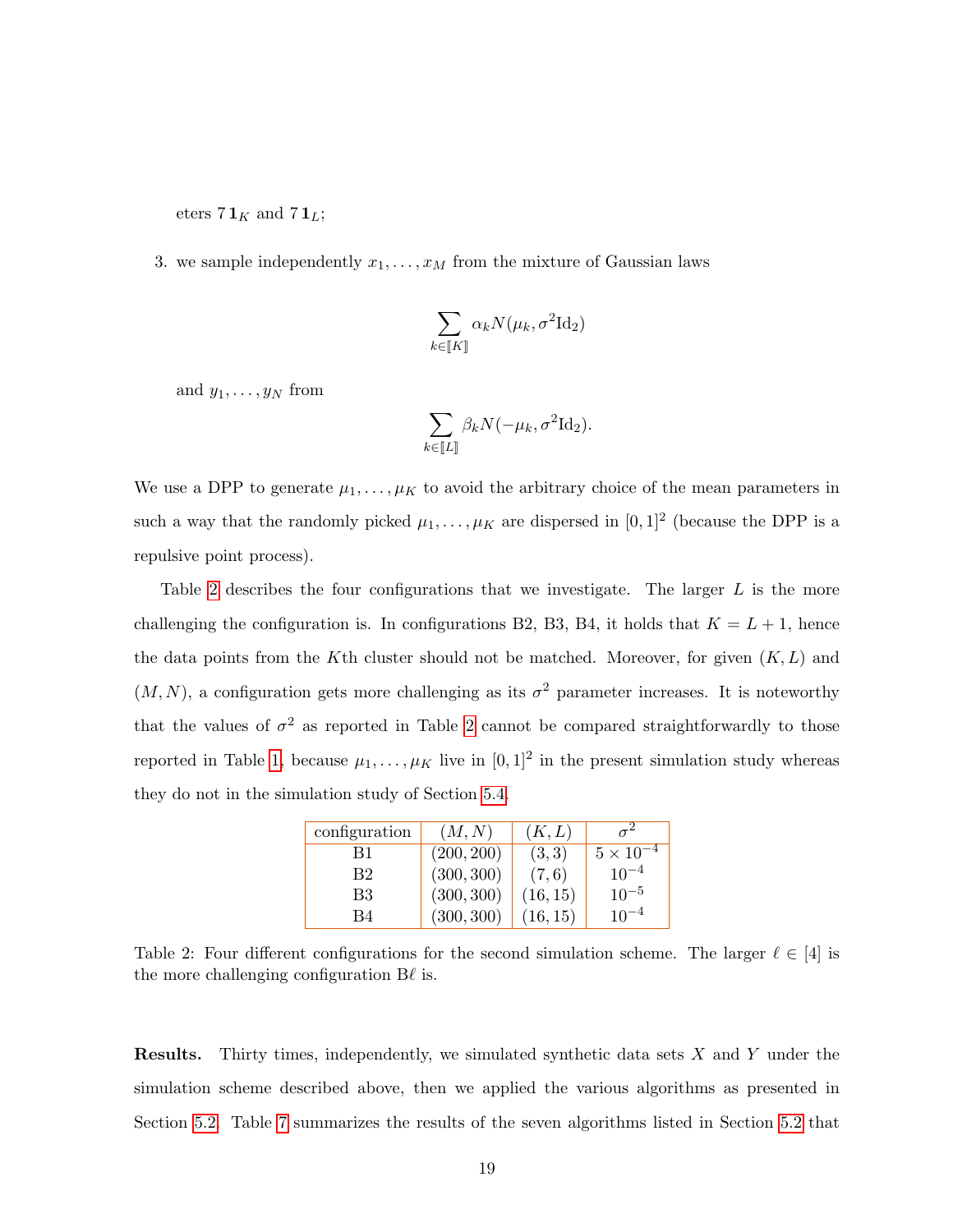rely on bona fide co-clustering algorithms (see Section [4.1.1\)](#page-6-0). Tables [8](#page-35-1) and [9](#page-35-2) summarize the results of our algorithm that relies on matching (see Section [4.1.2\)](#page-8-0).

- Table [7.](#page-35-0) We first note that WTOT-SCC1, WTOT-SCC2 and CCOT-GWD perform similarly in configurations B1 and B2, much better than CCOT-GWB, but less well than the oracular algorithms WTOT-SCC1<sup>∗</sup> , WTOT-SCC2<sup>∗</sup> and WTOT-BC<sup>∗</sup> . More generally, across configurations B1, B2, B3, B4, the oracular algorithms WTOT-SCC1<sup>∗</sup> and WTOT-SCC2<sup>∗</sup> perform much better than the other algorithms (and WTOT-BC<sup>∗</sup> fails to find a partition with the given number of co-clusters in B3 and B4). Moreover, WTOT-SCC1 and WTOT-SCC2 perform poorly in configurations B2, B3 and B4 though not as poorly as CCOT-GWD and CCOT-GWB in configurations B3 and B4. It seems that WTOT-SCC1 and WTOT-SCC2 fail to learn a "practical" number of co-clusters from  $\ddot{P}$ , in part because of those among  $x_1, \ldots, x_M$  that are drawn from the Gaussian law  $N(\mu_K, \sigma^2 \mathrm{Id}_2)$  when  $K = L + 1$  (these data points should not be matched at all). The fact that WTOT-SCC1 and WTOT-SCC2 perform similarly in configurations B3 and B4 although  $\sigma^2$  is 10 times larger in B4 than in B3 gives credit to the previous interpretation.
- **Tables [8](#page-35-1) and [9.](#page-35-2)** Table 8 illustrates the influence of  $k = k'$  on the performances of algorithm WTOT-matching in configurations B1 and B4. In each configuration, the values of  $k = k'$ are chosen in the vicinity of  $M/K$  (67 in configuration B1, 11 in configuration B4). We observe the same patterns in configurations B1 and B4: precision decreases (gradually) and specificity decreases (slightly) as  $k = k'$  grows, while sensitivity increases (strongly in B1 and dramatically in B4).

Table [9](#page-35-2) summarizes the results of WTOT-matching in configurations B1, B2, B3, B4 for a specific choice of  $k = k'$  in terms of the row- and column-specific averages  $\tilde{k}_r$  and  $k_c$ , precision, sensitivity and specificity. In each configuration, we chose the value of  $k = k'$  among many retrospectively so that the overall performance (in terms of precision, sensitivity and specificity) is good. The left-hand-side (m-specific) and right-hand-side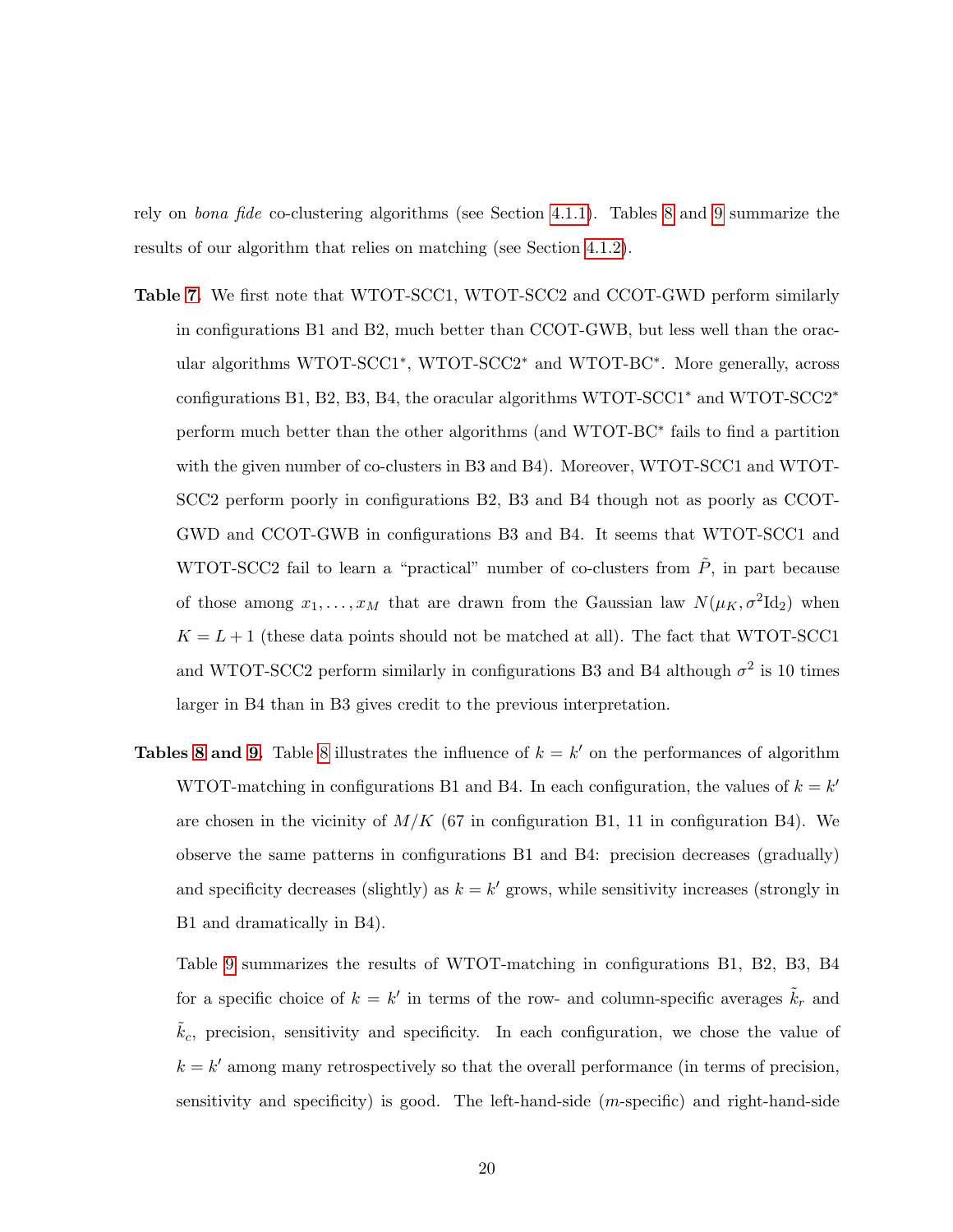(*n*-specific) tables in Table [9](#page-35-2) are very similar although  $K > L$  in configuration B3 and B4. Interestingly, the fact that  $\sigma^2$  is 10 times larger in configuration B4 than in B3 does not affect much the performance of the matching algorithm.

#### <span id="page-20-0"></span>5.6 Third simulation study

Simulation scheme. The third simulation scheme aspires to generate synthetic data sets X and Y that are more similar to the real data sets than those generated in the two first simulation studies. Once again, we rely on mixtures of Gaussian laws. This time, however, the various means are neither chosen arbitrarily (unlike in the first simulation study) nor drawn randomly (unlike in the second simulation study) but are sampled in the real collection of miRNAs. Moreover, the weights of the mixtures are random.

Specifically, given the hyperparameters  $K \geq 3$ ,  $\lambda_x, \lambda'_x \geq 0$ ,  $\lambda_y, \lambda'_y \geq 0$  and  $\sigma, \sigma' \in \mathbb{R}^*_+$  (with  $\sigma'$  much larger than  $\sigma$ ),

- 1. we sample  $\mu_1, \ldots, \mu_K$  uniformly without replacement from the collection of observed miRNA profiles conditionally on  $\min_{k \neq k'} ||\mu_k - \mu_{k'}||_2 \geq 2;$
- 2. independently, we sample independently  $(m_1-1), \ldots, (m_K-1)$  from the Poisson law with parameter  $\lambda_x$ ,  $(n_1 - 1)$ , ...,  $(n_K - 1)$  from the Poisson law with parameter  $\lambda_y$ ,  $(m_{K+1} - 1)$ and  $(n_{K+1}-1)$  from the Poisson laws with parameter  $\lambda'_x$  and  $\lambda'_y$ ;
- 3. for each  $1 \leq k \leq K$ , we sample independently  $x_{k,1}, \ldots, x_{k,m_k}$  from the Gaussian law  $N(\mu_k, \sigma^2 \mathrm{Id}_{18})$  and  $y_{k,1}, \ldots, y_{k,n_k}$  from the Gaussian law  $N(-\mu_k, \sigma^2 \mathrm{Id}_{18})$ . Moreover, we also sample independently  $x_{K+1,1}, \ldots, x_{K+1,m_{K+1}}$  and  $y_{K+1,1}, \ldots, y_{K+1,n_{K+1}}$  from the Gaussian law  $N(\mathbf{0}_{18}, (\sigma')^2 \mathrm{Id}_{18}).$

Here, we think of x and y as having a mirrored relationship if there exists  $k \in \llbracket K \rrbracket$  such that x and y are drawn from the laws  $N(\mu_k, \sigma^2 \text{Id}_{18})$  and  $N(-\mu_k, \sigma^2 \text{Id}_{18})$ . Furthermore, we view x and y drawn from the law  $N(\mathbf{0}_{18},(\sigma')^2\mathrm{Id}_{18})$  as noise.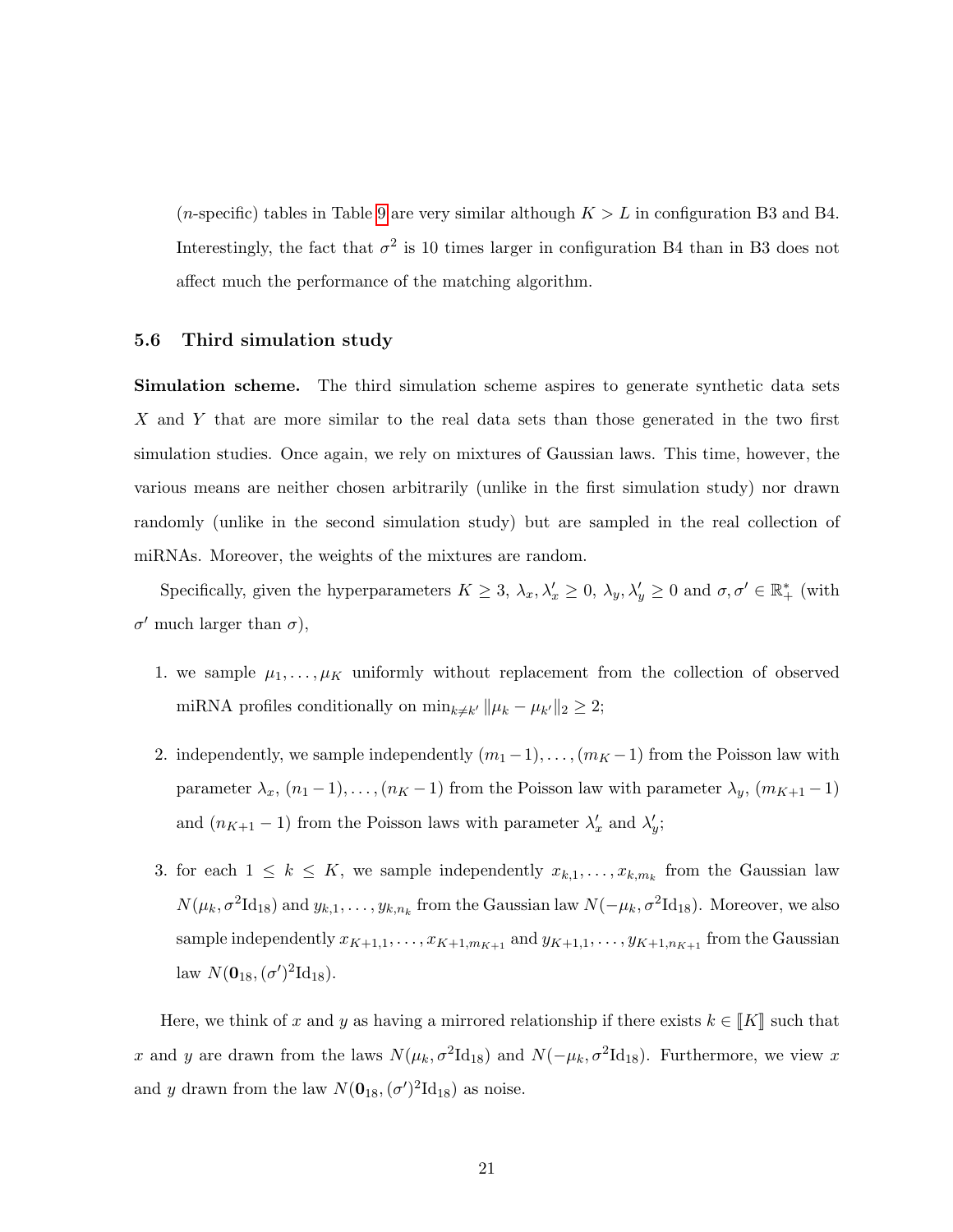<span id="page-21-0"></span>Table [3](#page-21-0) describes the four configurations that we investigate. The larger  $K$  is the more challenging the configuration is.

| configuration | $(\lambda_x, \lambda_y)$ | $(\lambda'_x, \lambda'_y)$ | K  | $(\sigma, \sigma')$ |
|---------------|--------------------------|----------------------------|----|---------------------|
| CT            | (50, 50)                 | (50, 10)                   |    | (0.1, 5)            |
| C2            | (15, 15)                 | (0, 0)                     | 15 | (0.01, 5)           |
| C3            | (15, 15)                 | (30, 30)                   | 15 | (0.01, 5)           |
| ( '.4         | (15, 15)                 | (30, 30)                   | 15 | (0.1, 5)            |

Table 3: Four different configurations for the third simulation scheme. The larger  $\ell \in [4]$  is the more challenging configuration  $C\ell$  is.

Results. Thirty times, independently, we simulated synthetic data sets X and Y under the simulation scheme described above, then we applied the various algorithms as presented in Section [5.2.](#page-12-0) Table [10](#page-36-0) summarizes the results of the seven algorithms listed in Section [5.2](#page-12-0) that rely on bona fide co-clustering algorithms (see Section [4.1.1\)](#page-6-0). Tables [11](#page-36-1) and [12](#page-36-2) summarize the results of our algorithm that relies on matching (see Section [4.1.2\)](#page-8-0).

Table [10.](#page-36-0) We first focus on configuration C1. We note that WTOT-SCC1 and WTOT-SCC2 perform similarly, much better than CCOT-GWD and CCOT-GWB, better than the oracular algorithm WTOT-BC<sup>\*</sup>, but not as well as the oracular algorithms WTOT-SCC1<sup>\*</sup> and WTOT-SCC2<sup>∗</sup> .

We now turn to configurations C2, C3 and C4. Configuration C3 is more challenging than configuration C2 because it shares the same hyperparameters as C2 except for  $(\lambda_x', \lambda_y')$ (which drives the number of noisy data points), set to  $(0,0)$  in C2 and to  $(30,30)$  in C3. Similarly, configuration C4 is more challenging than configuration C3 because it shares the same hyperparameters as C3 except for  $\sigma$  (the standard deviation of the Gaussian variations around the mean profiles), set to 0.01 in C3 and to 0.1 in C4. The comparisons will not concern algorithms WTOT-BC<sup>\*</sup> (which never converges in these simulations), CCOT-GWD and CCOT-GWB (which perform very poorly).

In configuration C2, in the absence of noisy data points, algorithm WTOT-SCC1 performs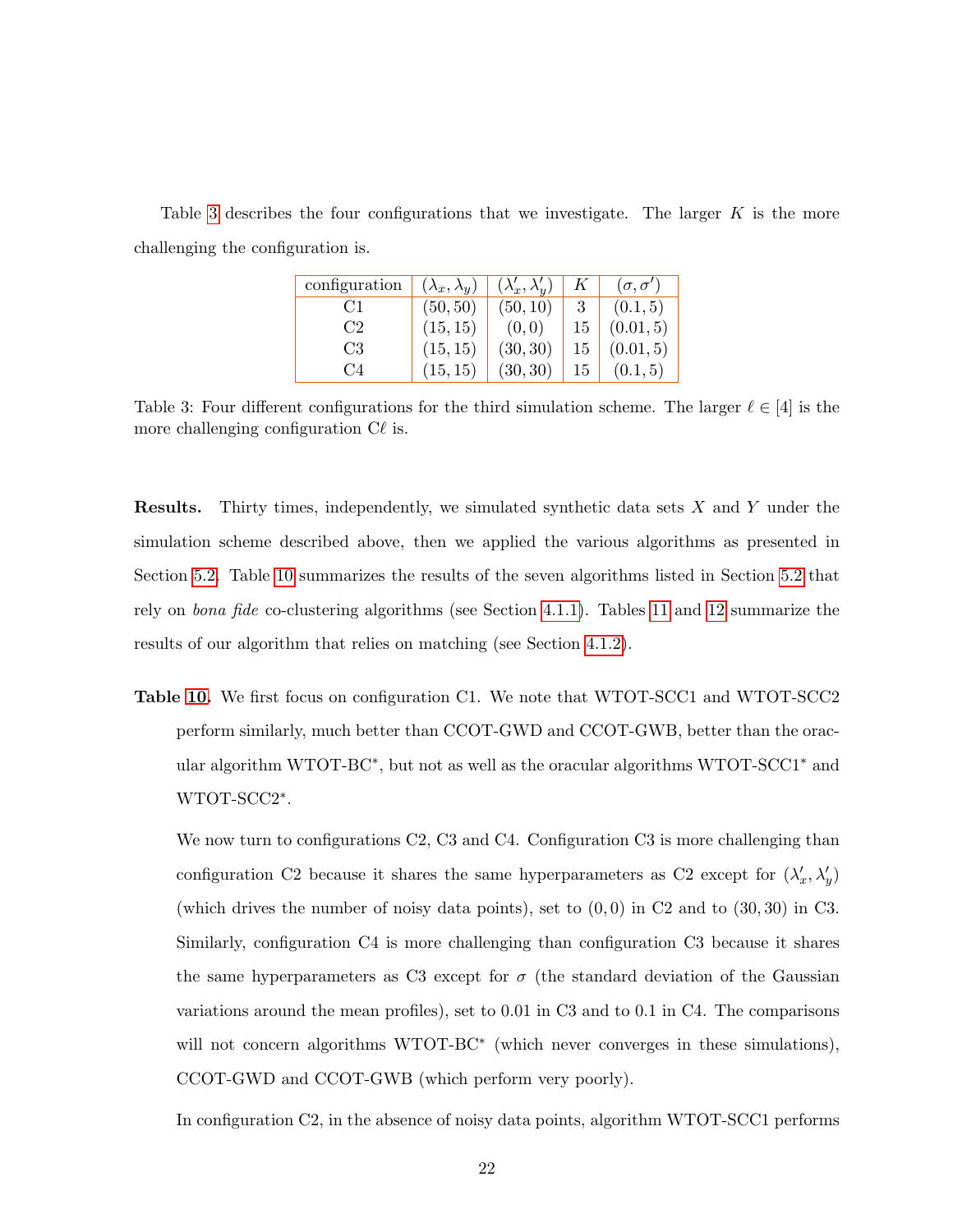slightly better than WTOT-SCC2, as well as the oracular algorithm WTOT-SCC2<sup>∗</sup>, and almost as well as the oracular algorithm WTOT-SCC1<sup>∗</sup> (in average). In configurations C3 and C4, the introduction of noisy data points then the increase in variability strongly degrade the performances of WTOT-SCC1, WTOT-SCC1<sup>∗</sup> and, to a lesser extent, those of WTOT-SCC2 and WTOT-SCC2<sup>∗</sup> . Algorithm WTOT-SCC2 outperforms WTOT-SCC1 and the oracular algorithm WTOT-SCC1<sup>∗</sup> too.

**Tables [11](#page-36-1) and [12.](#page-36-2)** Table 11 illustrates the influence of  $k = k'$  on the performances of algorithm WTOT-matching in configurations C1 and C4. In each configuration, the values  $k = k'$ are chosen in the vicinity of  $\lambda_x$  or  $\lambda_y$  (50 in configuration C1, 15 in configuration C4). For specificity and sensitivity, we observe the same patterns in configurations C1 and C4: specificity is not impacted much as  $k = k'$  grows whereas sensitivity increases dramatically. Precision remains high in configuration C1 for all choices of  $k = k'$ . In configuration C4, precision remains high for  $k = k'$  ranging between 5 and 20, then it decreases when  $k = k'$ grows from 25 to 30.

Table [12](#page-36-2) summarizes the results of WTOT-matching in configurations C1, C2, C3, C4 for a specific choice of  $k = k'$  in terms of the row- and column-specific averages  $\tilde{k}_r$  and  $\tilde{k}_c$ , precision, sensitivity and specificity. In each configuration, we chose the value of  $k = k'$  among many retrospectively, so that the overall performance (in terms of precision, sensitivity and specificity) is good. The left-hand-side (m-specific) and right-hand-side (n-specific) tables in Table [12](#page-36-2) are very similar. In configurations C1 and C2, all precision, sensitivity and specificity are quite satisfying. In configurations C3, C4, sensitivity and specificity are quite satisfying as well while precision falls bellow 0.86.

## <span id="page-22-0"></span>6 Illustration on real data

Next, we apply algorithms WTOT-SCC2 and WTOT-matching to discover patterns hidden in RNA-seq data obtained in the striatum of HD model mice. As explained in Section [1,](#page-0-0)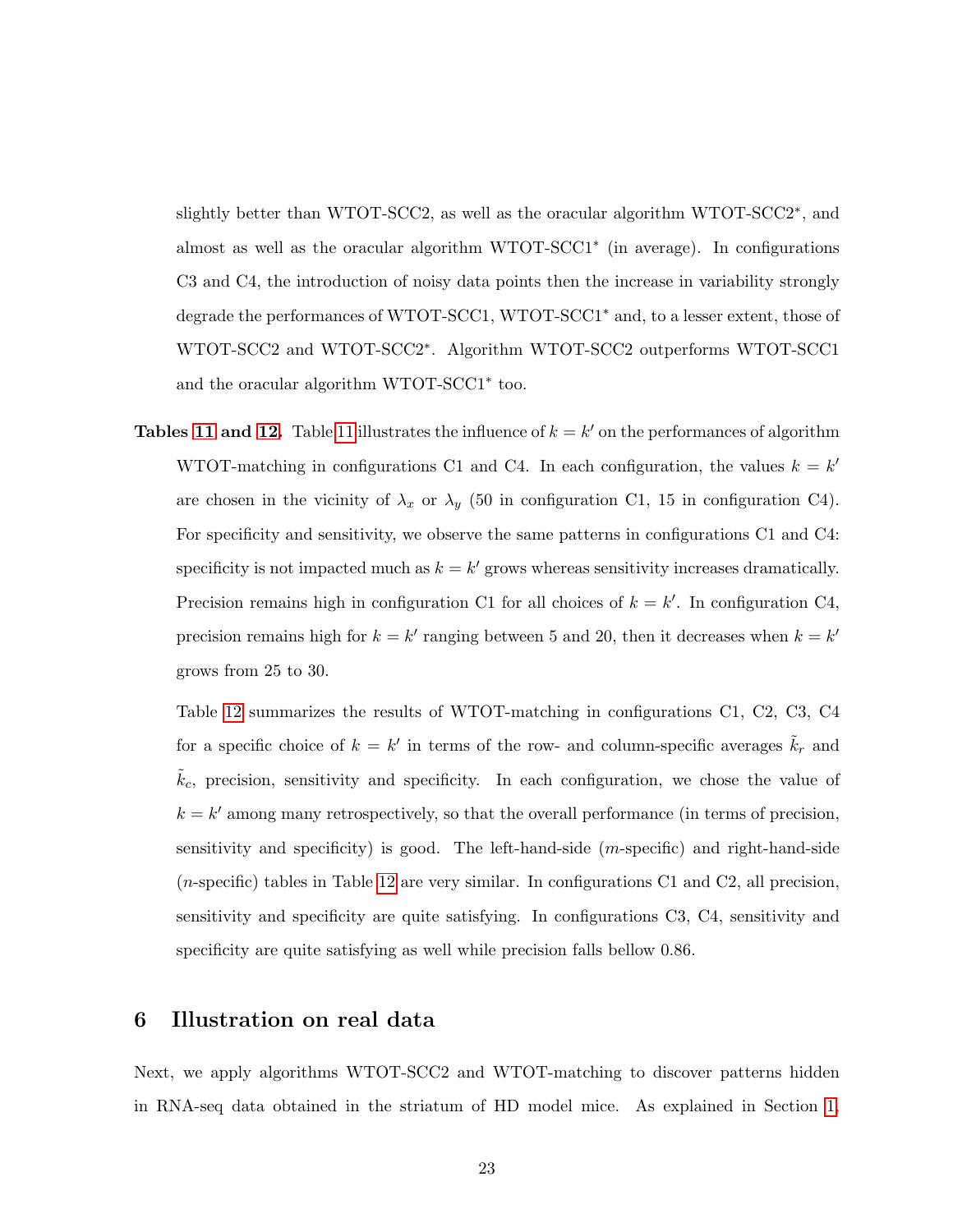multidimentional miRNA and mRNA sequencing data were obtained in the striatum of these mice  $[11, 12]$  $[11, 12]$  and an earlier analysis of these data using shape analysis concepts  $[15]$  has demonstrated their value. We briefly illustrate the results we obtain. A separate article (in preparation) will show the complete results and their careful biological interpretation.

## 6.1 Tuning

Specifically, in view of Algorithm [1,](#page-33-0) we choose  $\widetilde{M} = 1,024, \widetilde{N} = 512, T = 500$ . The entries of the  $3 \times 5$  matrices  $\tilde{\theta}_1^a, \tilde{\theta}_1^b, \tilde{\theta}_1^c$  are constrained to take their values in  $]-10,0[$  (for WTOT-SCC2) or  $]-2,0[$  (for WTOT-matching),  $]-0.2,0.2[$  and  $]-0.2,0.2[$  respectively. We also choose  $(\eta, \gamma_0) = (0.95, 3)$ . Finally, the initial mapping  $\theta_0$  is drawn randomly.

Furthermore, regarding step 2 of algorithm WTOT-SCC2, we remove rows and columns based on the following loop: 100 times successively, (i) we compute the Kullback-Leibler divergence between each row (renormalized) and the uniform distribution then remove the 100 rows with the smallest divergences, then  $(ii)$  we compute the Kullback-Leibler divergence between each column (renormalized) and the uniform distribution then remove the 5 columns with the smallest divergences. By doing so, we successively get rid of the rows and columns which, viewed as distributions, are too uniform and therefore deemed irrelevant. Finally, we remove all rows for which the (columnwise) sum of the remaining entries of  $\tilde{P}$  is smaller than one tenth of the maximal (columnwise) sum, and all columns for which the (rowwise) sum of the remaining entries of  $\tilde{P}$  is smaller than one tenth of the maximal (rowwise) sum.

## <span id="page-23-0"></span>6.2 Results

Co-clustering. The selection procedure (step 2 of WTOT-SCC2) keeps 3,409 mRNA profiles (among the 13,616 available in the data set) and 602 miRNA (among the 1,143 available in the data set). Eventually, algorithm WTOT-SCC2 outputs 8 co-clusters. The co-clusters's sizes (numbers of mRNA and miRNA gathered in each co-cluster) are  $(321, 86)$ ,  $(333, 30)$ ,  $(261, 6)$ , (498, 125), (127, 5), (708, 203), (703, 119), (458, 28). Figure [2](#page-24-0) represents the averages, computed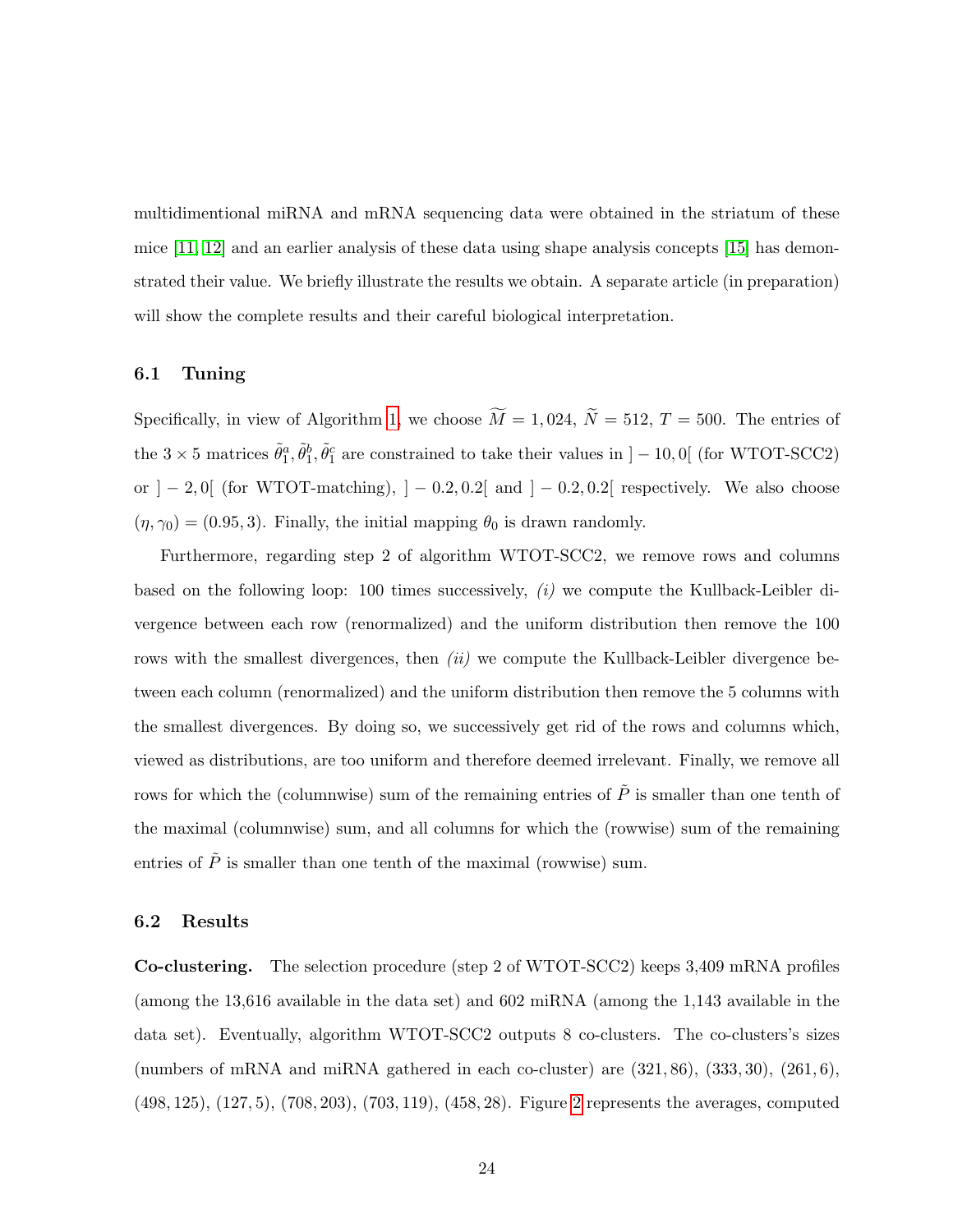across all blocks, of the entries of the matrix derived from the optimal transport matrix  $\tilde{P}$  during step 2 of algorithm WTOT-SCC2 and after its rearrangement. Squares located on the diagonal tend to be slightly darker than the other squares. This reveals that, in average, a pair  $(x_m, y_n)$ of mRNA and miRNA gathered in a diagonal co-cluster tends to exhibit a mirrored relationship that is slightly stronger than those of the form  $(x_m, y_{n'})$  or  $(x_{m'}, y_n)$  which do not fall in the same co-cluster. However, few of the off-diagonal averages are small in comparison to the on-diagonal averages, a disappointing observation that comes on top of the fact that the co-clusters' sizes are so large that it is difficult to interpret the results. This makes it even more relevant to focus on algorithm WTOT-matching.



<span id="page-24-0"></span>Figure 2: Logarithms of the averages, computed across all blocks, of the entries of the matrix derived from the optimal transport matrix  $\ddot{P}$  during step 2 of algorithm WTOT-SCC2 and after its rearrangement.

**Matching.** We run the WTOT-matching algorithm with  $k = k' = 10$  and  $q = 90\%$ . For the anecdote, we observe  $(\tilde{k}_r, \tilde{k}_c) \approx (1.82, 6.04)$  (recall that  $\tilde{k}_r, \tilde{k}_c$  are the row- and columnspecific averages of the cardinalities of the sets  $\mathcal{N}_m$  and  $\mathcal{M}_n$  that are not empty). We report the parameters that characterize the mapping  $\hat{\theta}$  in Appendix [A.](#page-31-0)

As an illustration, the mirrored profile (the opposite value of  $y_n$ ) of the Mir20b miRNA is displayed in Figure [3](#page-25-0) along with its three matched mRNAs (Ahrr, Cnih3 and Relb) obtained by running algorithm WTOT-matching algorithm with  $k = k' = 10$ . Recall that the original profile of Mir20b can be found in Figure [1.](#page-3-1)

To illustrate the matchings that we obtain, we propose to proceed as follows. We first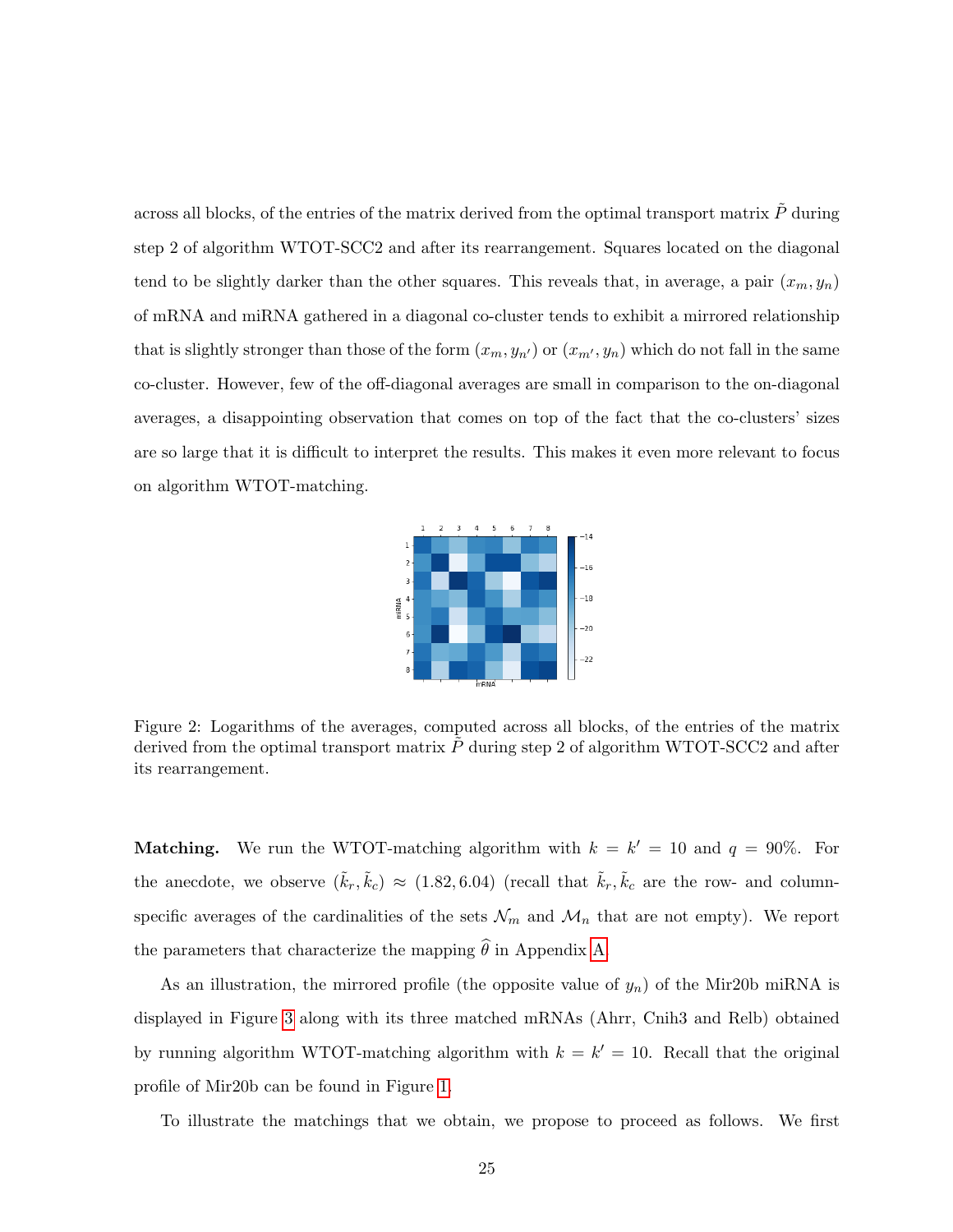<span id="page-25-0"></span>

Figure 3: Minus the profile  $-y_n$  of the Mir20b miRNA (top left), and profiles  $x_m$  of its matched mRNAs, Ahrr (top right), Relb (bottom left) and Cnih3 (bottom right).

identify miRNAs that are particularly susceptible to play a distinct role in HD in mice. To do so, we evaluate two simple criteria on the mRNAs associated to each miRNA (the miRNAs with no matched mRNAs are obviously less interesting in our study). The criteria assess to what extent a mRNA profile is "monotonous" and, on the contrary, to what extent it is "peaked", accounting for the amplitude of log-fold change. Formally, rewriting each profile  $x \in \mathbb{R}^{15}$  as a matrix  $(\tilde{x}_{tq})_{t\in\llbracket 3\rrbracket,q \in \llbracket 5\rrbracket}$ , the first criterion is the minimum (relative to time t) of the absolute values of the slopes of the regression lines of the sets  $\{(q, \tilde{x}_{tq}) : q \in \llbracket 5 \rrbracket\}$  and the second criterion is  $\max_{q \in [\![ 5 ]\!]} (\tilde{x}_{1q} - \tilde{x}_{2q}) \times (\tilde{x}_{2q} - \tilde{x}_{3q}).$  We retain only the miRNAs for which at least one of its associated mRNAs is such that either its first criterion is larger than 95% of the similar criteria or its second criterion is smaller than 99% of the similar criteria. Second, we perform an enrichment analysis of the mRNAs associated to the miRNAs that are retained at the previous stage.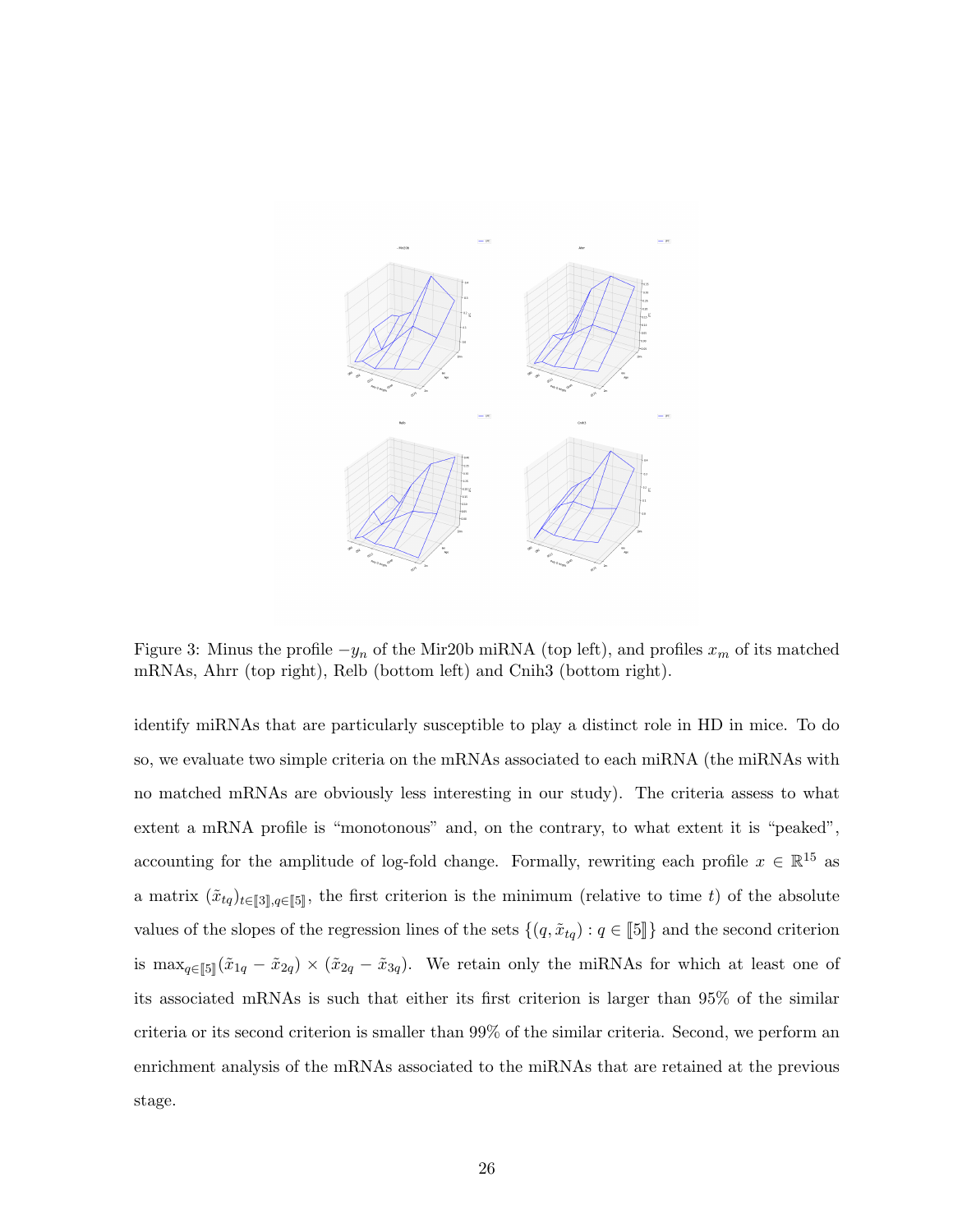The first criterion yields 212 mRNAs and 122 matched miRNAs. The second criterion yields 43 mRNAs and 68 matched miRNAs. We retrieve the Ensembl gene stable identifiers of the mRNAs then request an overrepresentation analysis from reactome (converting the identifiers to their human equivalents; only 97 of the 255 identifiers have a human equivalent in the reactome data base). Four pathways obtain a False Discovery Rate (FDR) smaller than 5%. The pathways are labelled "neuronal system" (FDR 2.56%), "cardiac conduction" (FDR 2.67%), "presynaptic depolarization and calcium channel opening" (FDR 2.67%) and "muscle contraction" (FDR 3.34%). A comprehensive biological content analysis of the resulting miRNA-mRNA networks will be reported in a separate article (in preparation).

# <span id="page-26-0"></span>7 Discussion

We have developped two co-clustering algorithms (WTOT-SCC1 and WTOT-SCC2) and a matching algorithm (WTOT-matching) for the purpose of identifying groups of mRNAs and miRNAs that interact. The algorithms apply in any situation where it is of interest to cluster or match the elements of two data sets based on a parametric model Θ expressing what it means to interact for any two pair of elements from the two data sets. The algorithms rely on optimal transport, spectral co-clustering and a matching procedure. In light of [\[2,](#page-28-3) Section 1.3, page 25], problem-specific knowledge is injected onto two of the three main components of the transportation problem: the representation spaces (via  $\Theta$ ) and the marginal constraints, leaving aside the cost function.

During the first stage, an optimal optimal transport plan P and mapping in  $\Theta$  are learned from the data using the Sinkhorn-Knopp algorithm and a mini-batch gradient descent. During the second stage, P is exploited to derive either co-clusters or several sets of matched elements.

As in [\[15\]](#page-30-0), the motivation of our study is to shed light on the interaction between mRNAs and miRNAs based on data collected in the striatum of HD model knock-in mice [\[11,](#page-29-0) [12\]](#page-29-2). Each data point takes the form of multi-dimensional profile. The biological hypothesis is that if a miRNA induces the degradation of a target mRNA or blocks its translation into proteins, or both, then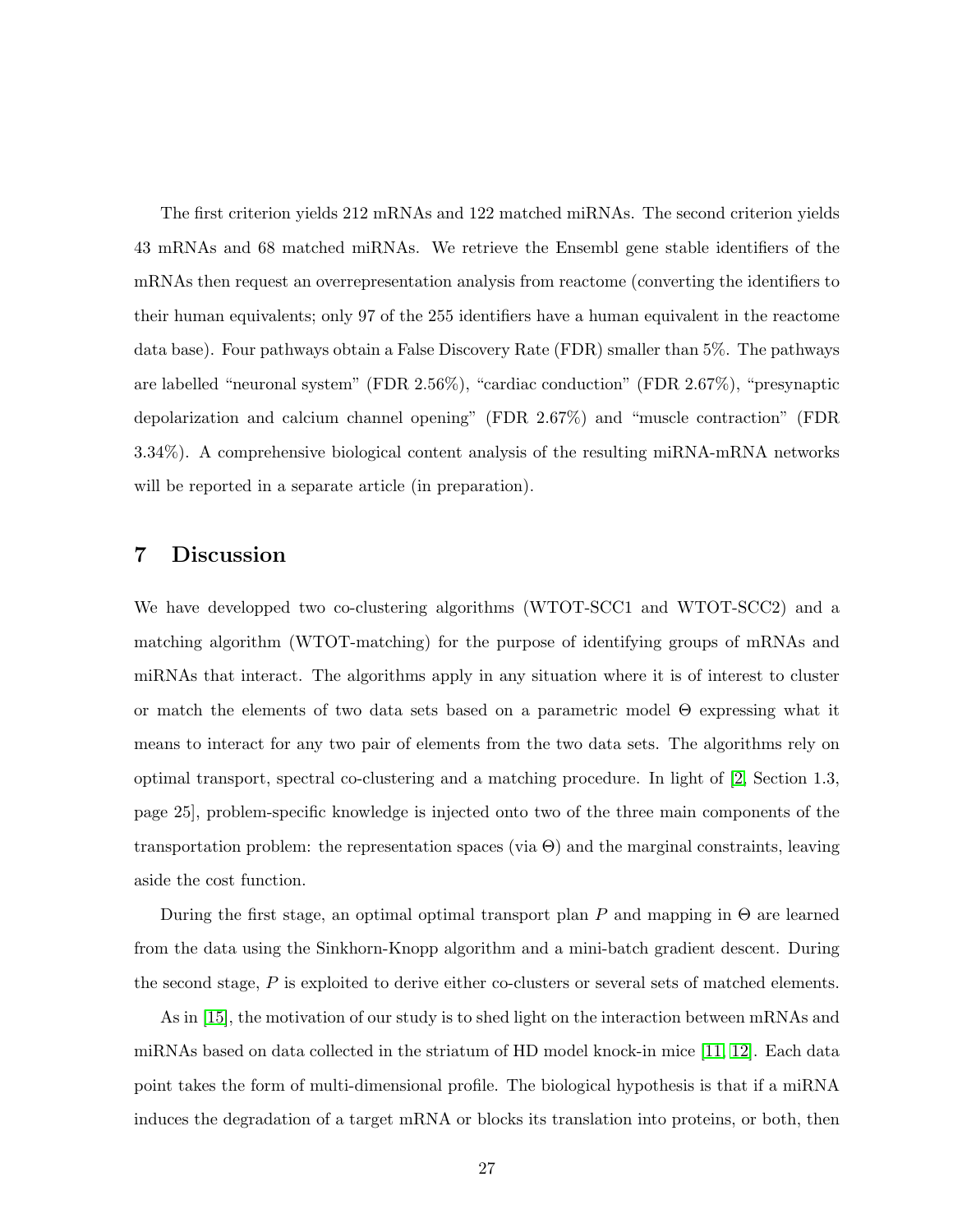the profile of the former should be similar to minus the profile of the latter — this particular form of affine relationship drives the definition of model Θ. The fact that the algorithm learns from the data a best element in  $\Theta$  provides more flexibility than in [\[15\]](#page-30-0).

The simulation study reveals on the one hand that WTOT-SCC2 works overall better than WTOT-SCC1, but that the co-clustering task can be very challenging in the presence of many irrelevant data points (data points that do not interact). On the other hand, it shows that the performances of WTOT-matching are satisfying. A brief illustration on real data is given. The complete data analysis will be presented in a separate article (in preparation).

# Declarations

- Funding: T. T. Y. Nguyen is funded by Université de Paris thanks to a Ph.D. fellowship granted by Domaine d'Intérêt Majeur Math Innov (Région Île-de-France and Fondation Sciences Mathématiques de Paris). O. Bouaziz and A. Chambaz are funded by Université de Paris, W. Harchaoui by Déraison.ai, and C. Neri by INSERM.
- Conflicts of interest/Competing interests: None.
- Availability of data and material: The data set is publically available through the database repository Gene Expression Omnibus (GEO) and the HDinHD portal ([www.](www.HDinHD.org) [HDinHD.org](www.HDinHD.org)).
- Code availability: The code is available [here.](https://github.com/yen-nguyen-thi-thanh/wtot_coclust_match)
- Authors' contributions: All authors contributed to the study conception, formal analysis and methodology. Data analysis was performed by T. T. Y. Nguyen, O. Bouaziz and A. Chambaz. The first draft of the manuscript was written by T. T. Y. Nguyen, O. Bouaziz and A. Chambaz and all authors commented on previous versions of the manuscript. All authors read and approved the final manuscript.
- Ethics approval: Not applicable.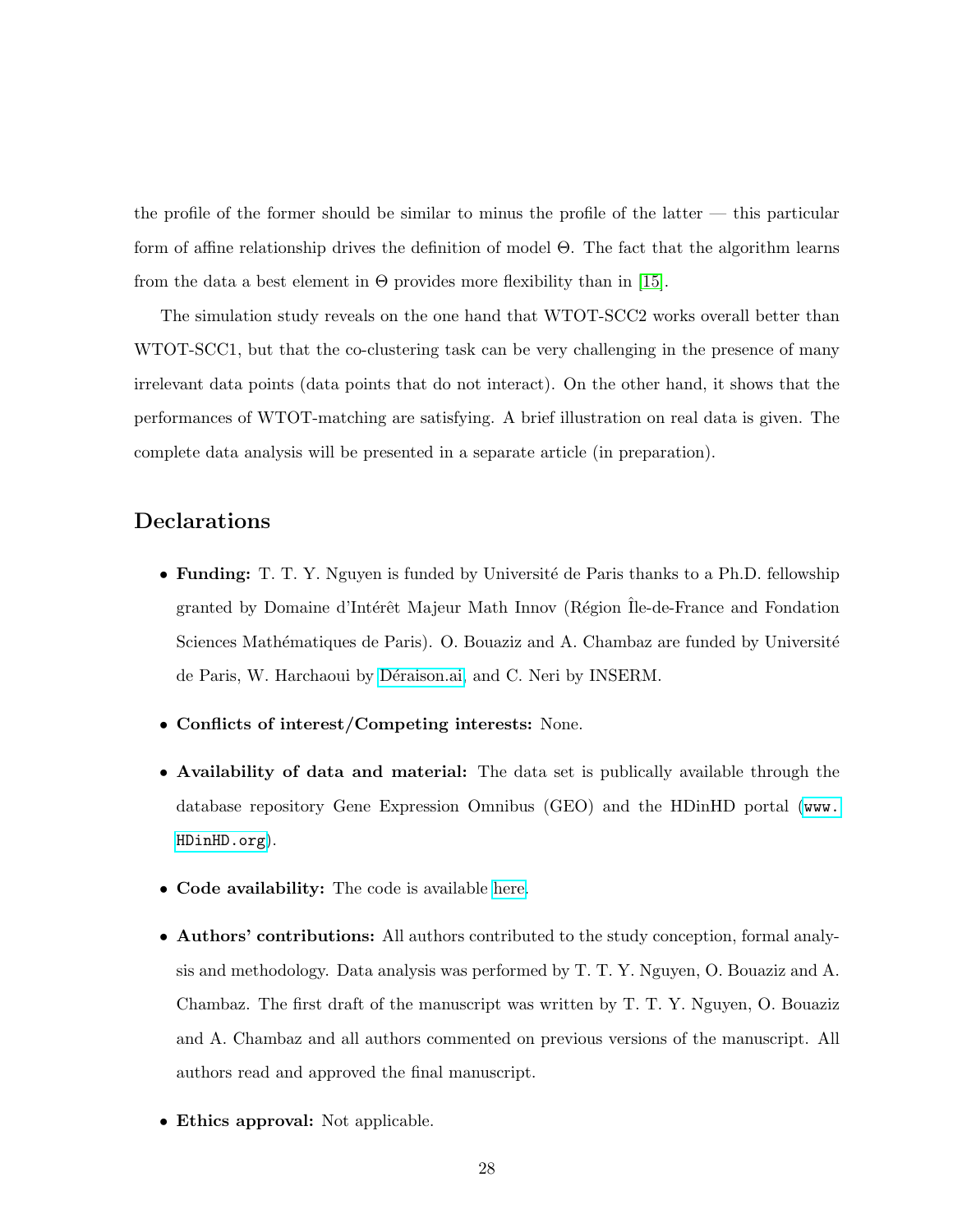- Consent to participate: Not applicable.
- Consent for publication: Not applicable.

# References

- <span id="page-28-5"></span>[1] M. Ailem, F. Role, and M. Nadif. Graph modularity maximization as an effective method for co-clustering text data. Knowledge-Based Systems, 109:160–173, 2016.
- <span id="page-28-3"></span>[2] D. Alvarez-Melis. Optimal Transport in Structured Domains: Algorithms and Applications. PhD thesis, Massachusetts Institute of Technology, 2019.
- <span id="page-28-6"></span>[3] A. Baddeley and R. Turner. spatstat: An R package for analyzing spatial point patterns. Journal of Statistical Software, 12(6):1–42, 2005.
- <span id="page-28-0"></span>[4] B. Benayoun, E. Pollina, P. Singh, S. Mahmoudi, I. Harel, K. Casey, B. Dulken, A. Kundaje, and A. Brunet. Remodeling of epigenome and transcriptome landscapes with aging in mice reveals widespread induction of inflammatory responses. Genome Research, 29(4):697–709, 2019.
- <span id="page-28-2"></span>[5] V. Brault, C. Keribin, G. Celeux, and G. Govaert. Estimation and selection for the latent block model on categorical data. Statistics and Computing, 25:1201–1216, 2014.
- <span id="page-28-1"></span>[6] I. S. Dhillon. Co-clustering documents and words using bipartite spectral graph partitioning. In Proceedings of the Seventh ACM SIGKDD International Conference on Knowledge Discovery and Data Mining, KDD '01, page 269–274, New York, NY, USA, 2001. Association for Computing Machinery.
- <span id="page-28-4"></span>[7] K. Fatras, Y. Zine, R. Flamary, R. Gribonval, and N. Courty. Learning with minibatch Wasserstein : asymptotic and gradient properties. In The 23nd International Conference on Artificial Intelligence and Statistics, volume volume 108 of PMLR, Palermo, Italy, 2020.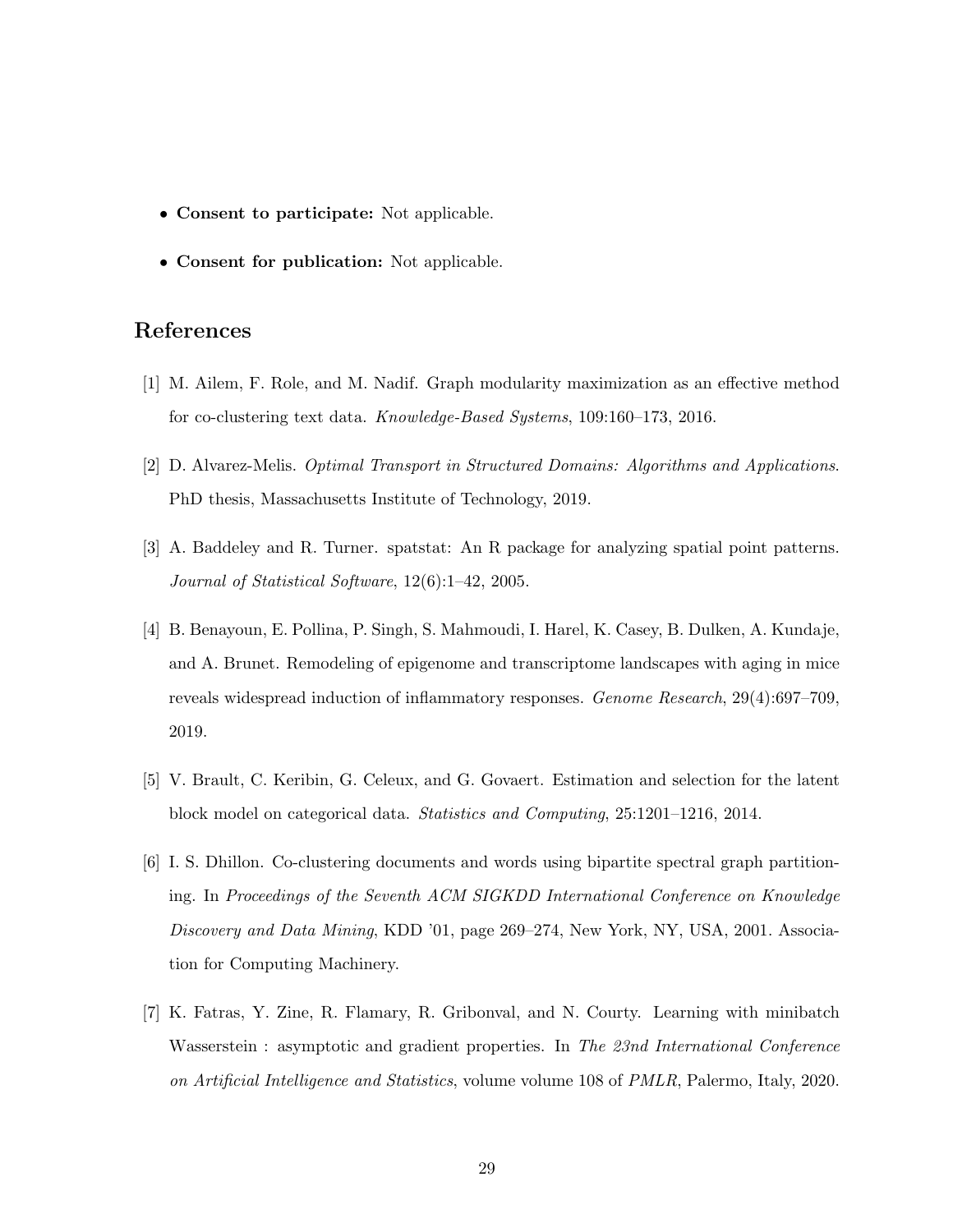- <span id="page-29-4"></span>[8] A. Genevay, G. Peyré, and M. Cuturi. Learning generative models with sinkhorn divergences. In Amos Storkey and Fernando Perez-Cruz, editors, Proceedings of the Twenty-First International Conference on Artificial Intelligence and Statistics, volume 84 of Proceedings of Machine Learning Research, pages 1608–1617, Playa Blanca, Lanzarote, Canary Islands, 09–11 Apr 2018. PMLR.
- <span id="page-29-3"></span>[9] G. Govaert and M. Nadif. Model-based co-clustering for continuous data. In Machine Learning and Applications, Fourth International Conference on, pages 175–180, Los Alamitos, CA, USA, dec 2010. IEEE Computer Society.
- <span id="page-29-5"></span>[10] C. Laclau, I. Redko, B. Matei, Y. Bennani, and V. Brault. Co-clustering through Optimal Transport. In 34th International Conference on Machine Learning, volume 70, pages 1955– 1964, Sydney, Australia, August 2017.
- <span id="page-29-0"></span>[11] P. Langfelder, J. Cantle, D. Chatzopoulou, N. Wang, F. Gao, I. Al-Ramahi, X. Lu, E. Ramos, K. Merz, Y. Zhao, S. Deverasetty, A. Tebbe, C. Schaab, D. Lavery, D. Howland, S. Kwak, J. Botas, J. Aaronson, J. Rosinski, and X. Yang. Integrated genomics and proteomics define Huntingtin CAGlength–dependent networks in mice. Nature Neuroscience, 19, 02 2016.
- <span id="page-29-2"></span>[12] P. Langfelder, F. Gao, N. Wang, D. Howland, S. Kwak, T. Vogt, J. Aaronson, J. Rosinski, G. Coppola, S. Horvath, and X. Yang. MicroRNA signatures of endogenous Huntingtin CAG repeat expansion in mice. PloS one, 13(1), 2018.
- <span id="page-29-6"></span>[13] F. Lavancier, J. Møller, and E. Rubak. Determinantal point process models and statistical inference. J. R. Stat. Soc. Ser. B. Stat. Methodol., 77(4):853–877, 2015.
- <span id="page-29-1"></span>[14] S. Maniatis, T. Aijö, S. Vickovic, C. Braine, K. Kang, A. Mollbrink, D. Fagegaltier, Z. Andrusivová, S. Saarenpää, G. Saiz-Castro, M. Cuevas, A. Watters, J. Lundeberg, R. Bonneau, and H. Phatnani. Spatiotemporal dynamics of molecular pathology in amyotrophic lateral sclerosis. Science, 364(6435):89–93, 2019.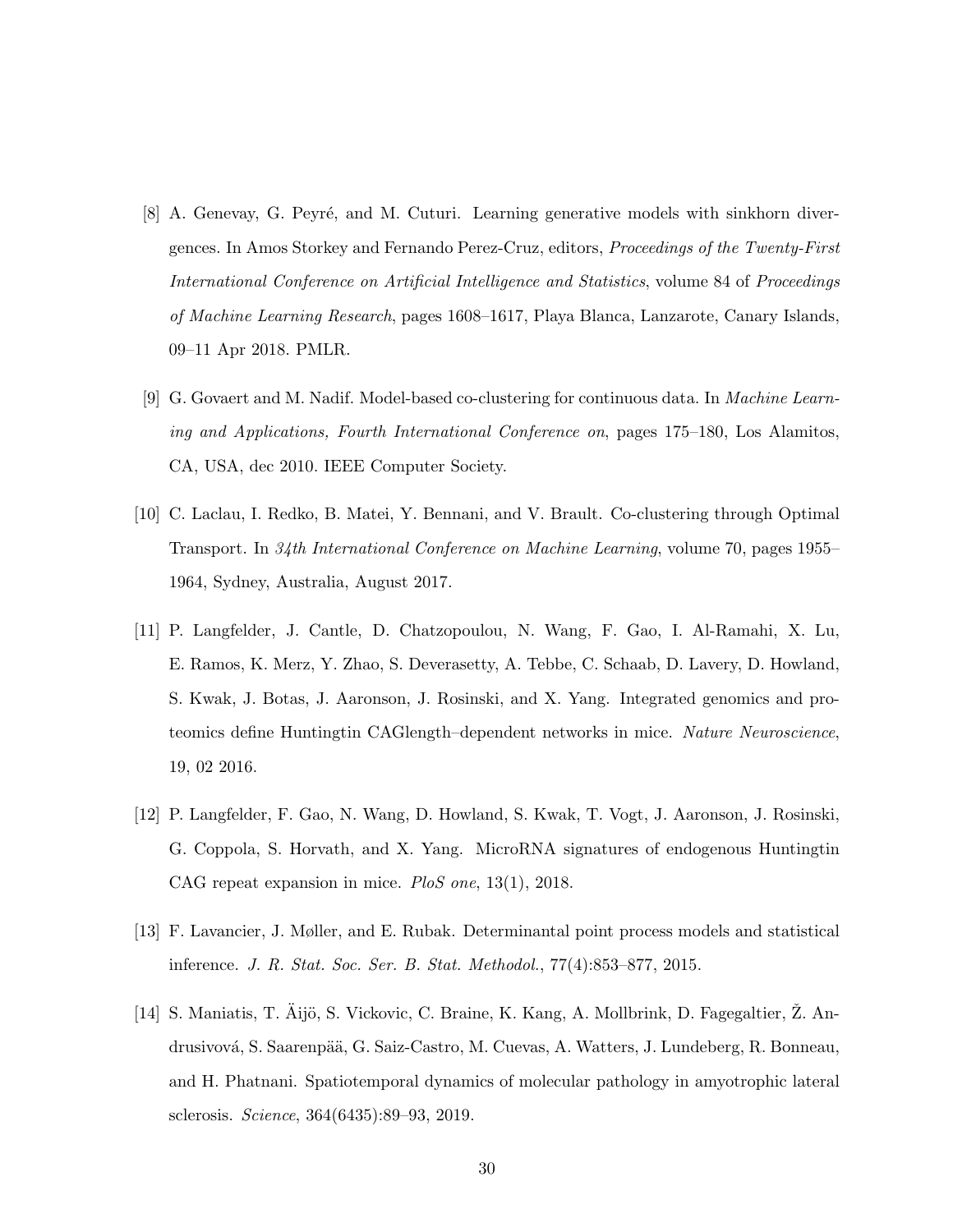- <span id="page-30-0"></span>[15] L. Mégret, S. Sasidharan Nair, J. Dancourt, J. Aaronson, J. Rosinski, and C. Neri. Combining feature selection and shape analysis uncovers precise rules for miRNA regulation in Huntington's disease mice. BMC Bioinformatics, 21(1):75, 2020.
- <span id="page-30-1"></span>[16] G. Peyre and M. Cuturi. Computational Optimal Transport: With Applications to Data Science. Foundations and Trends in Machine Learning Series. Now Publishers, 2019.
- <span id="page-30-5"></span>[17] G. Peyré, M. Cuturi, and J. Solomon. Gromov-Wasserstein Averaging of Kernel and Distance Matrices. In ICML 2016, Proc. 33rd International Conference on Machine Learning, New-York, United States, June 2016.
- <span id="page-30-2"></span>[18] B. Pontes, R. Giráldez, and J. S. Aguilar-Ruiz. Biclustering on expression data: A review. Journal of Biomedical Informatics, 57:163–180, 2015.
- <span id="page-30-4"></span>[19] H. Yang, J. Shi, and L. Carlone. TEASER: Fast and certifiable point cloud registration. IEEE Transactions on Robotics, 37(2):314–333, 2021. doi: 10.1109/TRO.2020.3033695.
- <span id="page-30-3"></span>[20] J. Zhao, H. Wang, L. Dong, S. Sun, and L. Li. miRNA-20b inhibits cerebral ischemiainduced inflammation through targeting NLRP3. Int J Mol Med, 43(3):1167–1178, 2019.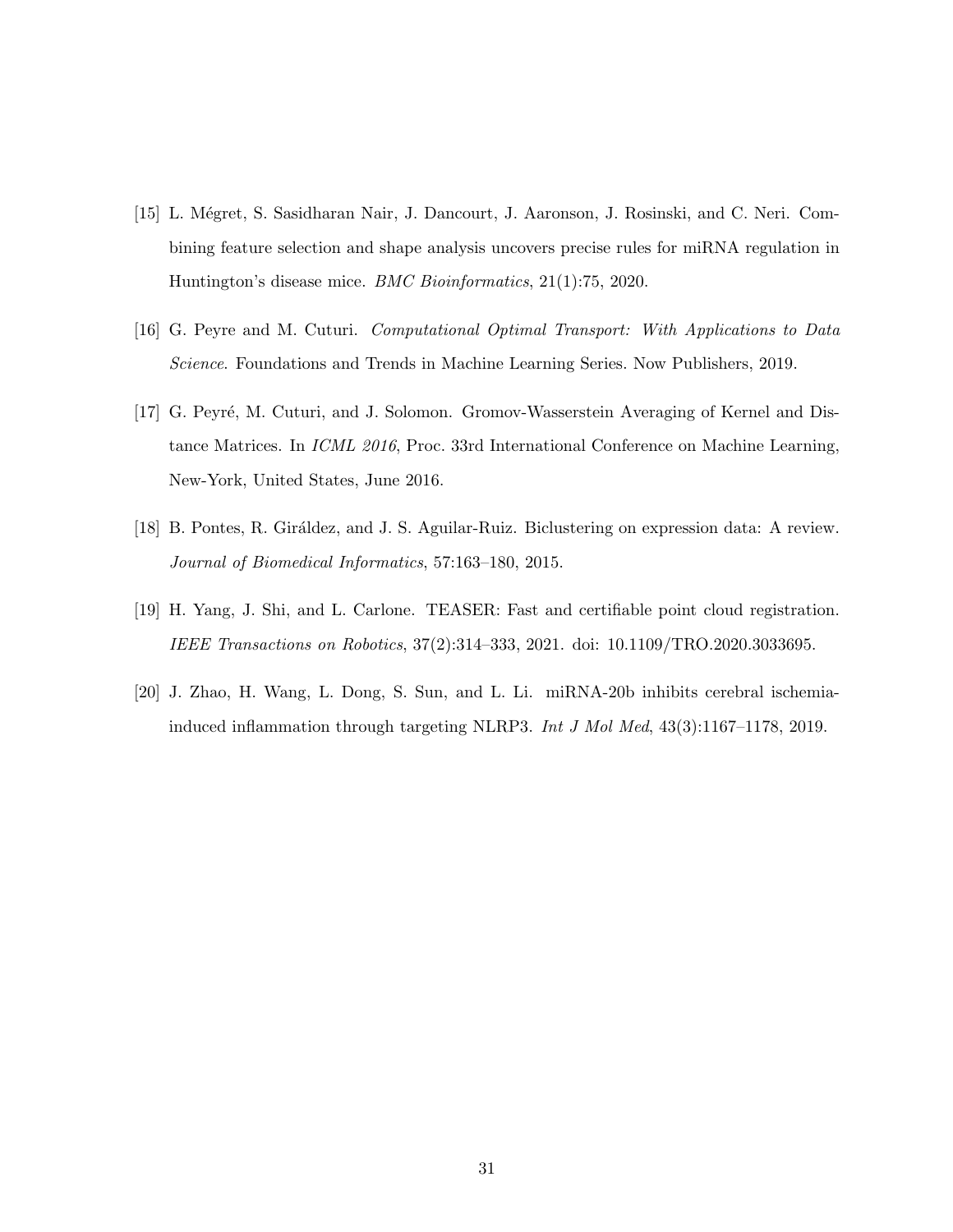# <span id="page-31-0"></span>A Supplementary material

Parametric model Θ. Introduced in Section [4.1,](#page-4-2) the parametric model Θ consists of affine mappings  $\theta : \mathbb{R}^d \to \mathbb{R}^d$  of the form  $x \mapsto \theta_1 x + \theta_2$ , where  $\theta_1$  takes its values in a subset  $T_1$  of  $\mathbb{R}^{d \times d}$  and  $\theta_2$  takes its values in  $\mathbb{R}^d$  (without any constraint). It is easier to describe the set of linear mappings  $\{x\mapsto \theta_1 x: \theta_1\in T_1\}$  after a reparametrization.

In the rest of this section only, we rewrite the mRNA and miRNA profiles  $x, y \in \mathbb{R}^d$  under the form of  $d_1 \times d_2$  matrices  $\tilde{x} = (\tilde{x}_{tq})_{t \in [\![d_1]\!], q \in [\![d_2]\!]}$  and  $\tilde{y} = (\tilde{y}_{tq})_{t \in [\![d_1]\!], q \in [\![d_2]\!]}$ . For each  $t \in [\![d_1]\!]$ and  $q \in [\![d_2]\!]$ ,  $\tilde{x}_{t\bullet}$  and  $\tilde{x}_{\bullet q}$  are the tth row and qth column of  $\tilde{x}$ . Here, indices t and q correspond to the age and CAG lengths of the mice whose RNA sequencing yielded  $\tilde{x}_{tq}$  and  $\tilde{y}_{tq}$ .

The definition of  $T_1$  should formalize what we consider to be a (plausible) mirroring relationship. The simplest mirroring relationship is  $y = -x$  or, equivalently,  $\tilde{y} = -\tilde{x}$ . The equality is of course too stringent/rigid, and the definition of  $T_1$  is driven by our wish to relax it.

Biological arguments encourage us to consider that  $y$  and  $x$  exhibit a (plausible) mirroring relationship if, for each  $(t, q)$   $(t \in [d_1], q \in [d_2])$ ,  $\tilde{y}_{tq}$  is strongly negatively correlated with  $\tilde{x}_{tq}$ , mainly, and (positively or negatively) correlated with  $\tilde{x}_{(t-1)q}$  (if  $t > 1$ ) and/or with  $\tilde{x}_{t(q-1)}$  (if  $q > 1$ , secondarily. We thus formalize  $\{x \mapsto \theta_1 x : \theta_1 \in T_1\}$  as the set of all linear mappings of the form

$$
x \mapsto \tilde{\theta}_1^a \odot \tilde{x} + \tilde{\theta}_1^b \odot \begin{pmatrix} \mathbf{0}_{d_2}^{\mathsf{T}} \\ \tilde{x}_{1\bullet} \\ \vdots \\ \tilde{x}_{(d_1-1)\bullet} \end{pmatrix} + \tilde{\theta}_1^c \odot (\mathbf{0}_{d_1} \tilde{x}_{\bullet 1} \cdots \tilde{x}_{\bullet (d_2-1)})
$$

where  $\tilde{\theta}_1^a$  and  $\tilde{\theta}_1^b$ ,  $\tilde{\theta}_1^c$  are  $d_1 \times d_2$  matrices (here,  $\odot$  is the componentwise multiplication). In the simulation study presented in Section [5,](#page-9-0) the entries of  $\tilde{\theta}_1^a$  are constrained to take their values in the interval  $]-5,0[$  while those of  $\tilde{\theta}_1^b$ ,  $\tilde{\theta}_1^c$  are constrained to take their values in  $]-1/2,1/2[$ .

In the illustration of the WTOT-matching algorithm presented in Section [6.2,](#page-23-0) the mapping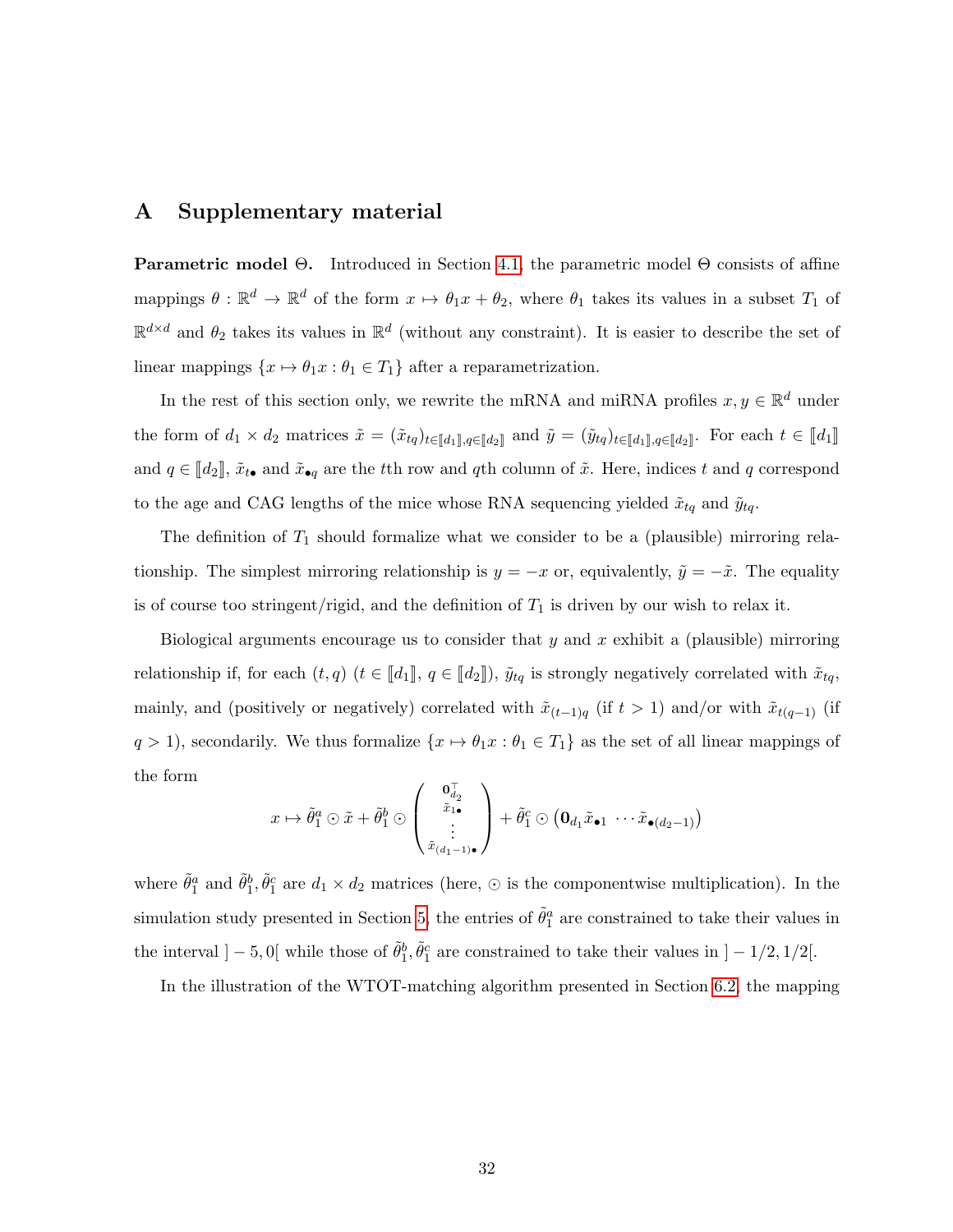$\widehat{\theta}$  is parametrized by

$$
\tilde{\theta}^a_1 = \begin{pmatrix}\n-0.88 & -1.47 & -0.73 \\
-0.59 & -0.90 & -0.89 \\
-0.62 & -0.70 & -1.17 \\
-0.97 & -1.30 & -0.95 \\
-0.56 & -1.16 & -1.24\n\end{pmatrix}, \quad \tilde{\theta}^b_1 = \begin{pmatrix}\n0.00 & 0.00 & 0.00 \\
0.13 & -0.19 & 0.13 \\
0.17 & 0.09 & 0.13 \\
0.19 & 0.09 & -0.00 \\
0.18 & 0.15 & 0.08\n\end{pmatrix},
$$
\n
$$
\tilde{\theta}^c_1 = \begin{pmatrix}\n0.00 & 0.18 & -0.18 \\
0.90 & 0.17 & 0.99 \\
0.00 & 0.19 & 0.17 \\
0.00 & 0.01 & 0.10 \\
0.00 & 0.01 & 0.01 \\
0.00 & 0.18 & 0.11\n\end{pmatrix}, \quad \theta_2 = \begin{pmatrix}\n-0.01 & 0.01 & -0.00 \\
0.00 & 0.01 & 0.01 \\
0.00 & 0.01 & 0.01 \\
0.00 & 0.01 & 0.01 \\
0.01 & 0.01 & 0.01 \\
-0.01 & 0.01 & 0.01\n\end{pmatrix}
$$

(the numbers are rounded to two decimal places).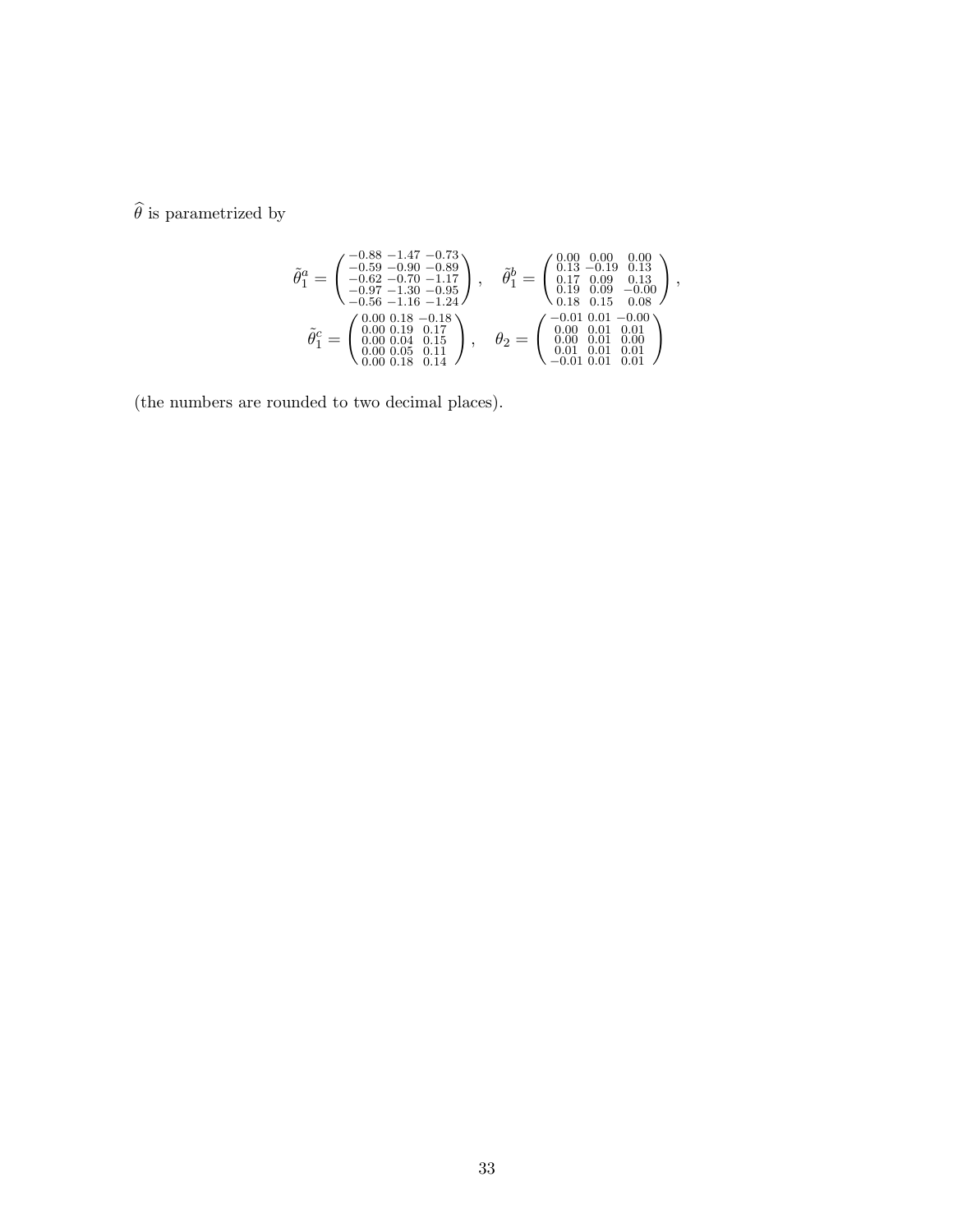<span id="page-33-0"></span>**Input:** X, Y, minibatch sizes  $\overline{M}$ ,  $\overline{N}$ , decay rate  $\eta \in ]0,1]$ , initial regularization parameter  $\gamma_0$ , initial mapping  $\theta_0 \in \Theta$ , maximal number of iterations T

**Output:** Transport coupling  $\tilde{P}_T \in (\mathbb{R}_+)^{M \times N}$ , mapping  $\theta_T \in \Theta$ , weight  $\omega_T$ Compute:

- $\gamma = \text{mean}\{\|x x'\|_2 : x, x' \in X\}$  {for entropy regularization}
- $h = \text{mean}\{\|y y'\|_2 : y, y' \in Y\}$  {for window calibration}

Set  $t \leftarrow 0$ 

Set stop  $\leftarrow$  FALSE

while  $\neg$  stop or  $t < T$  do

 $\gamma_t \leftarrow \max(\gamma_0 \times \eta^t, \gamma)$ 

Sample uniformly a minibatch of  $\widetilde{M}$  observations  $\tilde{x}_{1:\widetilde{M}} := (\tilde{x}_1, \ldots, \tilde{x}_{\widetilde{M}})$  from X Sample uniformly a minibatch of N observations  $\tilde{y}_{1,\tilde{N}} := (\tilde{y}_1, \ldots, \tilde{y}_{\tilde{N}})$  from Y Define and compute  $\theta_t(\tilde{x}_{1:\widetilde{M}}) := (\theta_t(\tilde{x}_1), \ldots, \theta_t(\tilde{x}_{\widetilde{M}}))$ Define and compute  $\omega_t \in (\mathbb{R}_+)^{\tilde{M}}$  such that  $\sum$  $m \in [\![\widetilde{M}]\!](\omega_t)_m = 1$  by setting

$$
(\omega_t)_m \propto \sum_{n \in [\![\widetilde{N}]\!]} \varphi\left(\frac{\widetilde{y}_n - \theta_t(\widetilde{x}_m)}{h}\right) \quad (\text{all } m \in [\![\widetilde{M}]\!])
$$

where  $\varphi$  is the standard normal density

Define  $\mu^{\omega_t}_{\theta}$  $\frac{\omega_t}{\theta_t(\tilde{x}_{1:\widetilde{M}})}$ , the  $\omega_t$ -weighted empirical measure attached to  $\theta_t(\tilde{x}_{1:\widetilde{M}})$ , and  $\nu_{\tilde{y}_{1:\widetilde{N}}}$ , the empirical measure attached to  $\tilde{y}_{1:\tilde{N}}$ 

Compute  $\text{Loss}_t = \bar{\mathcal{W}}_{\gamma_t} \left( \mu_{\theta_t}^{\omega_t} \right)$  $\left(\begin{array}{c}\omega_t\\ \theta_t(\tilde{x}_{1:\widetilde{M}}), \nu_{\tilde{y}_{1:\widetilde{N}}}\end{array}\right)$  and  $\nabla$ Loss<sub>t</sub>, the gradient of Loss<sub>t</sub> relative to the parameter defining  $\theta_t$  {relies on the Sinkhorn-Knopp algorithm}

Update the parameter defining  $\theta_t$  by performing one step of stochastic gradient descent, yielding  $\theta_{t+1}$ 

Check stopping criterion and update stop variable accordingly

 $t \leftarrow t + 1$ 

end while

Set  $\theta_T \leftarrow \theta_{t-1}$ 

Set  $\gamma_T \leftarrow \gamma_{t-1}$ 

Define and compute  $\omega_T \in (\mathbb{R}_+)^M$  such that  $\sum_{m \in [\![M]\!]} (\omega_T)_m = 1$  by setting

$$
(\omega_T)_m \propto \sum_{n \in [\![N]\!]} \varphi\left(\frac{y_n - \theta_T(x_m)}{h}\right) \quad (\text{all } m \in [\![M]\!])
$$

Compute  $\tilde{P}_T \in \Pi(\omega_T)$  solving  $\min_{P \in \Pi(\omega_T)} \mathcal{W}_{\gamma_T} \left( \mu_{\theta_T}^{\omega_T} \right)$  $\bigl(\begin{smallmatrix} \omega_T \ \theta_T(X)\end{smallmatrix}\bigr, \nu_Y \Bigr)$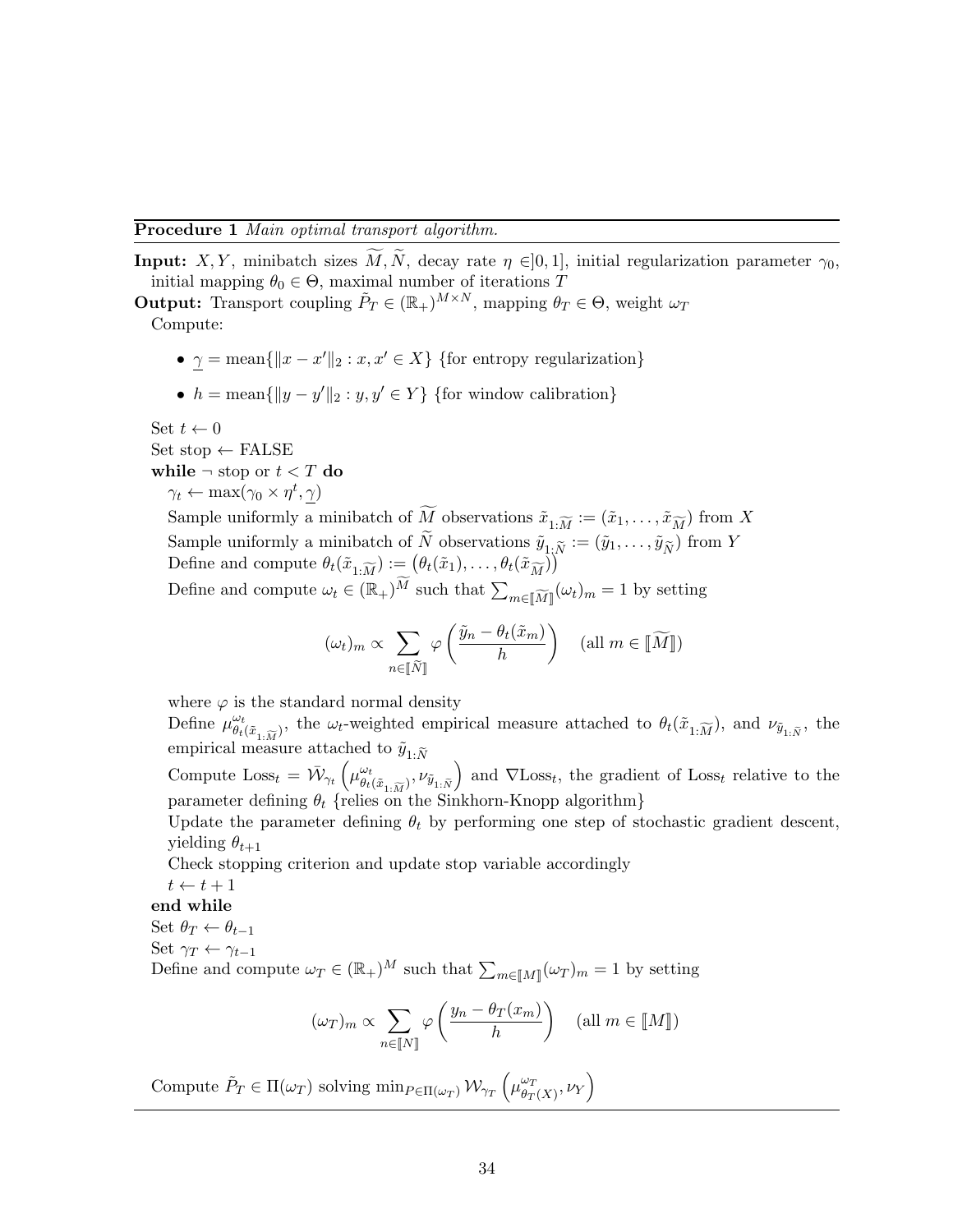<span id="page-34-1"></span><span id="page-34-0"></span>

|                 |                   |                   | the $WTOT($ ) algorithms                         |                   |                                      | the $\text{COT}(\ldots)$ algorithms |                   |
|-----------------|-------------------|-------------------|--------------------------------------------------|-------------------|--------------------------------------|-------------------------------------|-------------------|
|                 | ₩<br>VTOT-SCC     |                   | *20HOLIX   COOS-HOLIX   *20DS-HOLIX   LOOS-HOLIX |                   |                                      | CCOT-GWD                            | CCOT-GWB          |
|                 |                   | $0.068 \pm 0.126$ |                                                  | $0.068 \pm 0.126$ |                                      | $0.054 \pm 0.14$                    | $0.092 \pm 0.15$  |
| A2              | $0 \pm 0.001$     | $0.014 \pm 0.029$ | 0.001                                            | $0.016 \pm 0.035$ | $0.033 \pm 0.125$                    | $0.105 \pm 0.13$                    | $0.121 \pm 0.146$ |
| $\overline{A}3$ | $0.005 \pm 0.005$ | $0.189 \pm 0.175$ | $0.0182 \pm 0.033$                               | $0.233 \pm 0.179$ | $0.029 \pm 0.087$   0.612 $\pm 0.03$ |                                     | $0.532 \pm 0.068$ |
| $\overline{4}$  | $0.326 \pm 0.064$ | $0.282 \pm 0.232$ | $0.257 \pm 0.256$                                | $0.393 \pm 0.164$ |                                      | $0.507 \pm 0.123$ 0.522 $\pm$ 0.116 |                   |
|                 |                   |                   |                                                  |                   |                                      |                                     |                   |

Table 4: Mean  $($   $\pm$  standard deviation) computed across the 30 independent replications of the co-clustering discrepancy Table 4: Mean (± standard deviation) computed across the 30 independent replications of the co-clustering discrepancy obtained for configurations A1, A2, A3, A4. obtained for configurations  $A1$ ,  $A2$ ,  $A3$ ,  $A4$ .

|                    | $0.0 + 0.1$       | $1.0\pm0.0$                                       | $0.998 \pm 0.002$                        | $0.003$ + 0.003       | $0.975 \pm 0.003$                  | $0.936 \pm 0.01$    |
|--------------------|-------------------|---------------------------------------------------|------------------------------------------|-----------------------|------------------------------------|---------------------|
|                    |                   |                                                   |                                          |                       |                                    |                     |
| sensitivity        | $0.000 \pm 0.003$ | $0.374 \pm 0.01$                                  | $0.668 \pm 0.018$                        | $0.709 \pm 0.022$     | $0.768 \pm 0.022$                  | $0.976 \pm 0.023$   |
|                    |                   |                                                   |                                          |                       |                                    |                     |
| precision          | $0.0000 + 866$    | $0.995 \pm 0.009$                                 | $.986 \pm 0.011$                         | $0.963 \pm 0.016$     | $0.893 \pm 0.017$                  | $0.783 \pm 0.025$   |
|                    |                   |                                                   |                                          |                       |                                    |                     |
|                    | $0.964 \pm 0.161$ | $28.632 \pm 0.668$                                | $64.653 \pm 0.927$<br>i1.193 $\pm$ 0.724 |                       | $75.856 \pm 0.749$                 | $121.273 \pm 3.63$  |
|                    |                   |                                                   |                                          |                       |                                    |                     |
| $k = k'$           |                   |                                                   |                                          |                       |                                    |                     |
|                    |                   |                                                   |                                          |                       |                                    |                     |
|                    |                   |                                                   | d d d d d<br>A d d d d                   |                       |                                    |                     |
|                    |                   |                                                   |                                          |                       |                                    |                     |
|                    |                   |                                                   |                                          |                       |                                    |                     |
|                    | $1.0 \pm 0.0$     |                                                   | $1.0 \pm 0.0$<br>$1.0 \pm 0.0$           |                       | $0.994 \pm 0.002$<br>0.957 ± 0.005 | $0.879 \pm 0.005$   |
|                    |                   |                                                   |                                          |                       |                                    |                     |
|                    | $0.118 \pm 0.001$ | $0.442 \pm 0.003$                                 | $0.913 \pm 0.014$                        | $-991 \pm 0.013$      | $.0 + 0.0$                         | $0.0 + 0.0$         |
|                    |                   |                                                   |                                          |                       |                                    |                     |
| recision           |                   | $1.0 \pm 0.0$<br>$1.0 \pm 0.0$<br>$999 \pm 0.002$ | 39.                                      | $81 + 0.006$          | $88 \pm 0.014$                     | $27 \pm 0.015$<br>t |
|                    |                   |                                                   |                                          |                       |                                    |                     |
| k.r                | $.825 \pm 0.091$  | $0.373 \pm 0.261$                                 | $0.649 \pm 0.998$                        | $\pm 0.9$<br>$-.418.$ | $0.335 \pm 1.282$                  |                     |
| $\frac{1}{1}$<br>Ł |                   |                                                   | ក្នុងនិងខ្លួ                             |                       |                                    |                     |

Table 5: Mean ( $\pm$  standard deviation) computed across the 30 independent replications of  $\tilde{k}_r$ , precision, sensitivity and Table 5: Mean ( $\pm$  standard deviation) computed across the 30 independent replications of  $\vec{k}_r$ , precision, sensitivity and  $\vec{k}_r$ , i.e. specificity of the m-specific matchings averaged across all mRNAs for configuration A1 (left) and A4 (right). specificity of the m-specific matchings averaged across all mRNAs for configuration A1 (left) and A4 (right).

<span id="page-34-2"></span>

|               | $0.994 \pm 0.002$ | $0.995 \pm 0.004$   | $0.967 \pm 0.004$                                                                           | $0.951 \pm 0.004$  |  |
|---------------|-------------------|---------------------|---------------------------------------------------------------------------------------------|--------------------|--|
| sensitivity   | $0.991 \pm 0.015$ | $0.894 \pm 0.028$   | $\begin{array}{c} 0.9 \pm 0.024 \\ 0.853 \pm 0.026 \end{array}$                             |                    |  |
| orecision     | $.982 \pm 0.006$  |                     | $\begin{array}{c} 0.984 \pm 0.012 \\ 0.878 \pm 0.017 \\ 0.17 \\ 0.84 \pm 0.018 \end{array}$ |                    |  |
|               | $67.418 \pm 0.9$  | $100.217 \pm 2.127$ | $.10.352 \pm 1.473$                                                                         | $97.561 \pm 1.836$ |  |
|               |                   |                     | 120                                                                                         | $\frac{20}{2}$     |  |
|               |                   | A <sub>2</sub>      | A3                                                                                          |                    |  |
|               |                   |                     |                                                                                             |                    |  |
|               | $0.994 \pm 0.002$ | $0.995 \pm 0.004$   | $0.968 \pm 0.004$                                                                           | $0.95 \pm 0.005$   |  |
|               | $0.991 \pm 0.013$ | $0.894 \pm 0.027$   | $.902 \pm 0.025$                                                                            | $0.853 \pm 0.025$  |  |
| recision<br>¢ | $0.981 \pm 0.006$ | $0.976 \pm 0.017$   | $81 \pm 0.015$                                                                              | $21 \pm 0.015$     |  |
|               | $67.418 \pm 0.9$  | $0.217 \pm 2.127$   | 82.764 $\pm$ 1.105                                                                          | $97.561 \pm 1.836$ |  |
| $\parallel$   |                   | <b>្រ</b> ដី ខ្លី   |                                                                                             |                    |  |

Table 6: Mean ( $\pm$  standard deviation) computed across the 30 independent replications of  $\tilde{k}_r$  or  $\tilde{k}_c$ , precision, sensitivity and specificity of the m-specific matchings (left) and n-specific matchings (right) averaged across all mRNAs (left) and all miRNAs Table 6: Mean ( $\pm$  standard deviation) computed across the 30 independent replications of  $\tilde{k}_r$  or  $\tilde{k}_c$ , precision, sensitivity and  $\Gamma_{c,n}$  or  $\tilde{k}_{c,n}$  or  $\tilde{k}_{c,n}$  or  $\tilde{k}_{c,n}$  or  $\tilde{k}_{c,n}$  and  $\tilde{k}_{c,n}$  o specificity of the m-specific matchings (left) and n-specific matchings (right) averaged across all mRNAs (left) and all miRNAs (right).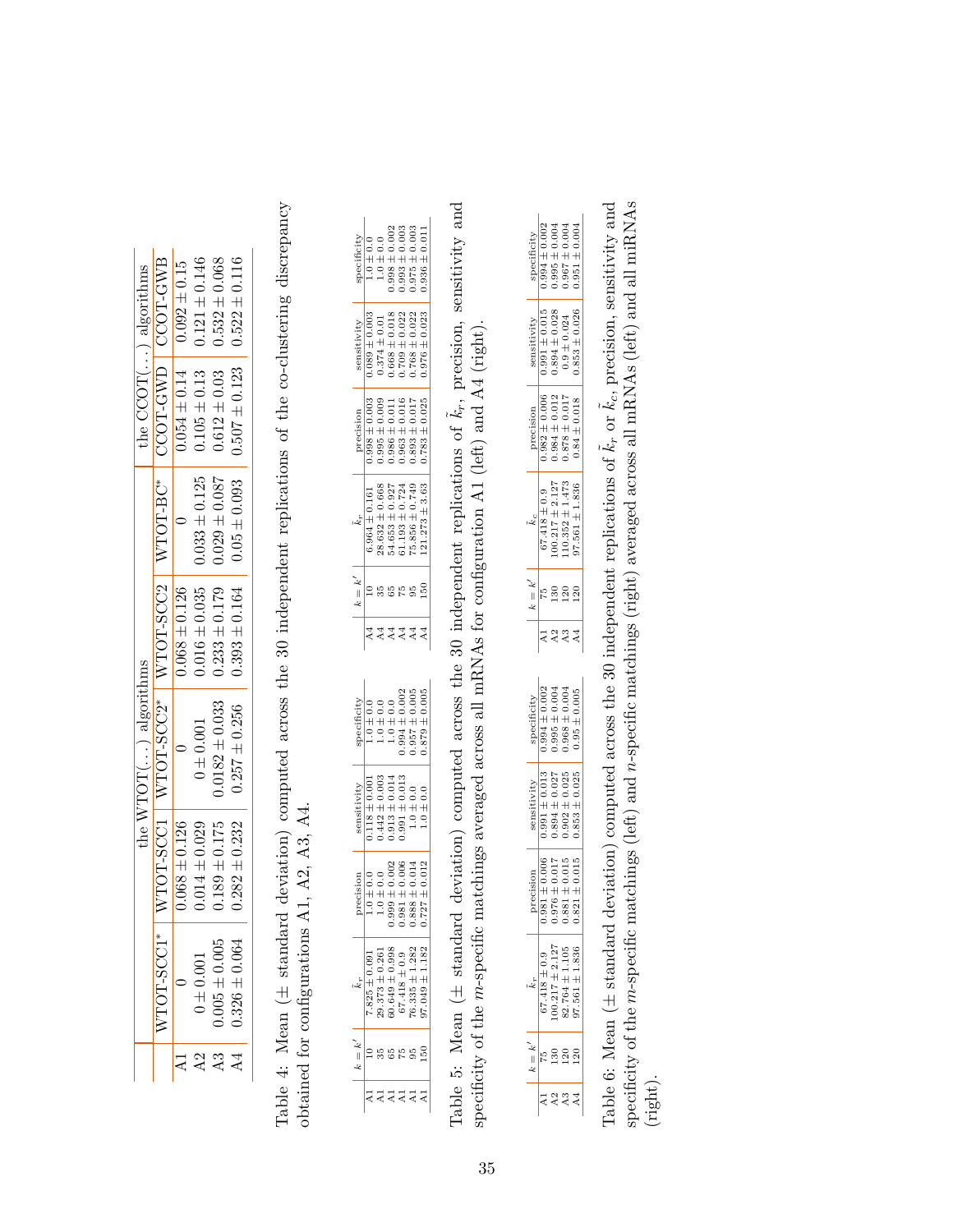<span id="page-35-2"></span><span id="page-35-0"></span>

| the $CCOT($ ) algorithms | CCOT-GWB                          | $0.049 \pm 0.125$   0.276 $\pm$ 0.204   0.53 $\pm$ 0.168 | $0.477 \pm 0.14$ 0.523 $\pm$ 0.115    | $0.858 \pm 0.042$ 0.867 $\pm 0.044$ | $0.883 \pm 0.04$         |
|--------------------------|-----------------------------------|----------------------------------------------------------|---------------------------------------|-------------------------------------|--------------------------|
|                          | CCOT-GWD                          |                                                          |                                       |                                     | $0.882 \pm 0.041$        |
|                          | I WTOT-BC*                        |                                                          | $0.455 \pm 0.258$   0.382 $\pm$ 0.121 | I                                   | I                        |
|                          |                                   | $0.204 \pm 0.221$                                        |                                       | $0.775 \pm 0.176$                   | $0.782 \pm 0.159$        |
| the $WTOT()$ algorithms  | WTOT-SUCH   WTOT-SUCH   TOUS-LORE | $0.082 \pm 0.161$                                        | $0.178 \pm 0.207$                     | $0.163 \pm 0.082$                   | $0.171 \pm 0.112$        |
|                          |                                   | $0.204 \pm 0.221$                                        | $0.418 \pm 0.265$                     | $0.724 \pm 0.236$                   | $0.747 \pm 0.196$        |
|                          | VTOT-SCC1                         | $0.062 \pm 0.151$                                        | $0.114 \pm 0.108$                     | $0.175 \pm 0.086$                   | $0.174 \pm 0.092$        |
|                          |                                   | $\Xi$                                                    | $_{\rm B2}$                           | B3                                  | $\overline{\mathtt{B4}}$ |

Table 7: Mean  $(\pm$  standard deviation) computed across the 30 independent replications of the co-clustering discrepancy Table 7: Mean (± standard deviation) computed across the 30 independent replications of the co-clustering discrepancy obtained for configurations B1, B2, B3, B4. obtained for configurations B1, B2, B3, B4.

|                  |                  |              | $\begin{array}{c} 0.999 \pm 0.001 \\ 0.996 \pm 0.003 \\ 0.01 \pm 0.003 \\ 0.984 \pm 0.004 \\ \end{array}$ |                   | $0.963 \pm 0.005$    |
|------------------|------------------|--------------|-----------------------------------------------------------------------------------------------------------|-------------------|----------------------|
| sensitivity      |                  |              | $\begin{array}{c} 0.321\pm 0.046\\ 0.72\pm 0.087\\ 0.837\pm 0.084\\ 0.907\pm 0.034\\ \end{array}$         |                   | $0.969 \pm 0.049$    |
| precision        |                  |              | $\begin{array}{c} 0.926 \pm 0.102 \\ 0.873 \pm 0.091 \\ 0.817 \pm 0.084 \\ 0.754 \pm 0.076 \end{array}$   |                   | $0.618 \pm 0.053$    |
|                  | $6.78 \pm 0.259$ |              | $\begin{array}{c} 15.163 \pm 0.619 \\ 19.033 \pm 0.784 \\ 22.889 \pm 0.997 \end{array}$                   |                   | $31.118 \pm 1.086$   |
| $k = k'$         |                  |              |                                                                                                           |                   |                      |
|                  |                  |              |                                                                                                           |                   |                      |
|                  |                  |              | <b>A A A A A</b>                                                                                          |                   |                      |
| specificity      |                  |              | $\begin{array}{c} 0.985\pm 0.025 \\ 0.968\pm 0.03 \\ 0.961\pm 0.031 \end{array}$                          | $0.953 \pm 0.031$ | $0.913 \pm 0.029$    |
| sensitivity      | $.658 \pm 0.191$ |              | $\begin{array}{c} 0.816 \pm 0.222 \\ 0.842 \pm 0.222 \end{array}$                                         | $0.864 \pm 0.219$ | $0.918 \pm 0.202$    |
| precision        | $85 \pm 0.209$   |              | $\begin{array}{c} 51 \pm 0.199 \\ 37 \pm 0.193 \end{array}$                                               | $23 \pm 0.186$    | $753 \pm 0.156$<br>t |
| 43               | $\overline{+}$   | 6.126<br>$+$ | .193<br>$\frac{6}{4}$<br>$48.578$ :<br>$63.96$ $\pm$<br>$67.537$ :                                        | $4\pm6.208$       | $\overline{+}$       |
| L<br>$\parallel$ |                  |              | ទីនងនី                                                                                                    |                   |                      |

<span id="page-35-1"></span>Table 8: Mean ( $\pm$  standard deviation) computed across the 30 independent replications of  $\tilde{k}_r$ , precision, sensitivity and Table 8: Mean ( $\pm$  standard deviation) computed across the 30 independent replications of  $\vec{k}_r$ , precision, sensitivity and  $\vec{k}_r$ ,  $\vec{k}_r$ ,  $\vec{k}_r$ ,  $\vec{k}_r$ ,  $\vec{k}_r$ ,  $\vec{k}_r$ ,  $\vec{k}_r$ ,  $\vec{k}_r$ ,  $\vec{k}_r$ ,  $\vec{k}_r$ ,  $\vec{k$ specificity of the m-specific matchings averaged across all mRNAs for configurations B1 (left) and B4 (right). specificity of the m-specific matchings averaged across all mRNAs for configurations B1 (left) and B4 (right)

| pecifi                | $0.96 \pm 0.033$  |                                                             | $0.971 \pm 0.024$<br>$0.991 \pm 0.005$                            | $0.99 \pm 0.005$  |
|-----------------------|-------------------|-------------------------------------------------------------|-------------------------------------------------------------------|-------------------|
| sensitivity           | $.836 \pm 0.229$  |                                                             | $\begin{array}{c} 0.819 \pm 0.227 \\ 0.833 \pm 0.152 \end{array}$ | $0.827 \pm 0.099$ |
| recision              | $0.844 \pm 0.175$ | $0.792 \pm 0.218$                                           | $0.847\pm0.125$                                                   | $0.834 \pm 0.087$ |
|                       | $3.732 \pm 8.642$ | $4.349 \pm 2.495$                                           | $18.766 \pm 0.97$                                                 | $8.833 \pm 0.793$ |
| $k' = k'$             |                   |                                                             |                                                                   |                   |
|                       | $_{\rm B1}$       |                                                             | $\frac{2}{2}$ $\frac{3}{2}$ $\frac{4}{2}$                         |                   |
|                       |                   |                                                             |                                                                   |                   |
| specificity           | $.961 \pm 0.031$  | $0.979 \pm 0.022$                                           | $0.992 \pm 0.006$                                                 | $0.991 \pm 0.004$ |
| sensitivity           | $.842 \pm 0.222$  | $0.838 \pm 0.2$                                             | $0.837 \pm 0.152$                                                 | $0.837 \pm 0.084$ |
| recision<br>ö         | š                 | $\begin{array}{c} 37 \pm 0.193 \\ 51 \pm 0.194 \end{array}$ | $3 \pm 0.136$                                                     | $.17 \pm 0.084$   |
| ļ                     | $.37 \pm 6.193$   | $.282 \pm 3.449$                                            | $-546 \pm 1.15$ ?                                                 | $.033 \pm 0.784$  |
| £<br>$\parallel$<br>Ł |                   |                                                             | 80 R R<br>80 R R                                                  |                   |

Table 9: Mean ( $\pm$  standard deviation) computed across the 30 independent replications of  $\tilde{k}_r$  or  $\tilde{k}_c$ , precision, sensitivity and specificity of the m-specific matchings (left) and n-specific matchings (right) averaged across all mRNAs (left) and all miRNAs Table 9: Mean ( $\pm$  standard deviation) computed across the 30 independent replications of  $\tilde{k}_r$  or  $\tilde{k}_c$ , precision, sensitivity and  $\tilde{k}_r$  or  $\tilde{k}_c$ ,  $\tilde{k}_r$  or  $\tilde{k}_c$ ,  $\tilde{k}_r$  or  $\tilde{k}_c$ ,  $\tilde{k}_r$  and  $\$ specificity of the m-specific matchings (left) and n-specific matchings (right) averaged across all mRNAs (left) and all miRNAs (right).